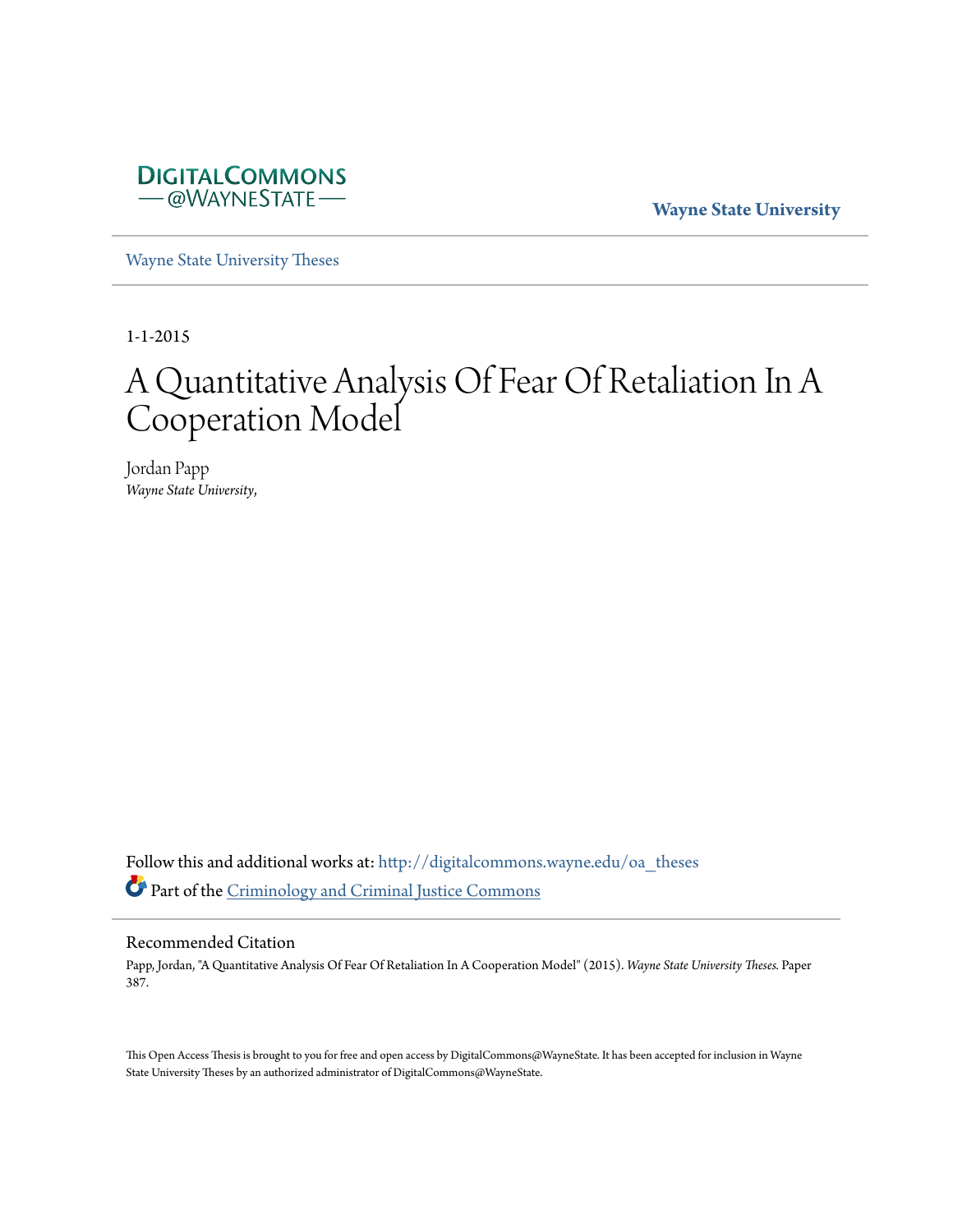## **A QUANTITATIVE ANALYSIS OF FEAR OF RETALIATION IN A COOPERATION MODEL**

by

### **JORDAN PAPP**

#### **THESIS**

Submitted to the Graduate School

of Wayne State University,

Detroit, Michigan

in partial fulfillment of the requirements

for the degree of

#### **MASTER OF SCIENCE**

2015

MAJOR: CRIMINAL JUSTICE

Approved By:

Advisor Date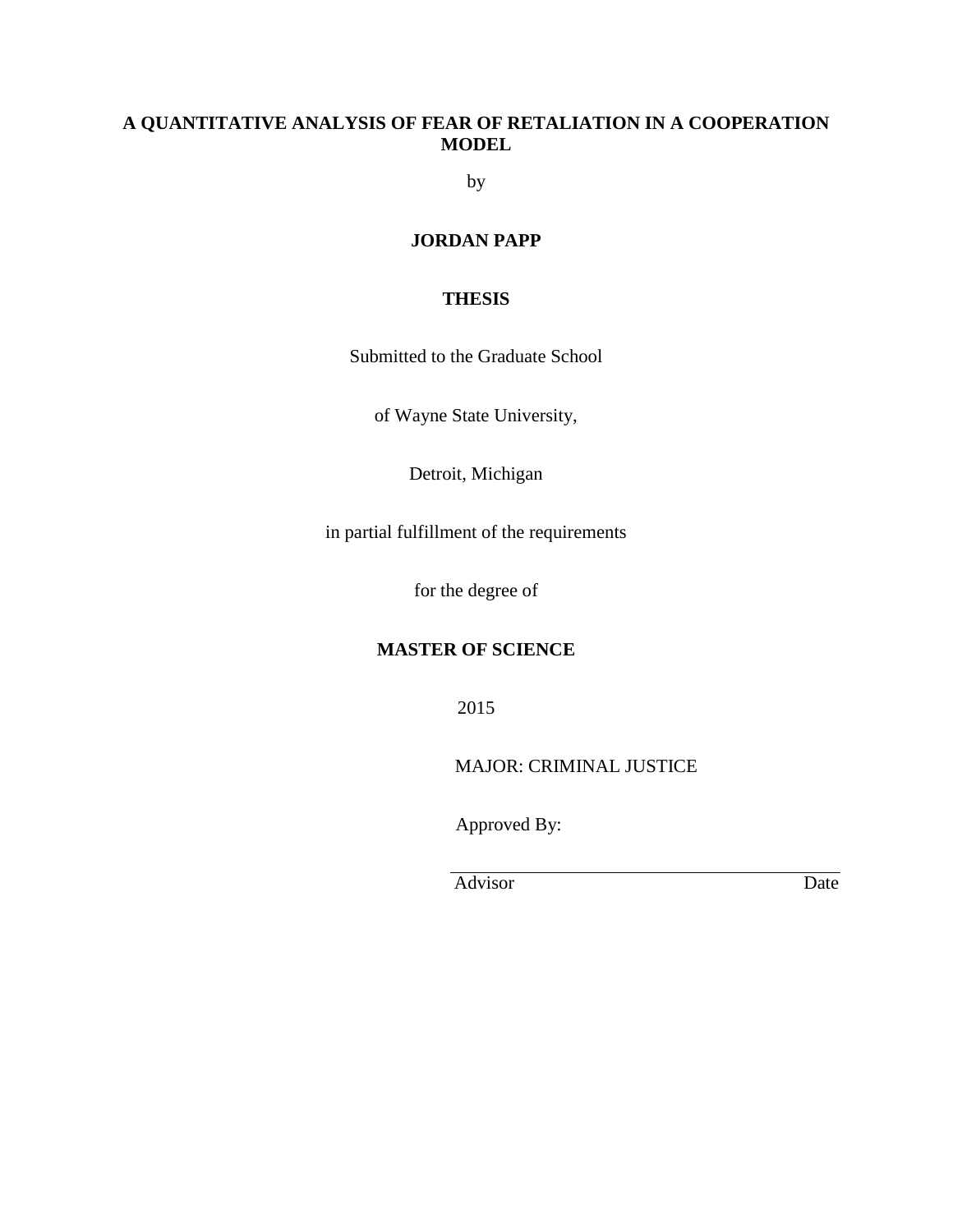#### **ACKNOWLEDGEMNTS**

I would first like to thank my advisor, Dr. Smith, for his endless help the entire way through this manuscript. Your constant guidance greatly improved my writing. Also, thank you to my committee members, Drs. Wareham, Wu, and Brewster for your guidance as well. I would have been unable to complete this without the help from each of you.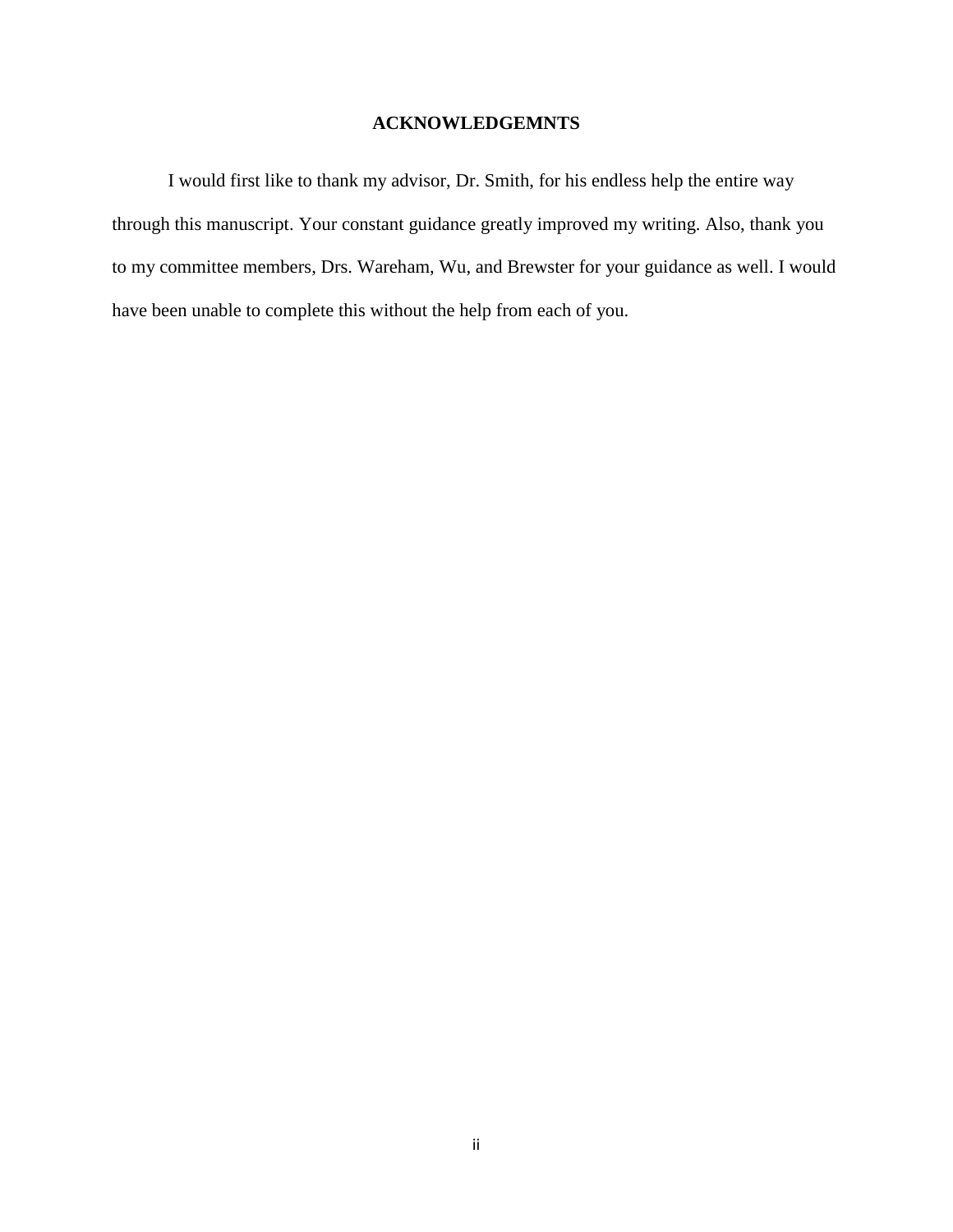|  | <b>TABLE OF CONTENTS</b> |
|--|--------------------------|
|--|--------------------------|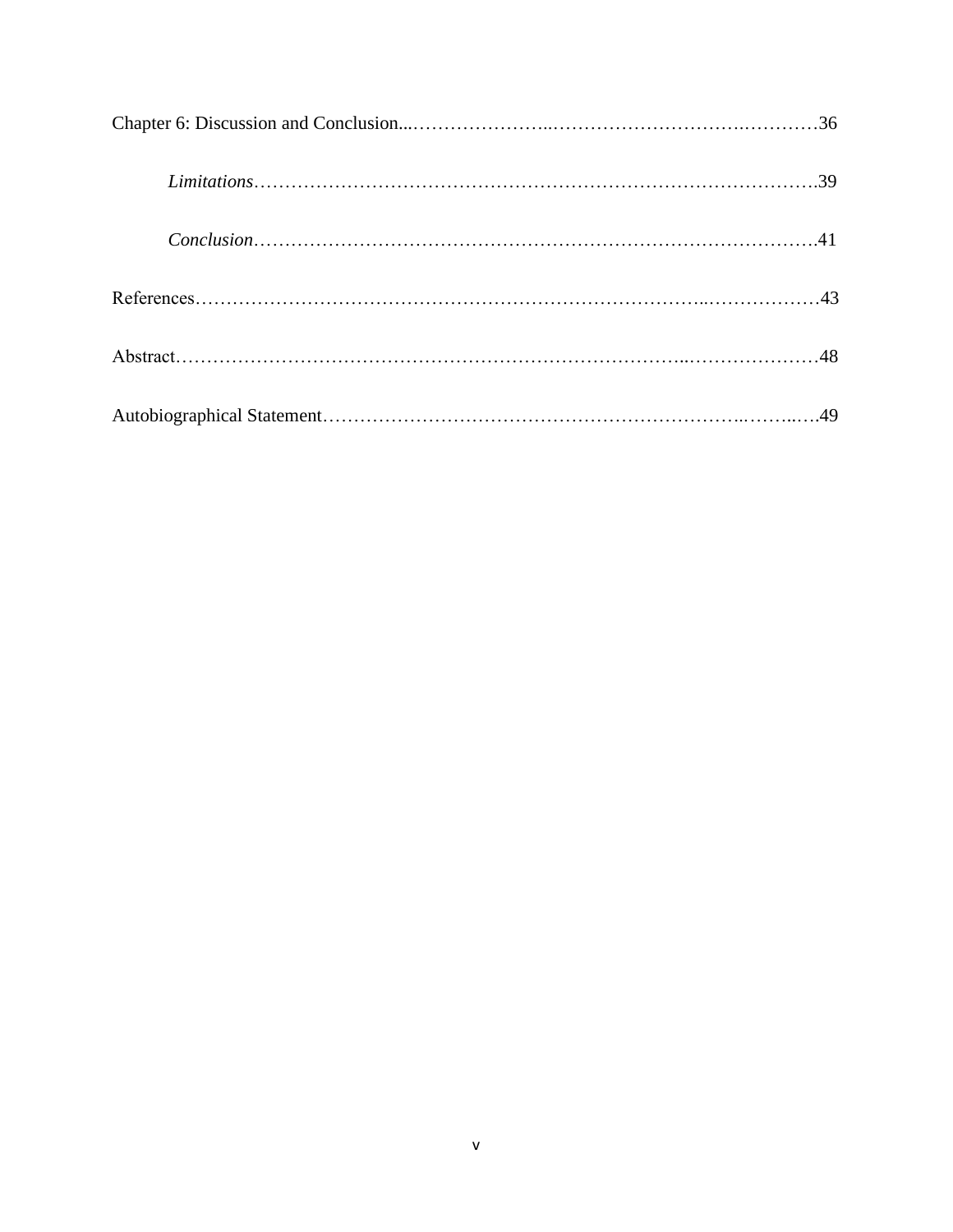## **LIST OF TABLES**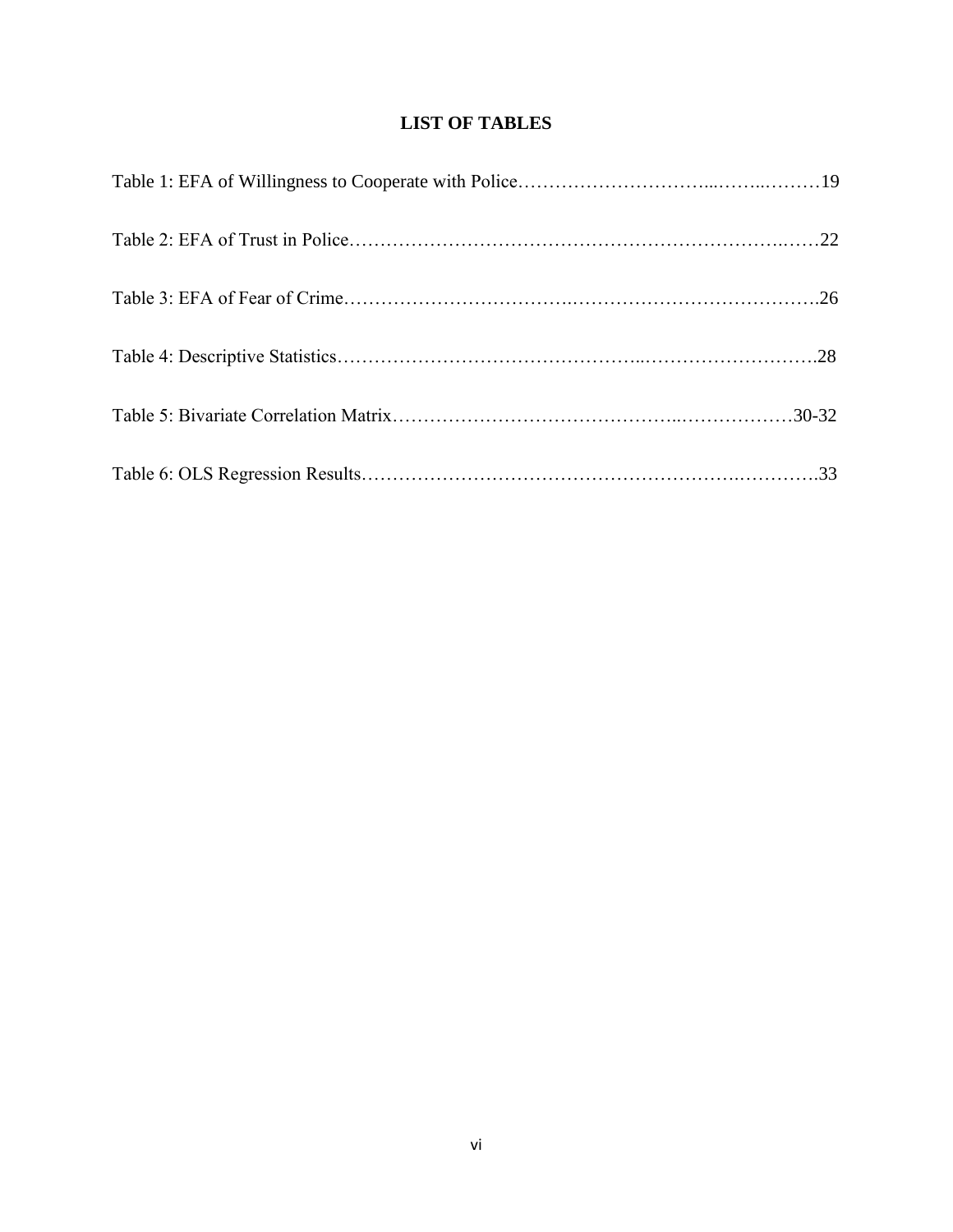#### **CHAPTER 1: Introduction**

In order for the police to effectively control crime and create safe communities, they require cooperation from citizens. Crime control is not produced merely from police working alone or the community working alone. A symbiotic relationship between police and citizens puts police in the best situation to effectively control crime. With a primarily reactive policing system in the United States, it is necessary for the police to gain cooperation from citizens because so little crime is detected through proactive patrol. Thus, police need citizens to report crime that would otherwise go unnoticed. Yet, a large portion of crime still goes unnoticed. Moreover, in many communities, relations between the police are strained, resulting in low reporting and cooperation (Goldsmith, 2005).

The popularity of community-policing is, in part, a recognition of these problems. The main goal of Community-Policing is to improve the relationship between the community and the police, making the community more apt to work with the police to reduce crime. These efforts likely improve citizen's willingness to work with the police. However, many other factors exist that influence a citizens willingness to cooperate that are beyond the control of the police. These factors must be understood if we are to improve cooperation from citizens. Without cooperation from citizens police can only control crimes that they can witness, which is a very small portion of all crime. Thus, police effectiveness significantly relies on citizen's willingness to cooperate with the police.

Two models exist to explain willingness to cooperate with the police. The first model is the normative model, which explains that an individual is influenced by their perception of the legitimacy of the police. The second is the instrumental model, which explains that individuals make rational-choices and cooperate out of self-interest.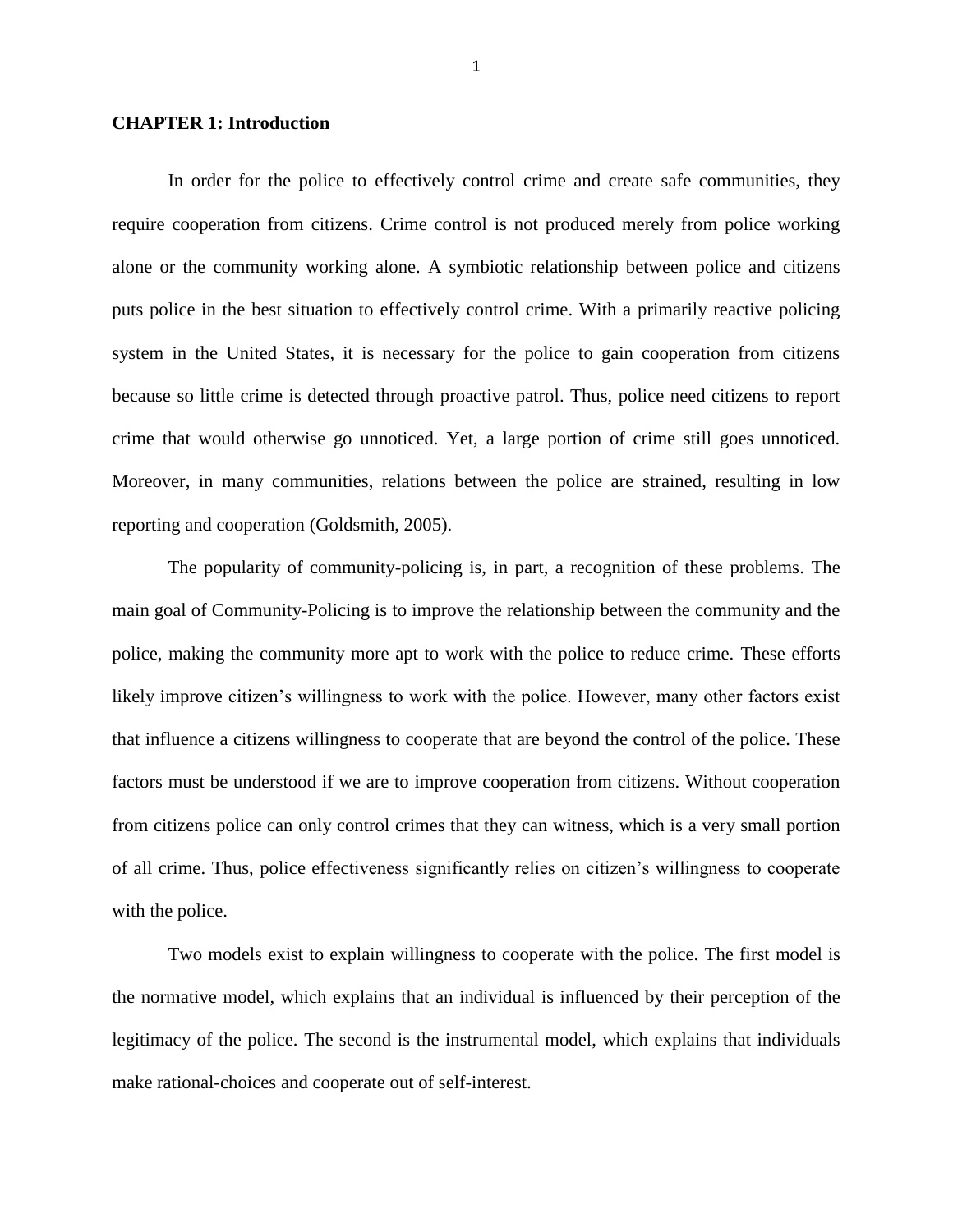The normative perspective suggests that an individual's motivations to cooperate with the police are shaped by that individual's perception of the legitimacy of the police. Legitimacy is important to citizens because as MacCormick (2007, p. 20) stated "human beings are norm-users, whose interactions with each other depend on mutually recognizable patterns that can be articulated in terms of right versus wrong conduct, or of what one ought to do in a certain setting." Thus, if a citizen shares the same social norms as the body that governs them, they will view them as more legitimate, and be more inclined to cooperate with the police. Citizens that view their government as legitimate will be motivated to cooperate with the police because they believe that crime is legitimately defined by their government and is worthy of punishment. Thus, citizens sharing similar normative values with their government and the police will be more willing to cooperate with the police to ensure that the laws are followed and violators are punished.

According to Tyler and his colleagues (2003), citizens who share similar social beliefs with the police will be more likely to view them as legitimate, making them feel obligated to cooperate with the police. They suggest that these normative motivations have a much stronger influence on an individual's behavior than instrumental motivations. This means that the beliefs an individual holds are more influential at shaping her behavior than the behavior that will be most beneficial to her. This argument has a great deal of empirical support (e.g. Sunshine & Tyler, 2003) and findings contrary to this have only been seen in studies outside of the United States (Tankebe, 2009).

Alternatively, the instrumental perspective suggests that people are rational thinkers and make decisions based in their own self-interest; they will choose to do what benefits them the most and avoid what is detrimental to them. For instance, if a citizen believes that cooperating

2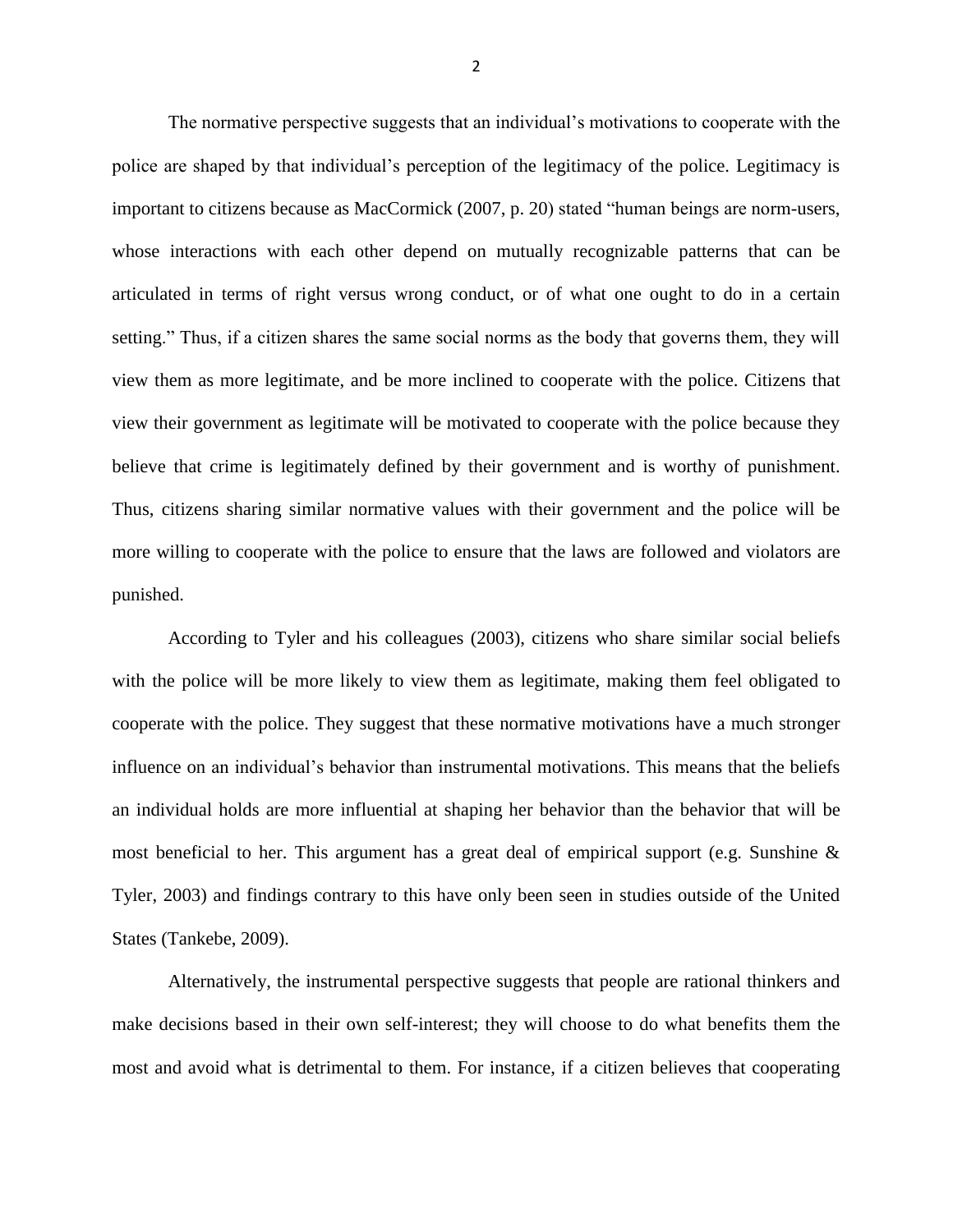with the police will make their neighborhood safer to live in, they will be more likely to choose to cooperate with the police. To the contrary, if a citizen does not believe that the police will be able to solve a crime even if the citizen provides them with information, the citizen will choose not to cooperate. This way the citizen will not feel like she is wasting her time.

Research has primarily focused on normative motivations. While it is clear that normative motivations influence an individual's willingness to cooperate with the police, there is concern that significant instrumental motivations have not been tested, or have been tested inconsistently. Most importantly, research has failed to account for fear of retaliation in a cooperation model. No known quantitative studies have examined the effects of fear of retaliation on willingness to cooperate with the police, making this study among the first. Only qualitative studies with small samples have examined the influence of fear of retaliation on citizens' willingness to cooperate with the police. Additionally, other instrumental motivations such as police effectiveness, fear of crime, and victimization have been inconsistently tested in the same model. This study will add to the literature by examining fear of retaliation in a cooperation model while controlling for other instrumental motivations that have been shown to be significant. Also, this study will compare the normative and instrumental models against each other to understand which model is more salient at explaining cooperation when these instrumental motivations are taken into account.

Thus, the purpose of this study is two-fold. First, fear of retaliation will be examined to gain a more empirically grounded understanding of the influence that it has on an individual's willingness to cooperate with the police. It is hypothesized here that citizens that are more fearful of retaliation will be less willing to cooperate with the police. Past qualitative work has established that this hypothesis has support, however, this study will test this concept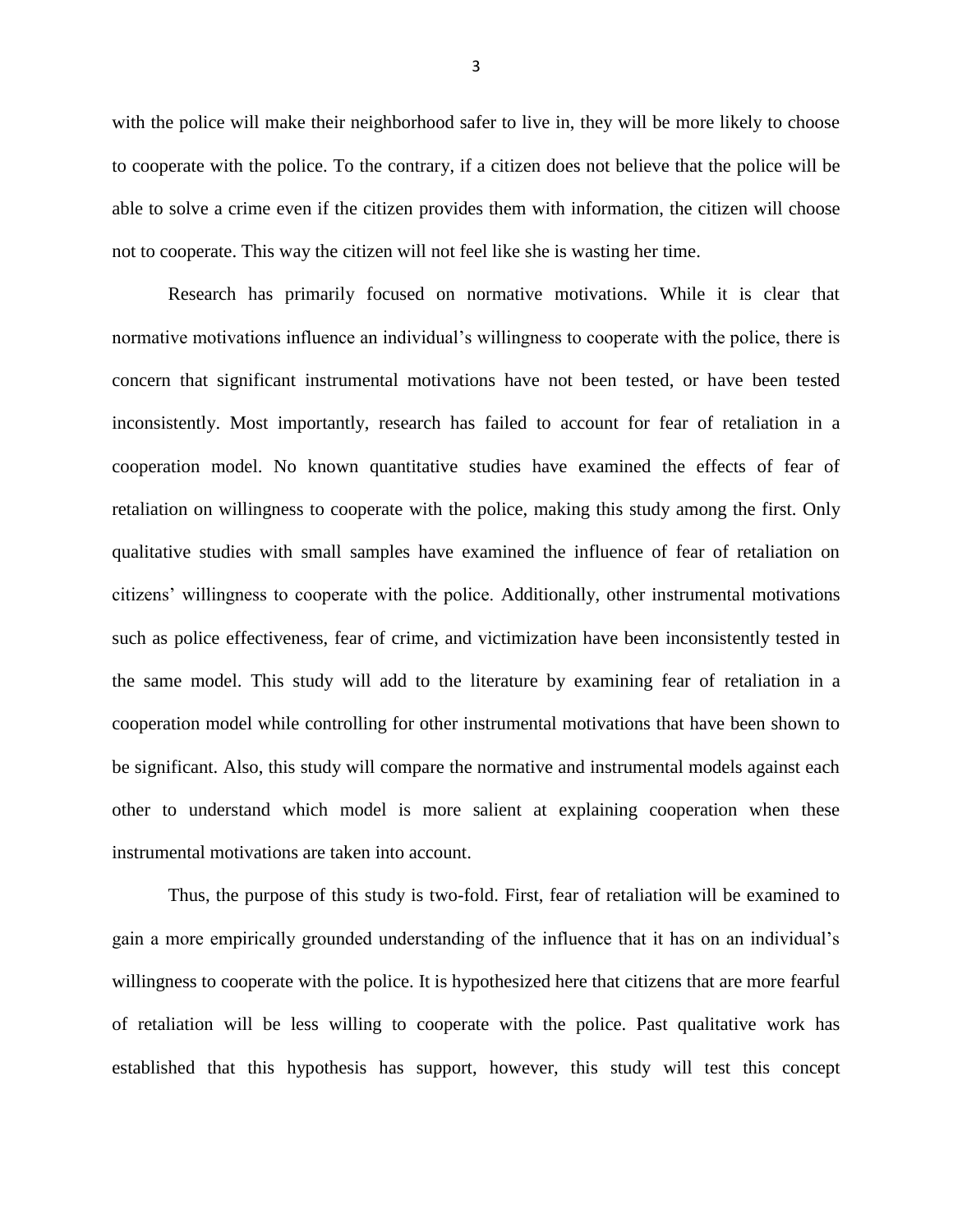quantitatively so we can gain a better understanding of the magnitude of this relationship while controlling for other variables that have been shown to influence willingness to cooperate with the police. Additionally, fear of retaliation may be particularly salient at explaining cooperation because the data were collected from a sample of residents in Detroit, Michigan. This is likely because fear of retaliation is more significant in urban areas like Detroit where snitching rhetoric is more prevalent and may be more influential in shaping citizens behavior. This may be because citizens in areas with high crime and disadvantage may concern themselves more with what will be of benefit to them and their neighborhood and less of other normative motivations that would be more influential in areas with differing social characteristics. Or, it could be that their normative feelings are counter to the feelings about police in non-urban areas which may be more positive. Also, fear of retaliation likely is more important to citizens in urban areas because the threat of retaliation may be greater where a street culture is prevalent, whereas a street culture may not exist in suburban and rural areas.

The second goal of this study is to test the normative and instrumental perspectives against each other. It is hypothesized here that the normative model will continue to dominate the explanation of why people cooperate with the police. However, the instrumental model will prove more salient at explaining cooperation than in past studies because of the inclusion of previously overlooked/understudied motives.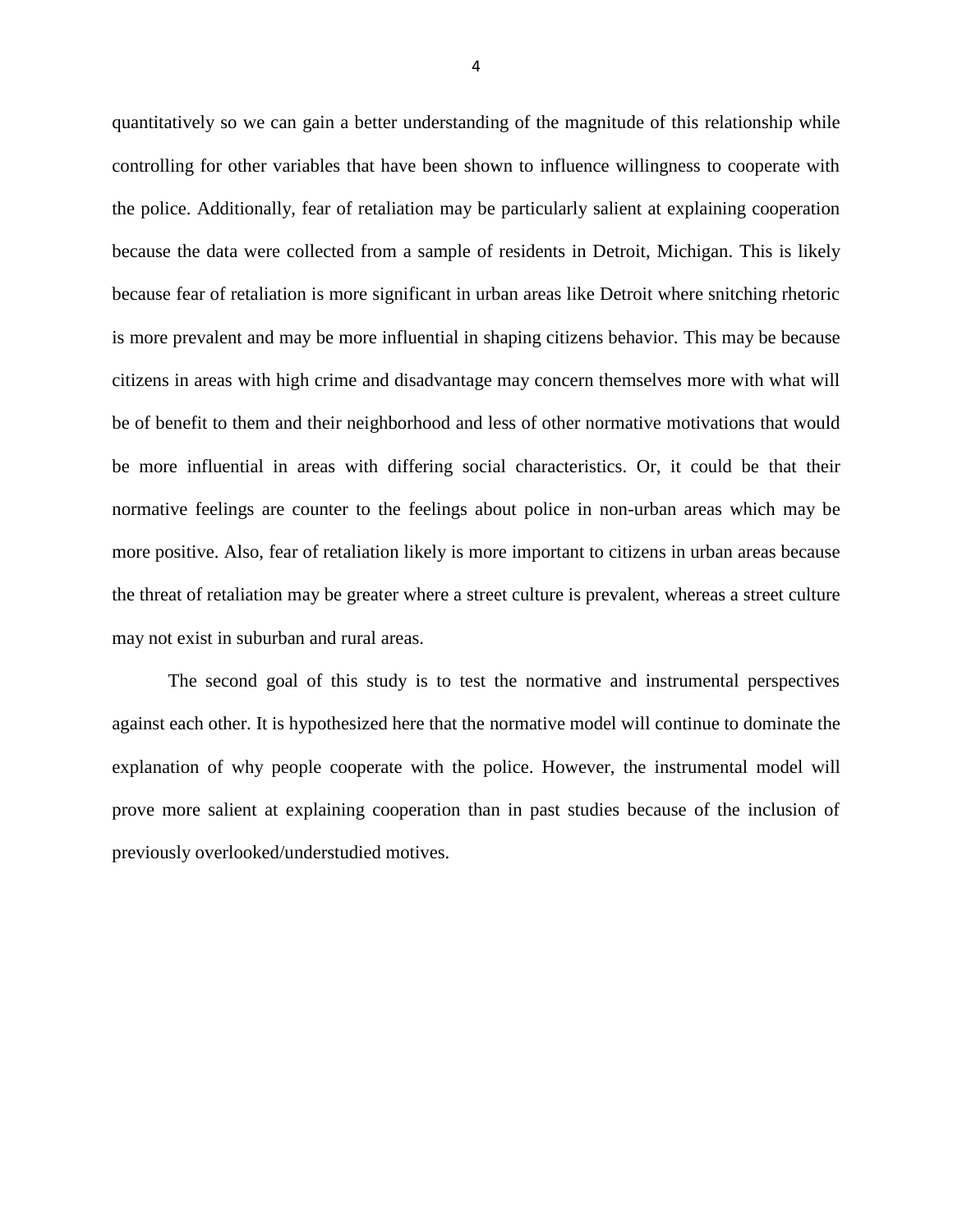#### **CHAPTER 2: Normative or Instrumental?**

There exist two competing models for explaining people's willingness to cooperate with the police: the normative model and the instrumental model. Both provide explanations for willingness to cooperate with the police, but differ in their assertions as to why this cooperation occurs. The normative model suggests that an individual's moral ideas about how society is supposed to work drives her decision making, whereas the instrumental model suggests that an individual make a rational-choice when deciding whether or not to cooperate with the police, focusing on whether the tangible benefits outweigh the potential costs. Both models have some empirical support in the literature. The normative model appears to have much stronger empirical support than the instrumental model. Key motivating factors, however, are either excluded or inconsistently tested in quantitative studies of the instrumental model.

#### *Normative Model*

Theory proposed by Weber (1968) suggests that legitimacy is a normative belief held by citizens that the directives of a governing body should be deferred to because there is a sharing of social values between themselves and their government. This theoretical framework suggests that those who hold similar social values to that of their government view the governing body as more legitimate. This felt legitimacy pushes citizens to defer to the directives of their government in order to maintain their shared social norms. Tyler and his colleagues (2003) used this line of theory to explain why legitimacy influences citizens' cooperation with the police. They hypothesized that those who view the police as more legitimate are more willing to cooperate with the police because the police ensure that the social values that they share with their government are maintained. Citizens who view the police as legitimate will feel obligated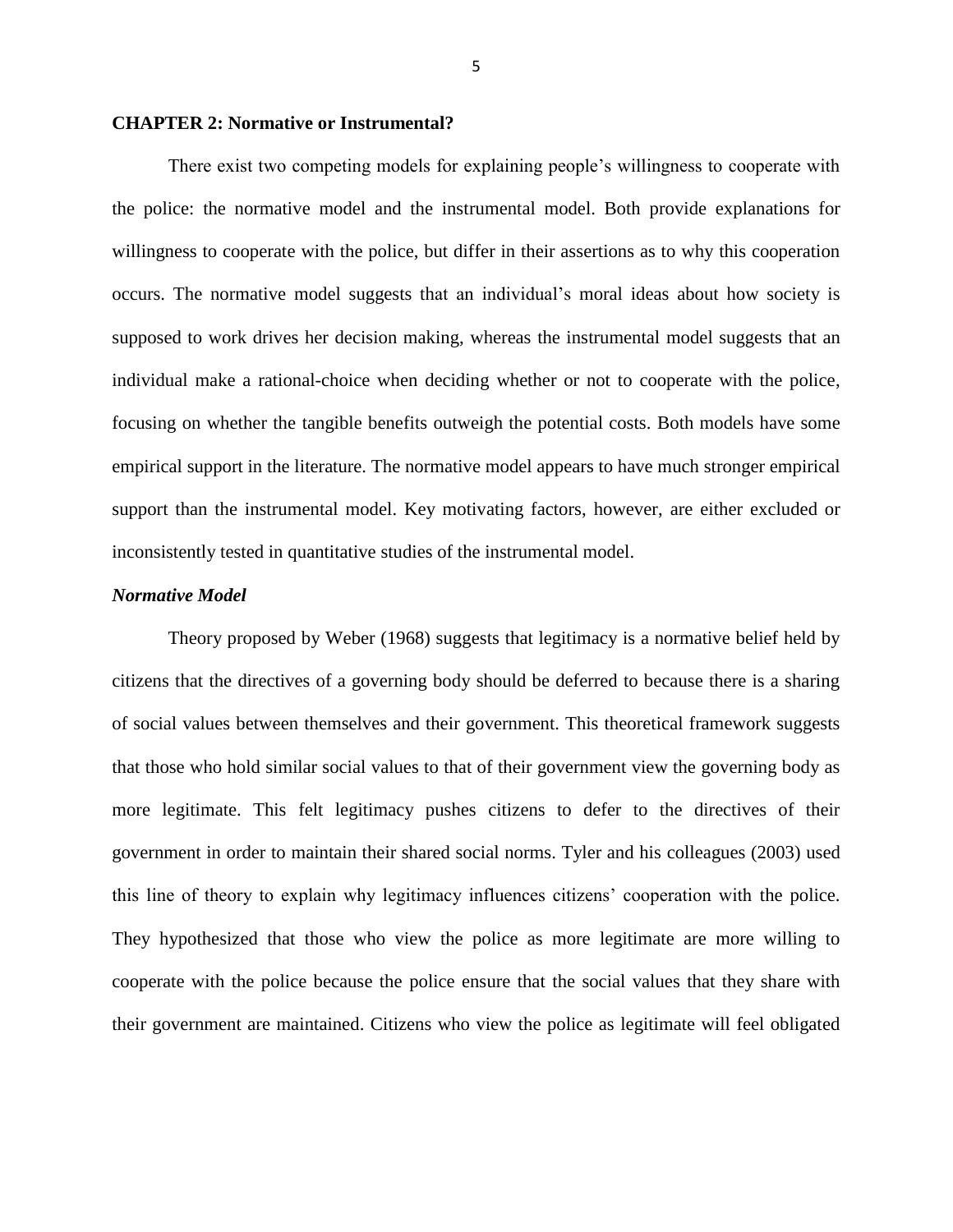to help the police perform their job. This felt obligation leads citizens to be more willing to cooperate with the police to maintain the social norms that they share with their government.

Tyler and colleagues have suggested that normative-based motives are the most significant predictors of an individual's willingness to cooperate with the police (Sunshine &Tyler, 2003). They have shown that those who perceive the police as legitimate are more willing to cooperate with the police. More specifically, the normative model suggests that if an individual has a similar social value orientation to the body that governs them, she is more likely to perceive that governing body as legitimate and, as such, is more likely to obey and to defer to the directives of that governing body. In short, when an individual both trusts the police and is willing to obey them, she believes the police are legitimate. Because of this perceived legitimacy citizens will be more likely to cooperate with the police by reporting crime and assisting in providing information that could help to solve crimes.

Many studies have examined the influence that perceptions of legitimacy have on willingness to cooperate with the police. Most have found that as perceptions of legitimacy improve, so does willingness to cooperate with the police (e.g., Sunshine & Tyler, 2003). Additionally, some research reveals that the antecedents of legitimacy have their own direct influence on cooperation. These normative motivations include procedural justice and distributive fairness. Procedural justice is the fairness of the process through which police make their decisions, and distributive fairness is when police provide the same services to all citizens regardless of circumstances (such as wealth or race). Both bolster an individual's perception of legitimacy of the police, but also influence cooperation, independently from legitimacy. When tested in the same model as legitimacy, some studies have found these two variables to be significant (Reisig, Brattion, & Gertz, 2007; Sunshine & Tyler, 2003), while others have not

6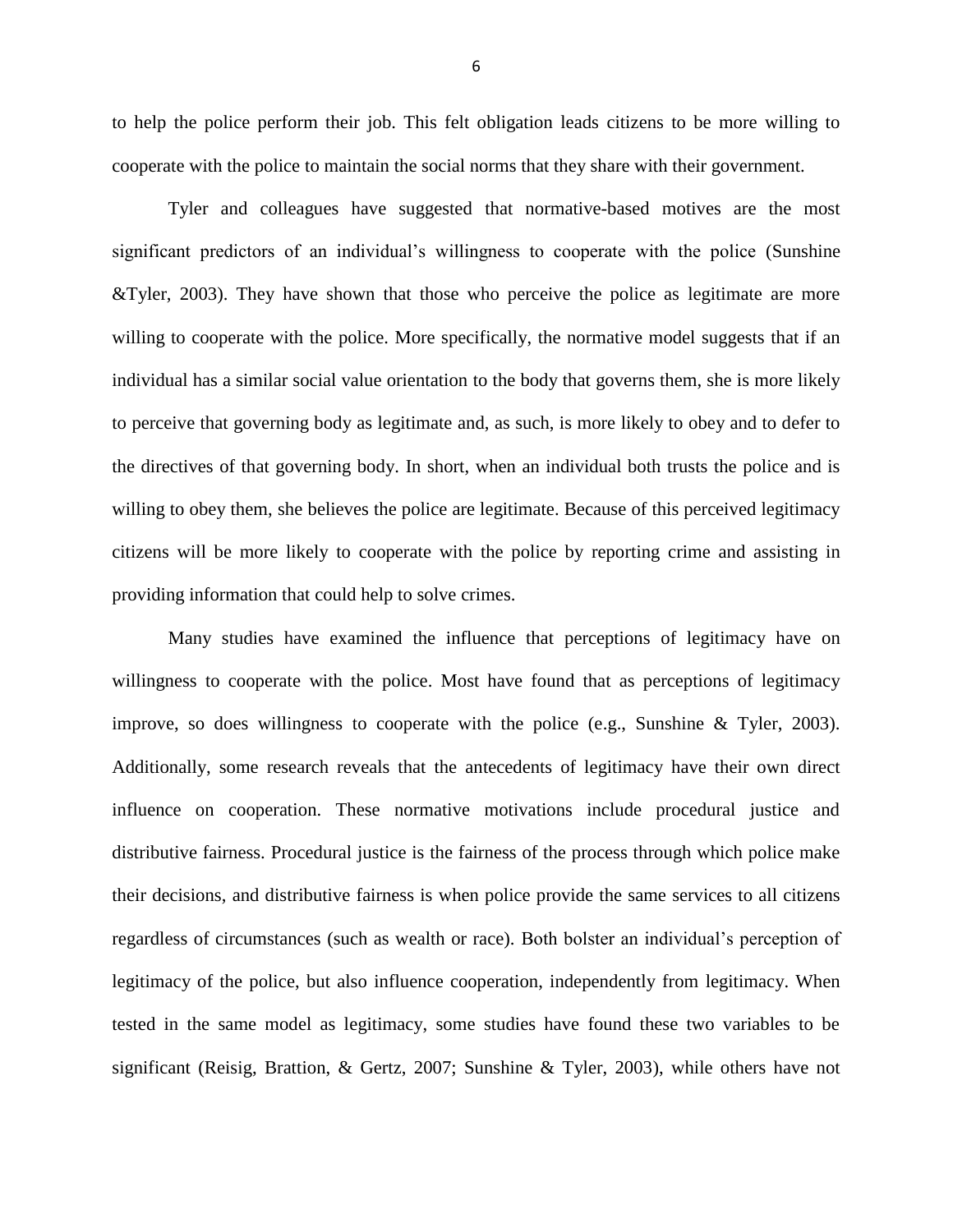(Bradford, 2014). This study will test these two variables to clear up some of the inconsistent findings in prior work to better understand if they have their own direct influence on cooperation or if all of their influence flows through legitimacy.

#### *Instrumental Model*

The instrumental model suggests that an individual's actions are shaped by her rational thoughts, so cooperating with the police is a calculated decision. According to this theoretical framework, an individual makes a rational choice as to whether or not she will cooperate with the police and will only do so when the benefits outweigh the costs. For example, if an individual does not believe that the police are effective, she may consider it a waste of time to go out of her way to help the police because she does not believe that it will be of benefit. Most studies find support for this model, but find these motives to be less significant than normative motives.

In prior research, police effectiveness has been the most commonly studied instrumental motive for cooperating with the police. Studies suggest that if an individual views the police as effective, then she will be more likely to cooperate with the police because she believes that spending time cooperating with the police will accomplish something. Some studies provide support, albeit weak, for this hypothesis (Bradford, 2014; Murphy & Cherney, 2011b; Tyler, Fagan, & Geller, 2014) suggesting that normative motives may dominate the explanation of why people cooperate with the police. However, it seems that there is much more to be tested regarding what shapes an individual's rational-choice thought process when deciding whether or not to cooperate with the police.

The instrumental perspective also suggests that prior victimization, fear of crime, and fear of retaliation may influence an individual's decision to cooperate with the police. If an individual has had prior victimization or are fearful of crime, she may be more willing to cooperate with the

7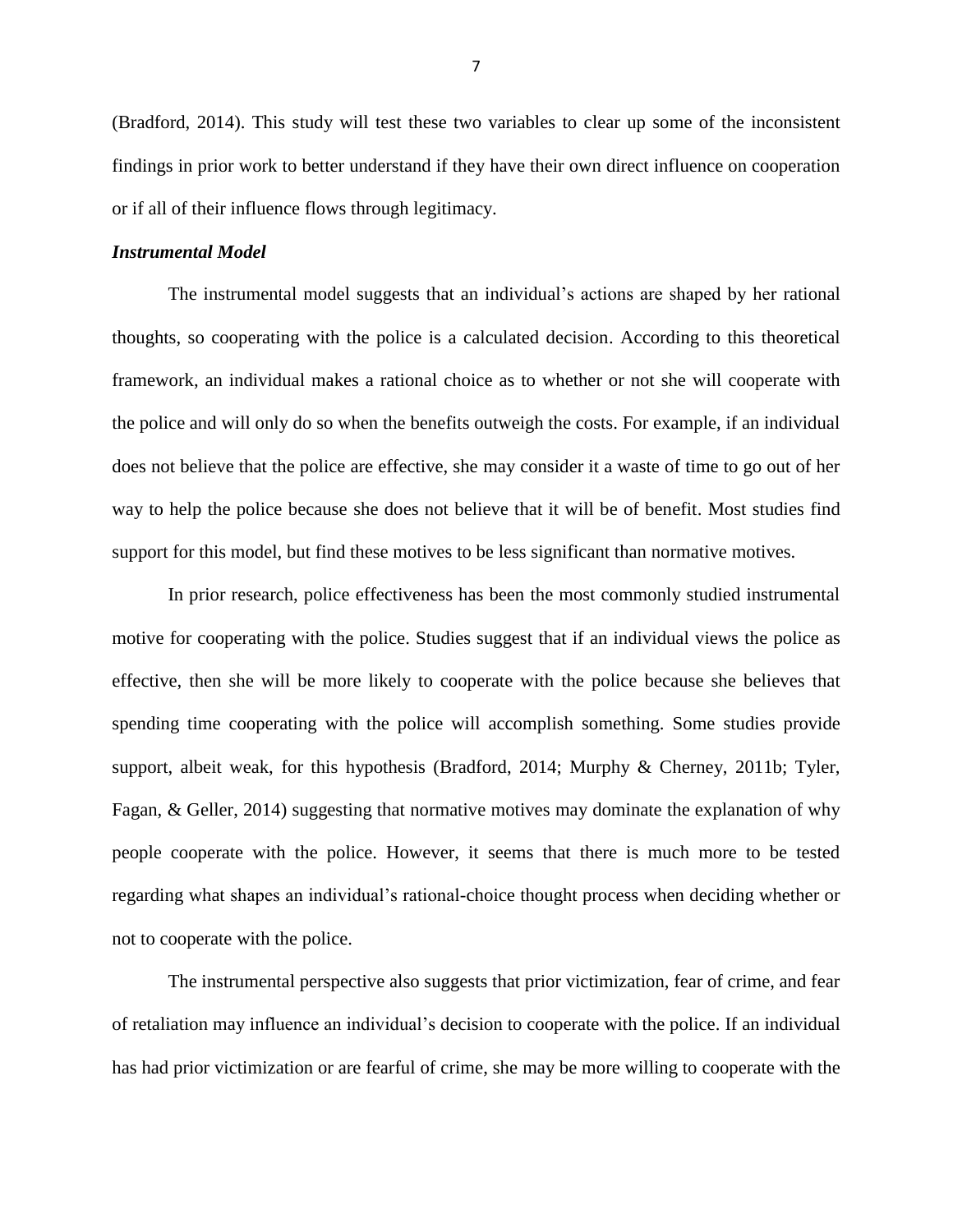police believing it could benefit her by potentially reducing her future victimization or reducing her overall fear of crime. Prior research has inconsistently tested these three motives together or the variables have only been tested a few times. This study will add to the literature by testing all of these concepts at once while also examining the influence that fear of retaliation has on willingness to cooperate with the police. Adding these variables into an instrumental model will help to further our understanding of what motivates an individual to cooperate with the police.

Latané and Darley (1970) first theorized that those who fear retaliation for reporting a crime to the police will be less willing to report that crime. They stated that if individuals believe that they will be identifiable as the persons who cooperated with the police, they will not want to cooperate out of fear that harm may be done to them. Latané and Darley provided a very concise theory that left more information that needed to be explained. Later literature that dealt with the "code of the streets" added more substance to this theoretical framework. Anderson (1999) proposed that a "code of the streets" exists in some neighborhoods that pervades the thinking of citizens and establishes a set of social norms that promote crime and vilifies the police. Rosenfeld, Jacobs, and Wright (2003) concluded that the "code of the streets" establishes that if an individual cooperates with the police, they lose all street credibility and may face retribution from other citizens in the community. Qualitative research has shown that individuals who fear retaliation for cooperating with the police are unwilling to cooperate (Carr, 2003; Jarret & Jefferson, 2004; Rosenfeld, Jacobs, & Wright, 2003). This study will be the first known quantitative study to examine the influence that fear of retaliation has on willingness to cooperate with the police.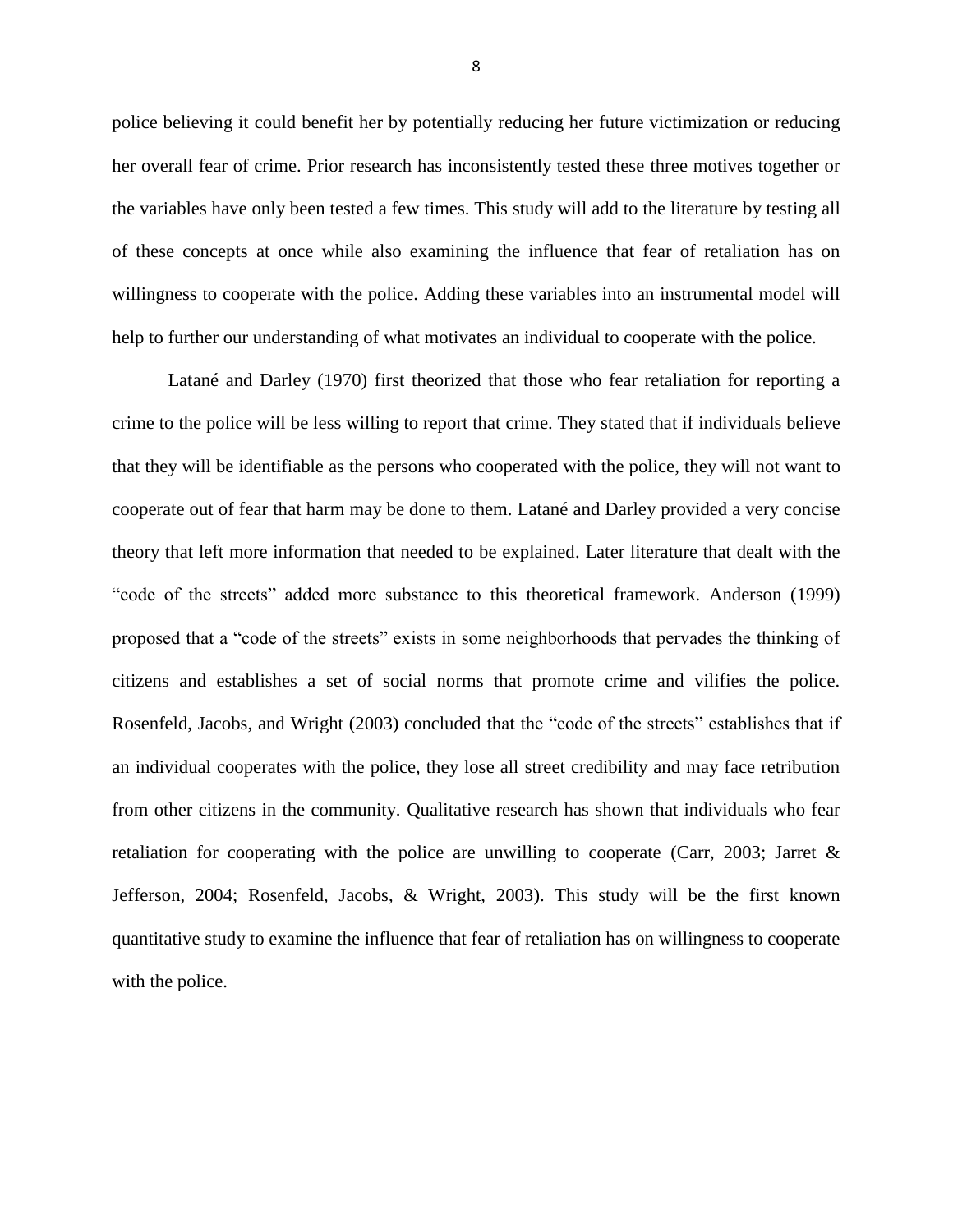#### **CHAPTER 3: Literature Review**

A growing body of research exists that examines what influences an individual's willingness to cooperate with the police. Most research focuses on the respondent's age, race, income, education, perceived legitimacy of the police, views about procedural and distributive justice, victimization experience, fear of crime, and perceived effectiveness of the police. A small number of qualitative studies have examined fear of retaliation. Each of these concepts will be discussed below.

Willingness to cooperate with the police is conceptualized in two different ways: an individual's willingness to report crime to the police and an individual's willingness to work with the police to solve a crime that they have knowledge about. Cooperation with the police is usually measured by asking respondents their likelihood of cooperating with the police if they had information that would help the police to solve a crime and apprehend the perpetrator. Sometimes cooperation with the police is also measured by how willing an individual is to work actively with the police to reduce crime or how willing an individual would be to testify in court.

#### *Normative Motives*

**Legitimacy***.* Sunshine and Tyler (2003, p. 514) state that "legitimacy is a property of an authority or institution that leads people to feel that that authority or institution is entitled to be deferred to and obeyed." Citizens that share social values with their governing body view that governing body as more legitimate, making it easier for the governing body to gain deference to its directives (Weber, 1968). This suggests that those who view the police as legitimate are more willing to cooperate with the police to ensure that the moral directives of government are being met and obeyed.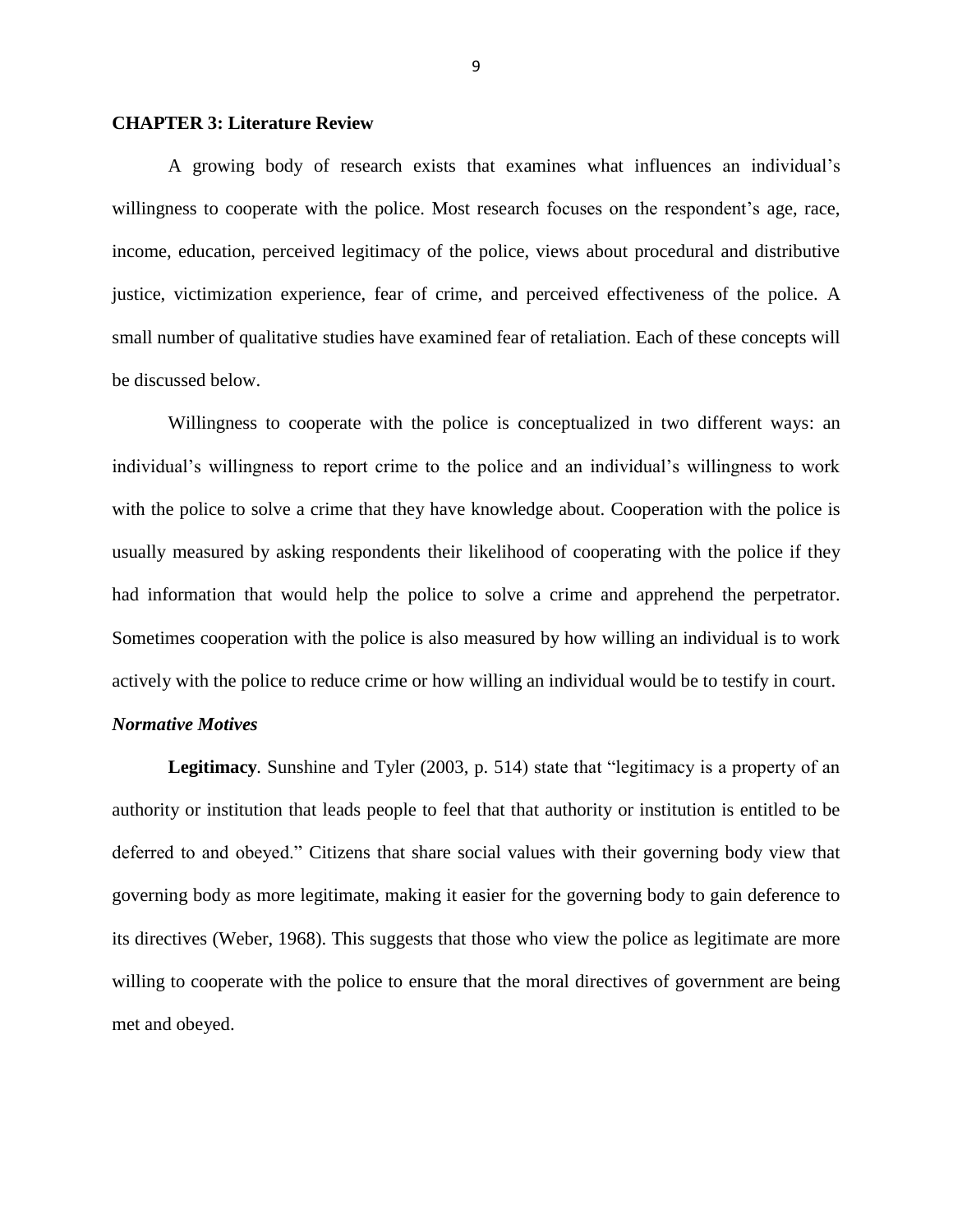Legitimacy is often seen as having the strongest influence on an individual's willingness to cooperate with the police and has found a great deal of support in the literature (Bradford, 2014; Hinds, 2009; Huq, Tyler, & Schulhofer, 2011; Kochel, Parks, & Mastrofski, 2011; Murphy & Cherney, 2011a; Murphy & Cherney, 2011b; Reisig, Bratton, & Gertz, 2007; Reisig, Tankebe, & Mesko, 2014; Sargeant, Murphy, & Cherney, 2013; Sunshine & Tyler, 2003; Tankebe, 2009; Tankebe, 2013; Tyler & Fagan, 2008; Tyler, Fagan, & Geller, 2014; Tyler & Jackson, 2014; Tyler, Schulhofer, & Huq, 2010). This suggests that the most effective way for the police to gain cooperation from its citizenry is to improve upon its perceived legitimacy.

Legitimacy is usually comprised of two aspects: trust in the police and obligation to obey police directives. Trust in the police can be understood as an individual's belief that the police are abiding by the laws that control their behavior and are not overstepping their authority. Those who trust the police may also believe that the police act in everyone's best interest. Obligation to obey the police can be understood as an individual's willingness to do what the police tell you to do so long as what the police are asking is within their authority. Many studies operationalize legitimacy as a single variable comprised of these two separate concepts, although, there are inconsistencies in how legitimacy is operationalized. Some studies (1) combine both subscales of legitimacy to make a single variable (Sunshine  $\&$  Tyler 2003), (2) others split legitimacy into two separate subscales and study the effects of each subscale independently (Dirikix & Ven den Bulck, 2013), (3) while others only use one subscale or the other (Sargeant, Murphy, & Cherney, 2013). Recent literature outside of the United States has split up legitimacy into its two subscales and has found that trust in the police has a much stronger influence on willingness to cooperate with the police than obligation to obey the law (Dirikx & Ven den Bulck, 2013). Other research outside of the United State has even shown that obligation to obey the law has no significance on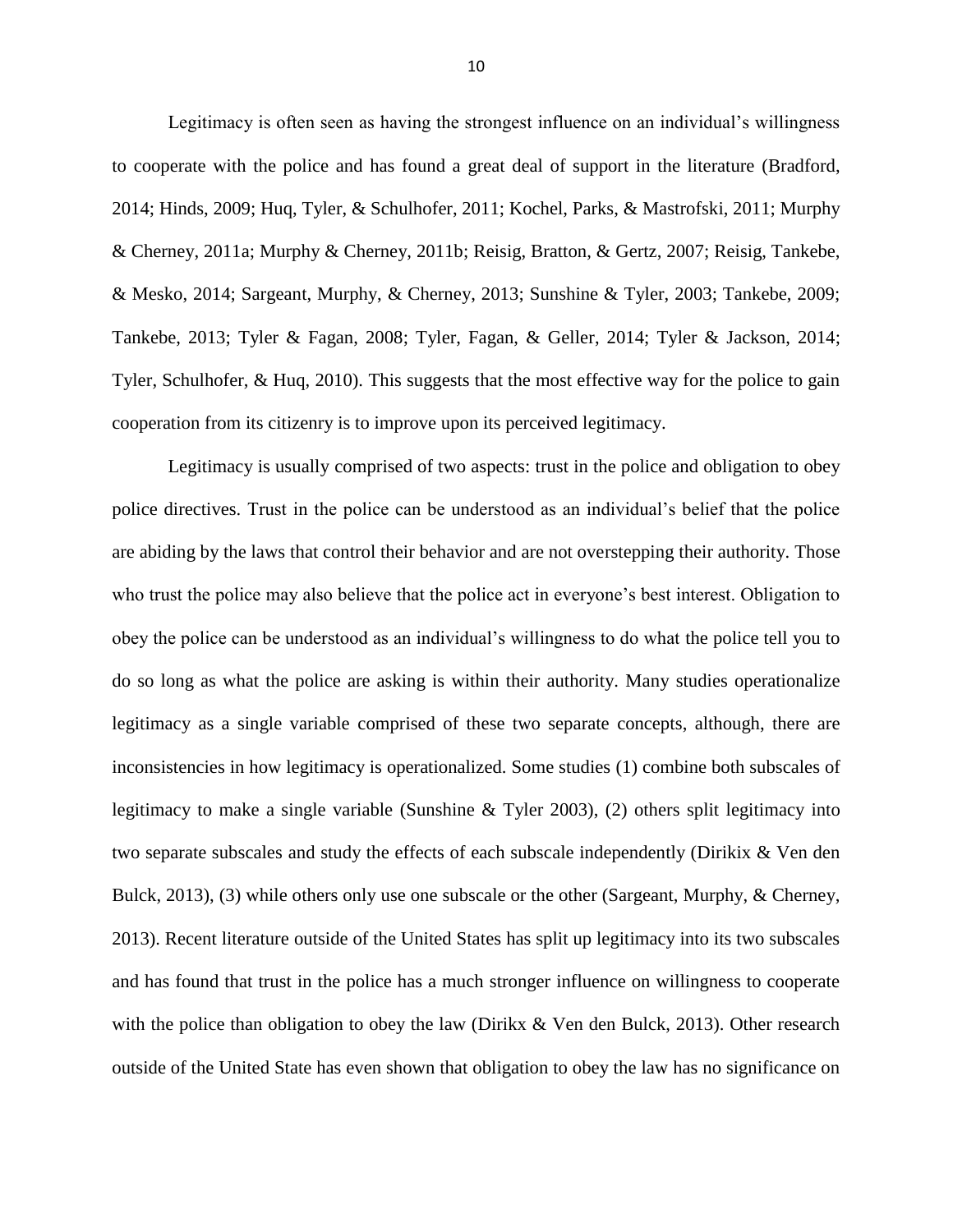willingness to cooperate with the police (Reisig, Tankebe, & Mesko, 2014). The present study will be one of few in the United States that looks at the two subscales of legitimacy separately to examine the separate effects of trust in the police and obligation to obey the law on willingness to cooperate with the police.

**Procedural justice***.* Procedural justice can be understood as the process through which legal authorities make decisions and exercise their power (Sunshine & Tyler, 2003). When legal authorities are procedurally just (meaning that they follow procedural law properly and treat everyone with dignity and respect) the public views them as fair and believes that legal authorities make decisions based on the law. From this perspective, if legal authorities are procedurally fair, follow the law, and treat citizens with dignity and respect, then the public is more likely to view them as a legitimate governing body that has a right to hold power and authority.

According to Tyler and colleagues, procedural justice is the main antecedent of police legitimacy. Procedural justice has been found to be the most significant variable shaping citizens perceptions of police legitimacy in the United States (Tyler, 2000; Tyler, 2006; Tyler & Huo, 2002). For this reason, procedural justice is also important in shaping citizens' willingness to cooperate with the police. If a citizen is treated fairly and with respect (procedural justice) then she is more likely to view the police as legitimate, which encourages cooperation with the police. Thus, procedural justice has an indirect effect on willingness to cooperate with the police that works through legitimacy.

In many studies, procedural justice is put into the same model with legitimacy when examining the effects it has on cooperation. Some studies have found that once legitimacy is added into the model, procedural justice loses all of its significance in predicting willingness to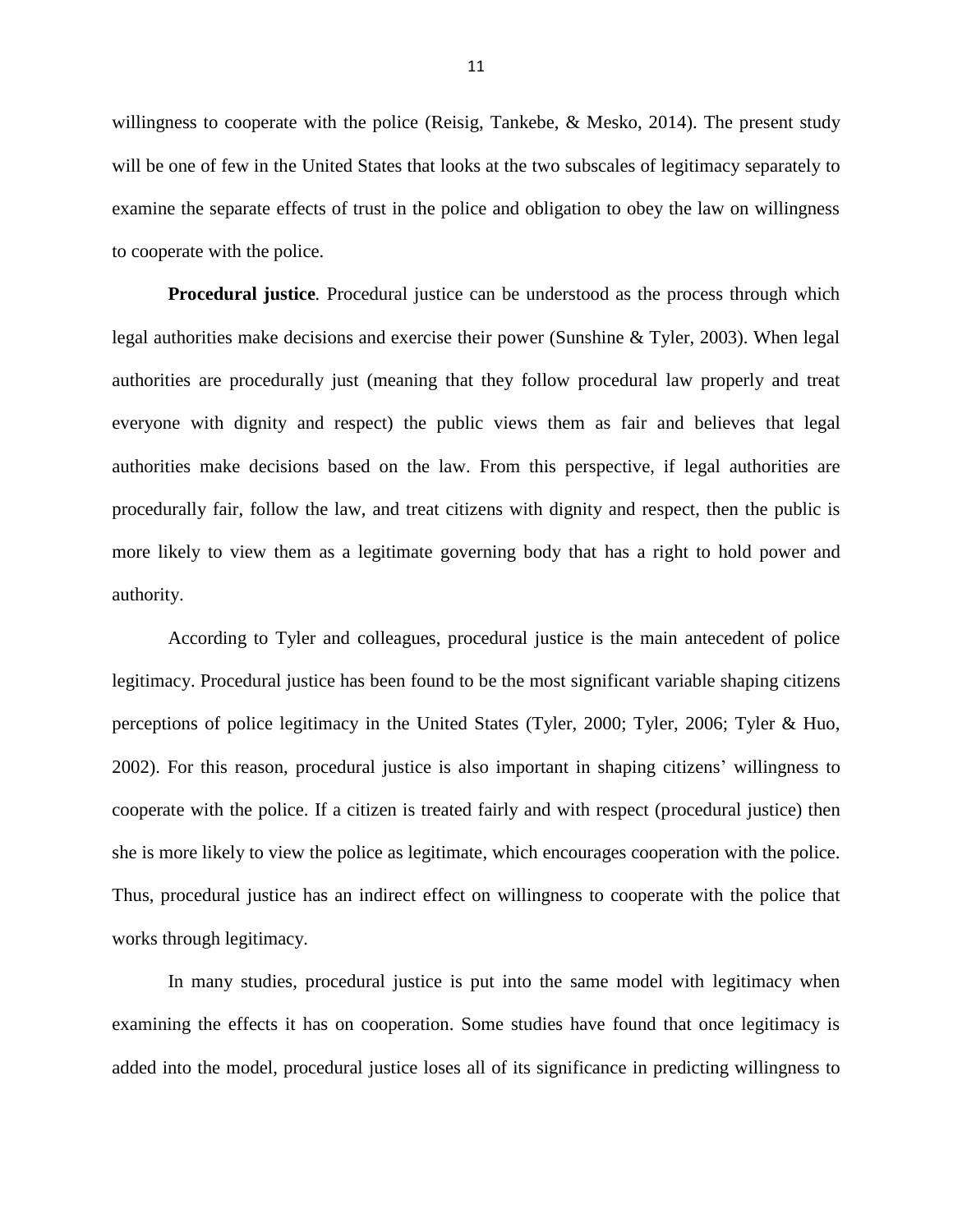cooperate with the police (Bradford, 2014; Tankebe, 2009), thus suggesting that the effects of procedural justice on cooperation with the police flow through legitimacy. Other studies, however, find that procedural justice has its own effect on cooperation, net the effects of legitimacy (Hind, 2009; Tankebe, 2013). Interestingly, a field test conducted by Mazerolle, Antrobus, Bennett, and Tyler (2013) found that direct experiences of individuals being stopped on the streets by police who were treated with respect (procedural justice) reported greater willingness to cooperate with the police because of their positive experience. Additionally, Jonathan-Zamir and Weisburd (2013) found in Israel that even under times of acute threat to national security, procedural justice is still the primary antecedent of police legitimacy. What this shows is that the way people are treated by the police matters greatly to them, across different cultures. Because it is so important to people, it may influence not only an individual's perceptions of legitimacy of the police, but also her willingness to cooperate with them. This evidence suggesting that procedural justice is an antecedent of cooperation, net the effects of legitimacy, makes it an important variable to consider in the study. The present study will look to see if procedural justice has any influence on willingness to cooperate with the police, net the effects of legitimacy.

**Distributive justice***.* Distributive justice is the concept that police spread their services equally across all groups of people. For example, distributively just policing does not provide more protection to the wealthy because they have more political influence, but instead provide the same level of service to all citizens regardless of any circumstances that can differentiate people from one another. Distributive justice is a part of the legitimacy literature and is often found as an antecedent of police legitimacy. The more citizens view the police as distibutively just, the more likely they are to perceive the police as legitimate. Sarat (1977) suggests that when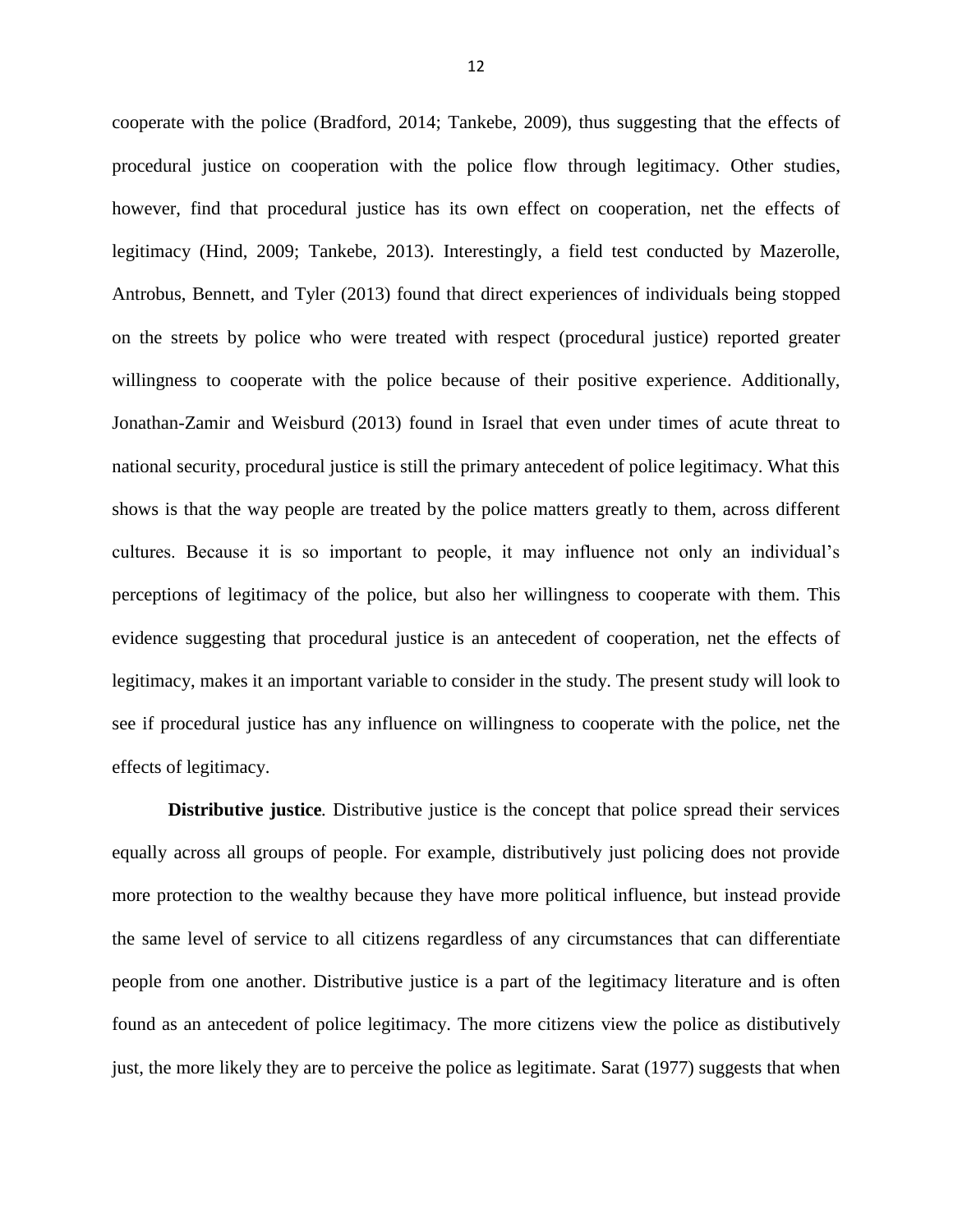citizens view officials as distributively fair, they will be more willing to support those officials and thus be more willing to cooperate with police. Prior research has found a significant relationship between distributive fairness and willingness to cooperate with the police (Reisig, Brattion, & Gertz, 2007; Sunshine & Tyler, 2003; Tankebe, 2013). Similar to the effects procedural justice has on willingness to cooperate, distributive justice may also have some direct influence on willingness to cooperate that is independent of legitimacy. Distributive fairness will be included in this study to further the current status of the research on this topic. However, it may be that the effects of distributive justice flow through legitimacy in the same way that the effects of procedural justice flow through legitimacy. For this reason, the present study will examine the influence that distributive fairness has on cooperation, net the effects of legitimacy.

#### *Instrumental Motives*

**Police effectiveness***.* Perceived effectiveness of the police may also influences citizen's willingness to cooperate with the police. A number of studies have looked at the influence of perceived effectiveness on cooperation. Usually, police effectiveness is defined as the ability of police to combat and control crime in a defined area. A rational-choice perspective suggests that citizens would be more willing to cooperate with the police if they are effective at controlling crime. Citizens would believe that it is in their own interest to cooperate with the police in order to protect themselves or their neighbors. If the police are perceived as ineffective, however, citizens may believe that it will not be beneficial for them to cooperate with the police because there is nothing that the police can do to help.

Many studies have looked at the influence that a citizens' perceived effectiveness has on willingness to cooperate with the police. Some studies find that the more citizens view the police as effective, the more likely they are to cooperate (Bradford, 2014; Hinds, 2009; Huq, Tyler,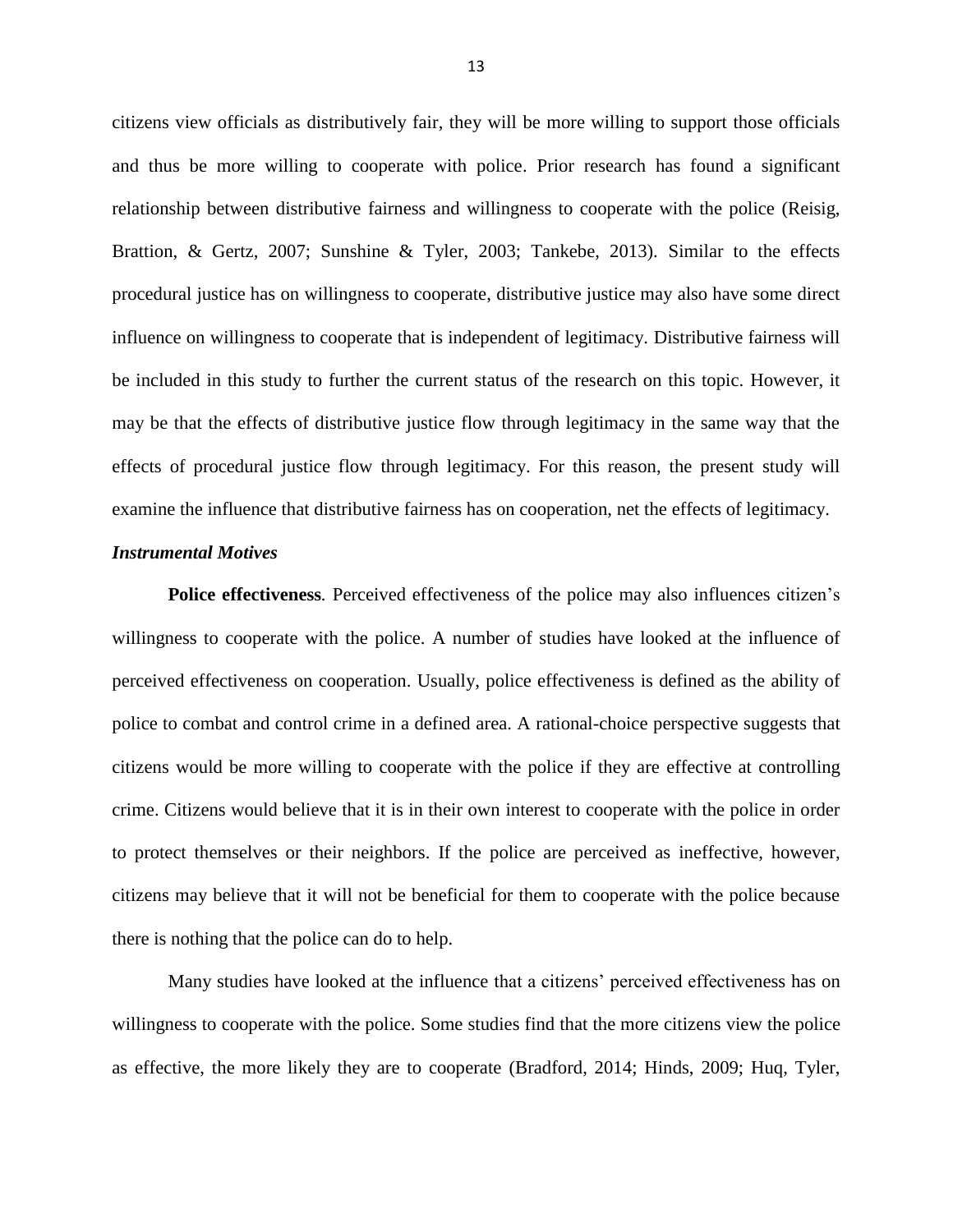Schulhofer, 2011; Murphy & Cherney, 2011b; Reisig, Tankebe, & Mesko, 2014; Sargeant, Murphy, & Cherney, 2013; Tankebe, 2009; Tyler, Fagan, Geller, 2014). However, all of these studies, except for Tankebe (2009) found legitimacy to be more salient in predicting cooperation. The atypical findings of Tankebe (2009) may be explained from an assertion made by Sunshine and Tyler (2003, p. 522) that "during times of strife and difficulty, people become more focused on the effectiveness of the police." This may help to explain the results from Tankebe (2009) because the study was conducted in Ghana where crime problems are more significant than in the United States. Thus according to Tyler, because of Ghana's problems with crime, the citizenry may concern themselves more with the effectiveness of the police than with any other issue because their main concern is with lowering the extraordinarily high crime rates. These citizens concern themselves more with outcomes than with the way they are treated.

While the majority of studies find the perceived effectiveness of the police to be a statistically significant predictor of cooperation, other studies have found perceived police effectiveness to be insignificant in determining an individual's willingness to cooperate with the police (Dirikix & Van den Bulck, 2013; Kochel, Parks, & Mastrofski, 2011). The somewhat mixed findings on police effectiveness make it an important concept to include in a study of citizen's willingness to cooperate with the police.

**Fear of crime***.* In a rational-choice instrumental model of cooperation with police, when deciding whether or not to cooperate with the police, an individual will weigh the costs and benefits of doing so. A rational-choice instrumental model suggests that those who fear crime more would be more willing to cooperate with the police because the police could help to abate the problem they fear. Only one study thus far has examined the effects of fear of crime in a cooperation model. Tyler, Fagan, and Geller (2014) found that fear of crime was a significant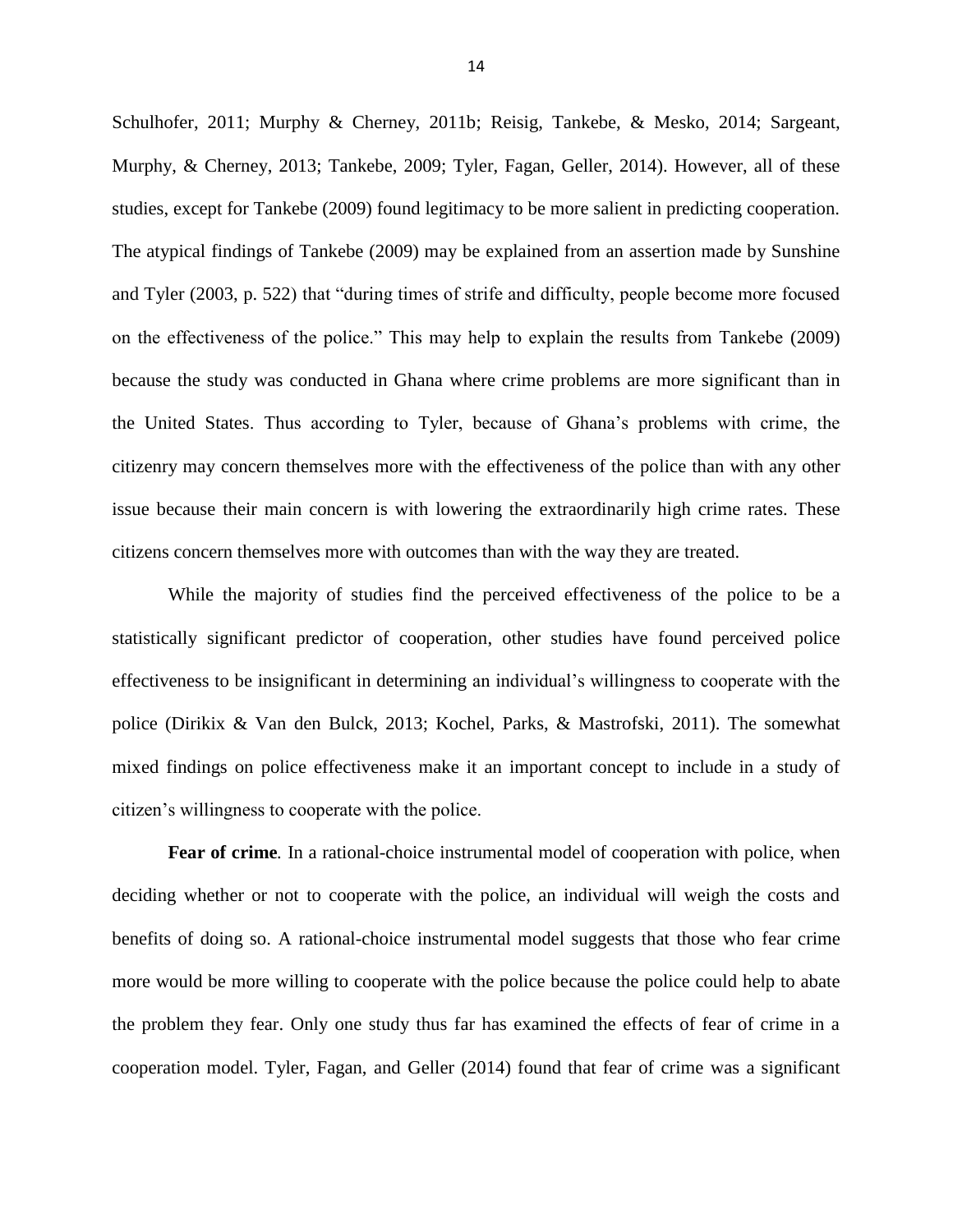predictor of willingness to cooperate with the police. Their results showed that the more individuals were fearful of crime in their neighborhoods, the more likely they were to cooperate with the police, which is consistent with a rational choice model. The present study will add to the literature by examining the effect that fear of crime has on an individual's willingness to cooperate with the police.

**Victimization***.* A rational-choice instrumental model also suggests that an individual who has been victimized would be more likely to cooperate with the police for their own personal benefit. Crime victims may see cooperating with the police as a way to reduce their likelihood of further victimization. In an international study of citizens from Ghana, Tankebe (2009) found a weak relationship between victimization and willingness to cooperate with the police, with those who had been victimized being more likely to cooperate with the police. Additionally Kochel, Parks, and Mastrokski (2011) found that among a sample of citizens from Trinidad and Tobago, victimization had an insignificant influence on willingness to cooperate with the police. The present study will add to the literature by examining the effects that victimization has in the United States context and also by adding evidence to past inconsistent findings.

**Fear of retaliation***.* Clayman and Skinns (2012) suggest that citizens who fear retaliation for cooperating with the police rationally decide whether or not they should do so; when an individual views the perceived risks as outweighing the perceived benefits, then that individual will choose not to cooperate with the police. This is consistent with Latané and Darley (1970) who stated that those who fear retaliation for cooperating with the police will try to minimize risk to themselves by avoiding cooperating or not cooperating with police. Literature on the "code of the streets" suggests that this may be especially prevalent in high crime urban neighborhoods.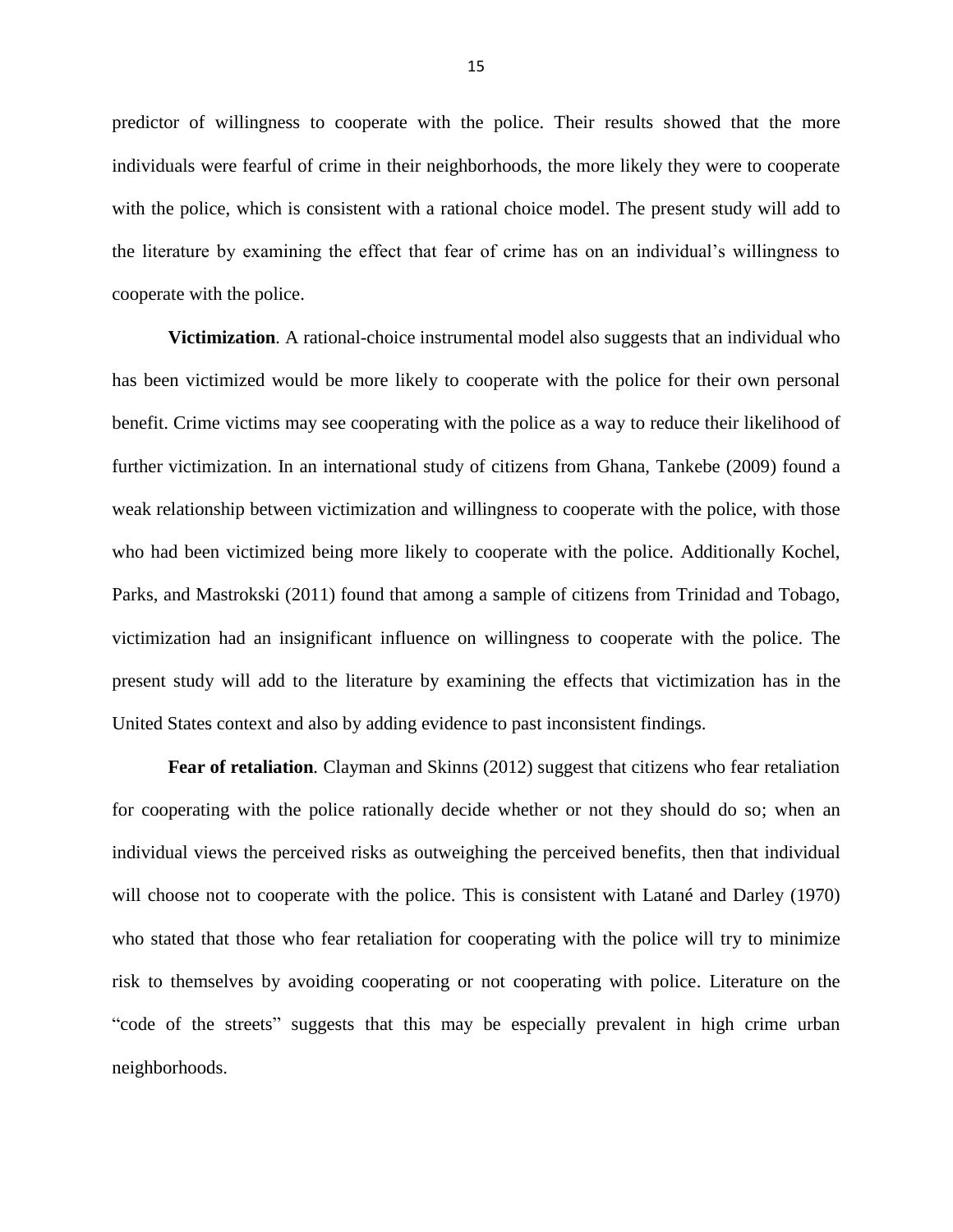In an exploratory study of twenty offenders Rosenfeld, Jacobs, and Wright (2003) found very little willingness to cooperate with the police. Much of this was shaped by the "street code" that suggests cooperating with the police is wrong, and because the offenders reported that there would be retribution if they cooperated with the police. Only under very particular circumstances—involvement of a family member—would they involve themselves in cooperating with the police. Additionally, Whitman and Davis (2007) found that often times youth would report that their friends were unwilling to report crimes to the police because they feared harm if they did so. In another international exploratory study, Clayman and Skinns (2012) found that youth in London who feared retaliation were not willing to cooperate with the police. Only with guaranteed anonymity would they be willing to cooperate with the police. Thus, initial exploratory research has found evidence suggesting that some people may be unwilling to cooperate with the police because they fear retaliation. More research on this topic is needed to understand how fear of retaliation impacts willingness to cooperate with the police. The present study will add to the literature by being the first quantitative study examining how an individual's fear of retaliation influences their willingness to cooperate with the police.

## *Demographics*

Age has been shown most consistently to influence an individual's likelihood of cooperating with the police (Hinds, 2009; Huq, Tyler, & Schulhofer, 2011; Murphy & Cherney, 2011a; Murphy & Cherney 2011b; Sargeant, Murphy, & Cherney, 2013; Sunshine & Tyler, 2003; Tankebe, 2013; Tyler & Jackson, 2014). This relationship always suggests that the younger the individual, the less likely that she is to cooperate with the police. In addition, race has also been found with some consistency to have an influence on an individual's likelihood to cooperate with the police (Reisig, Bratton, & Gertz, 2007; Sargeant, Murphy, & Cherney, 2013,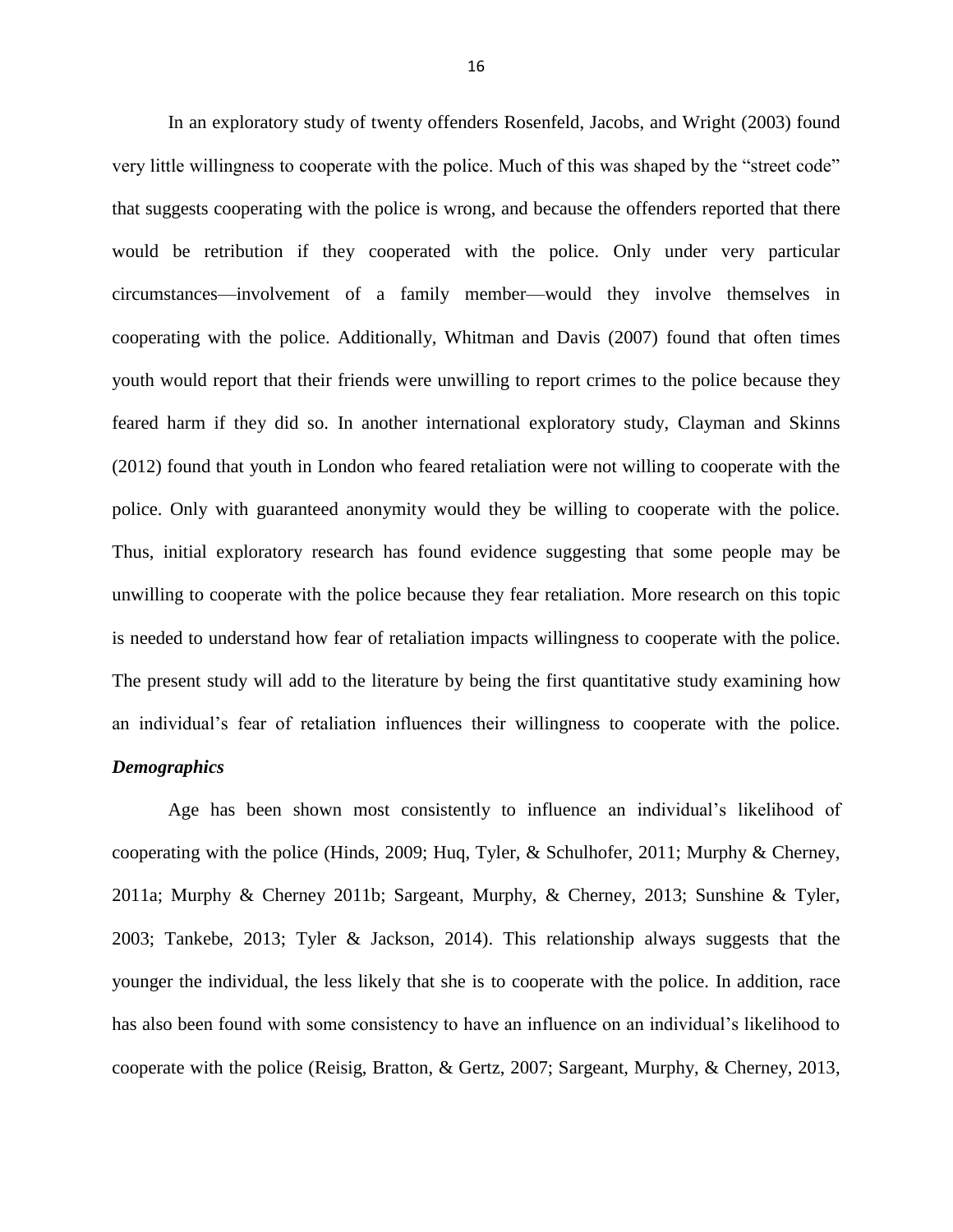Sunshine & Tyler, 2003; Tankebe 2013; Tyler & Jackson, 2014). In these studies, minority citizens are less willing to cooperate with the police. In some studies, income has also been shown to influence an individual's willingness to cooperate with the police. These studies show that as an individual's income increases, so does her willingness to cooperate with the police (Huq, Tyler, & Schulhofer, 2011; Murphy & Cherney, 2011a; Murphy & Cherney, 2011b; Sargeant, Murphy, & Cherney, 2013; Tankebe, 2013; Tyler & Jackson, 2014). Sex has been found in a couple of studies to influence willingness to cooperate with the police with males being less willing to cooperate with the police (Reisig, Bratton, & Gertz, 2007; Sargeant, Murphy, & Cherney, 2013) Lastly, education was shown in one study to influence willingness to cooperate with police with those who are more educated being more likely to cooperate with the police (Sargeant, Murphy, & Cherney, 2013). It will be important in the present study to control for all of these variables in the model.

#### *Hypotheses*

The purpose of this study is to answer two questions. First, does fear of retaliation influence an individual's willingness to cooperate with the police? Second, will normative motivations continue to be more salient at explaining an individual's willingness to cooperate with the police?

Hypothesis 1: Individuals that fear retaliation for cooperating with the police will be less willing to do so.

Hypothesis 2: Normative motivations will be more salient at explaining an individual's willingness to cooperate with the police than instrumental motivations.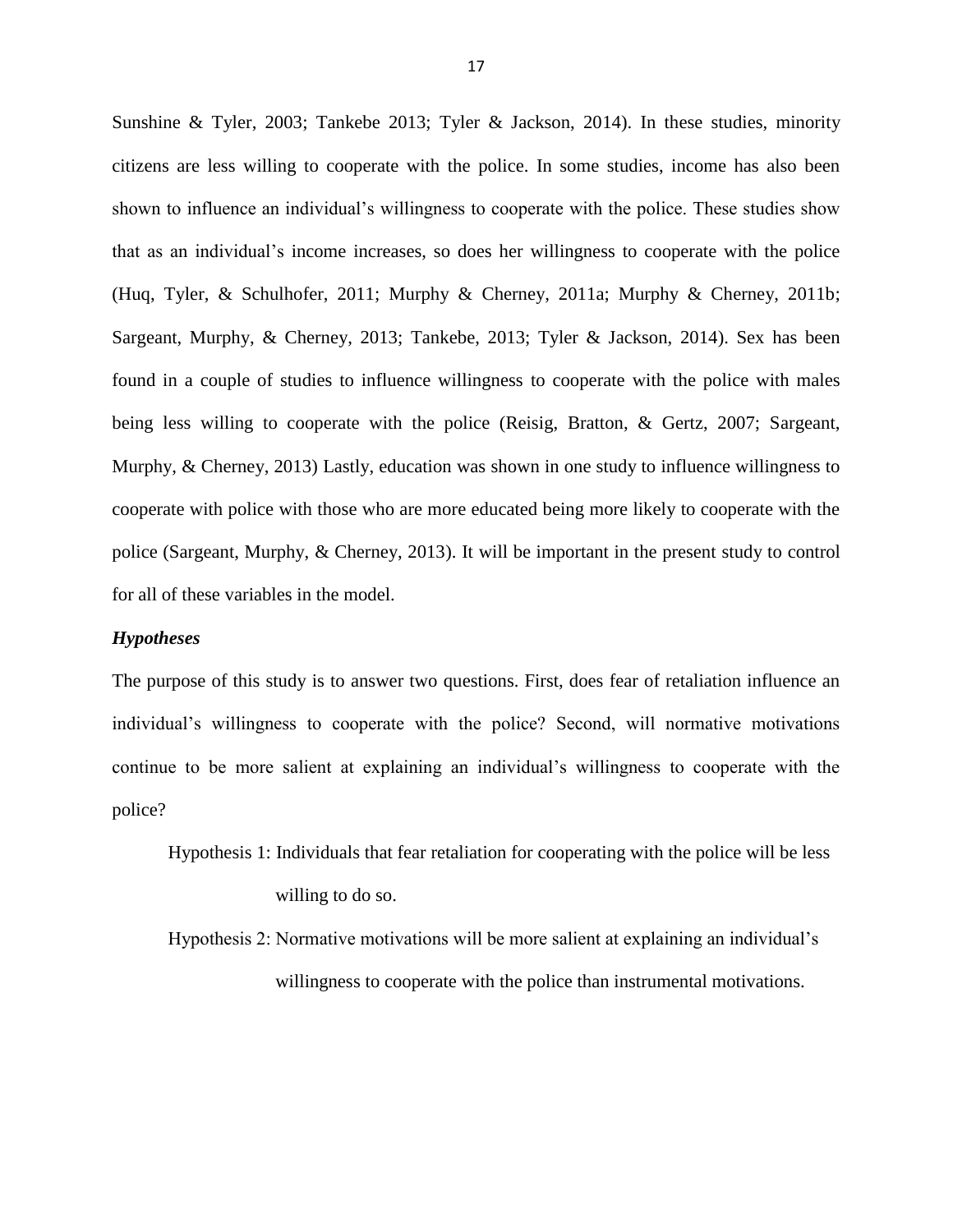#### **CHAPTER 4: Methodology**

The data used in this study are secondary data. The data were collected in three steps from three different neighborhoods in Detroit, Michigan in 2009. In the first step, neighborhood clusters were stratified by sociodemographic and structural factors using population and housing data from the 2000 decennial census (Summary File 3, U.S. Census Bureau, 2002). In the second step, the researchers identified contiguous clusters of census block groups that were relatively homogenous with respect to socioeconomic (e.g., poverty, unemployment) and structural (e.g., family structure, education) factors. From this, three neighborhoods (Brightmoor, Grandmont, and Rosedale Park) were selected so that there would be one low, one medium, and one highly disadvantaged neighborhood. Twenty-five people, 16 WSU students and 9 Detroit community members, were hired and trained to serve as interviewers for the study. Researchers conducted door-to-door, in-person interviews because this was deemed as the most effective means of collecting reliable data because of concerns about literacy of citizens. Data collection was carefully monitored to ensure between 10 and 20 households were surveyed in each block group and that the distribution of selected houses appeared even within each block group. Interviewers were told to approach every house on the designated routes that look inhabited and allowed access to the front door (i.e., not blocked by locked fence, no trespassing signs, or aggressive dogs). All participants were eighteen years or older. The final sample size was  $N = 408$ .

#### *Dependent Variable*

The dependent variable was willingness to cooperate with the police which measured participants' likelihood of cooperating with the police under certain circumstances. Willingness to cooperate with the police was an index created from three items that were measured on a Likert scale (1 = very unlikely, 2 = somewhat unlikely, 3 = unlikely, 4 = likely, 5 = somewhat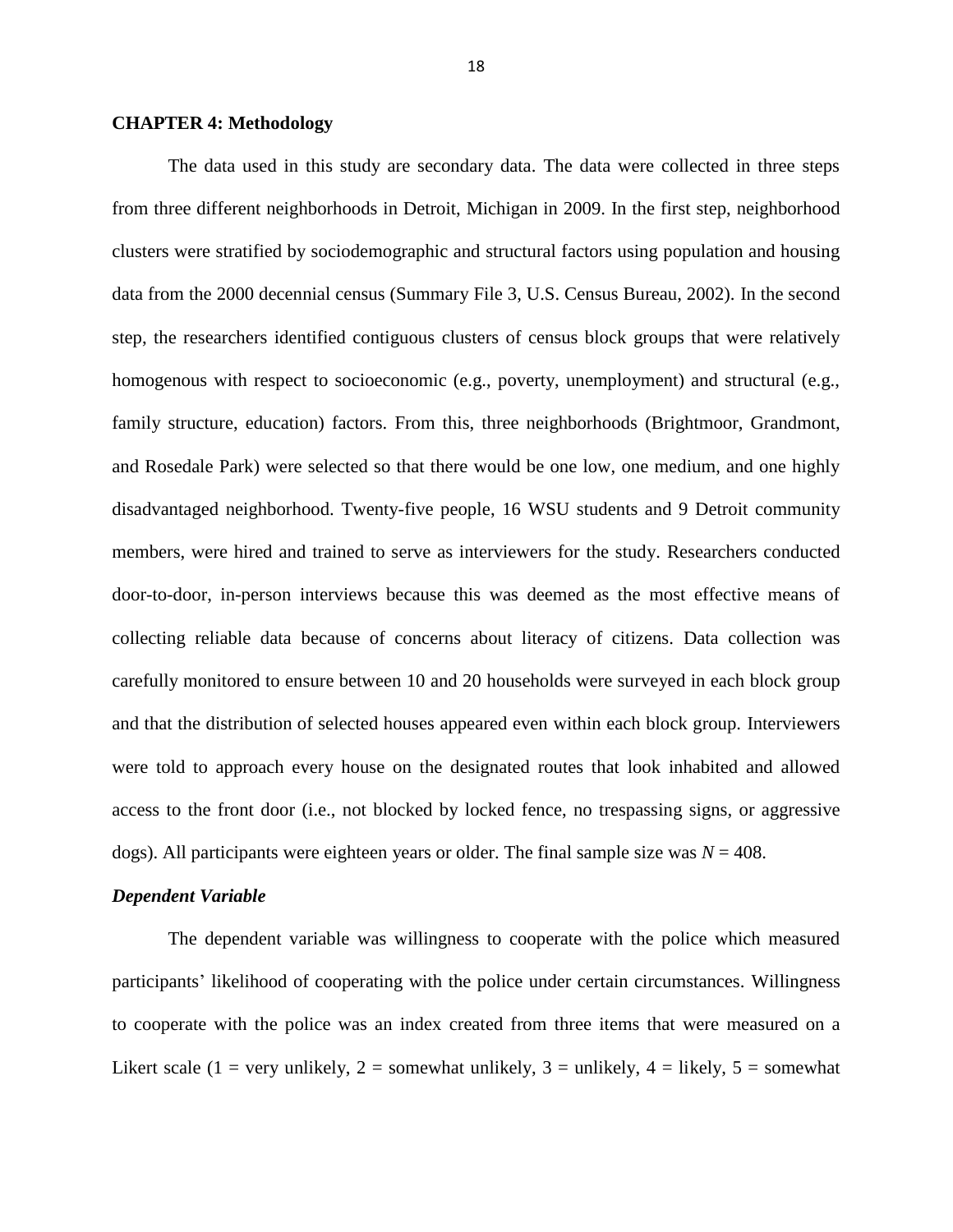likely, and  $6 = \text{very likely}$ . The three questions asked participants to respond about the likelihood that they would: "Call the police to report a crime or suspicious activity occurring in your neighborhood," "Help the police to find someone suspected of committing a crime (providing them with information)," and "Be a witness in court."

These three questions were taken directly from Sunshine and Tyler (2003). An exploratory factor analysis (EFA) was run on these three items to determine if they loaded onto one factor. EFA showed that the three items loaded onto a single factor which explains 69.07% of the variance. The factor loadings for the items ranged from 0.648 to 0.870 (Cronbach's  $\alpha$  = 0.78). Factors scores were saved to create the measure of cooperation used in subsequent analyses. Higher scores on this variable indicate a greater willingness to cooperate with the police (alpha reliability  $= 0.78$ ). Standardized loadings and the eigen value for the single factor solution can be seen in Table 1.

#### **Table 1**

#### **EFA of Willingness to Cooperate With Police**

|                         |                      | Standardized |
|-------------------------|----------------------|--------------|
|                         |                      | Loadings     |
| Cooperation with police |                      |              |
| Call police             |                      | 0.648        |
| Help police             |                      | 0.870        |
| Witness in court        |                      | 0.704        |
|                         | Eigen value $= 2.09$ |              |
|                         | $Variance =$         | 69.71        |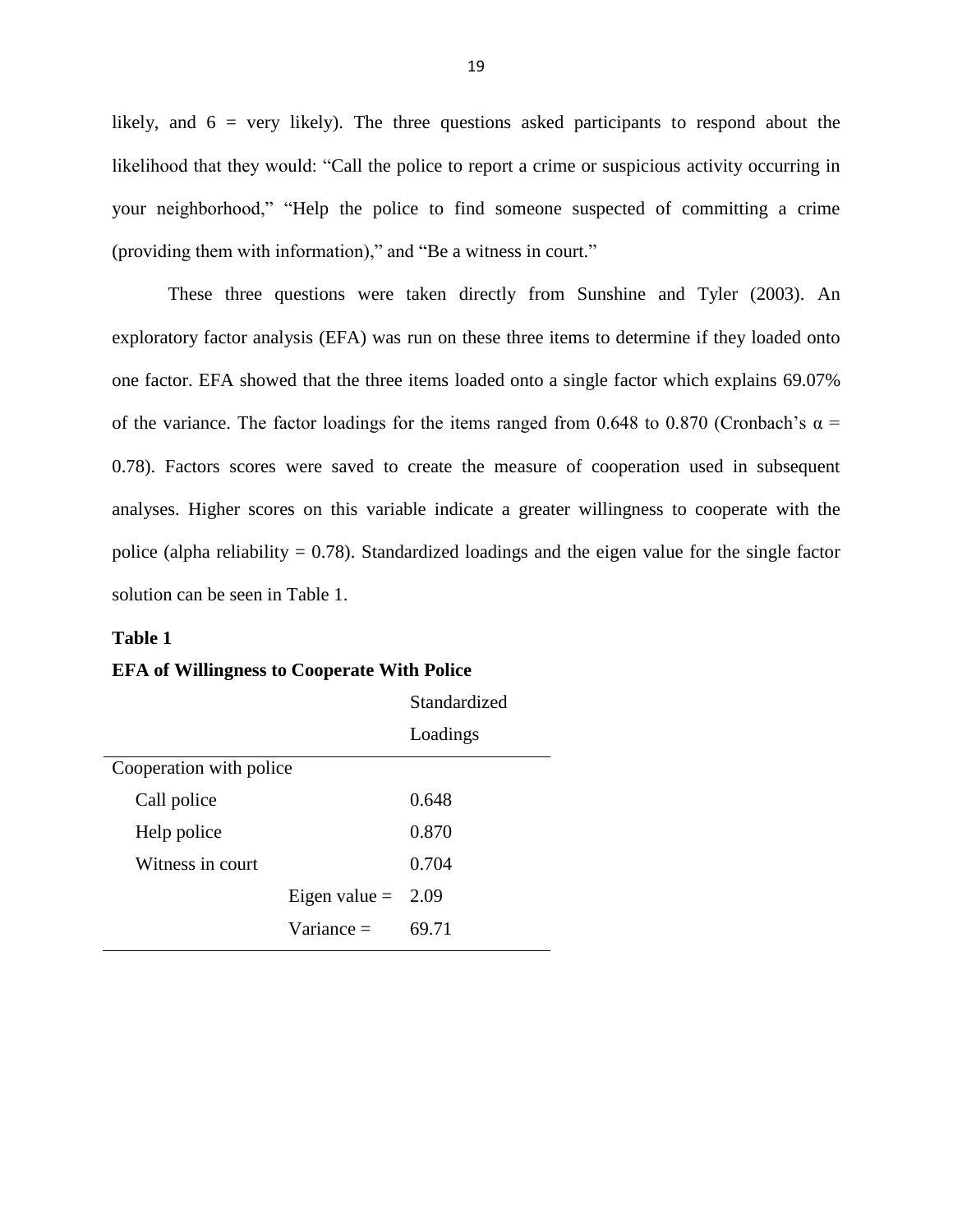#### *Independent Variables*

**Demographics.** Demographic variables that were shown in past work to be significant in regards to willingness to cooperate with the police were examined here. These variables included gender, age, race, marital status, income, education, and home owner/renter. Gender was a dichotomous variable and was coded as  $0 =$  male and  $1 =$  female. Age was recorded as a continuous variable and was recorded in number of years. Race was coded as a dummy variable with  $0 =$  non-African American,  $1 =$  African American. For the variable race, the non-African American category was comprised of all races other than African American. The race variable was collapsed because there was very little variation in race besides African American and Caucasian (1.5% American Indian or Native Alaskan, 11.5% White or Caucasian, and 2.5% other). Marital status was also coded as a dummy variable so that  $0 =$  not married,  $1 =$  married. Income was a categorical variable and was composed of twelve categories where  $1 =$  less than  $$10,000, 2 = $10,000-S14,999, 3 = $15,000-S19,999, 4 = $20,000-S24,999, 5 = $25,000 $29,999, 6 = $30,000 - $34,999, 7 = $35,000 - $39,999, 8 = $40,000 - $44,999, 9 = $45,000 - $40,000 - $40,000 - $40,000 - $40,000 - $40,000 - $40,000 - $40,000 - $40,000 - $40,000 - $40,000 - $40,000 - $40,000 - $40,000 - $40,000 - $40,000 - $40,000 - $40,000 - $40,000 -$ \$49,999,  $10 = $50,000 - $54,999$ ,  $11 = $55,000 - $59,999$ ,  $12 = $60,000$  or greater. Education was also a categorical variable and was comprised of six categories where  $1 =$  less than high school diploma,  $2 =$  high school diploma,  $3 =$  some college,  $4 =$  associate degree,  $5 =$  bachelor degree, 6  $=$  graduate school. Lastly, rent was a dichotomous variable and was coded as  $0 =$  renter and  $1 =$ owner.

**Trust in police***.* Trust was created from four items. Each of the items that created the trust variable were measured on a four-point Likert scale  $(1 =$  strongly disagree,  $2 =$  disagree,  $3 =$ agree, and  $4 =$  strongly agree). The items were drawn from Sunshine and Tyler (2003). The questions asked participants to respond to their level of agreement to the following questions: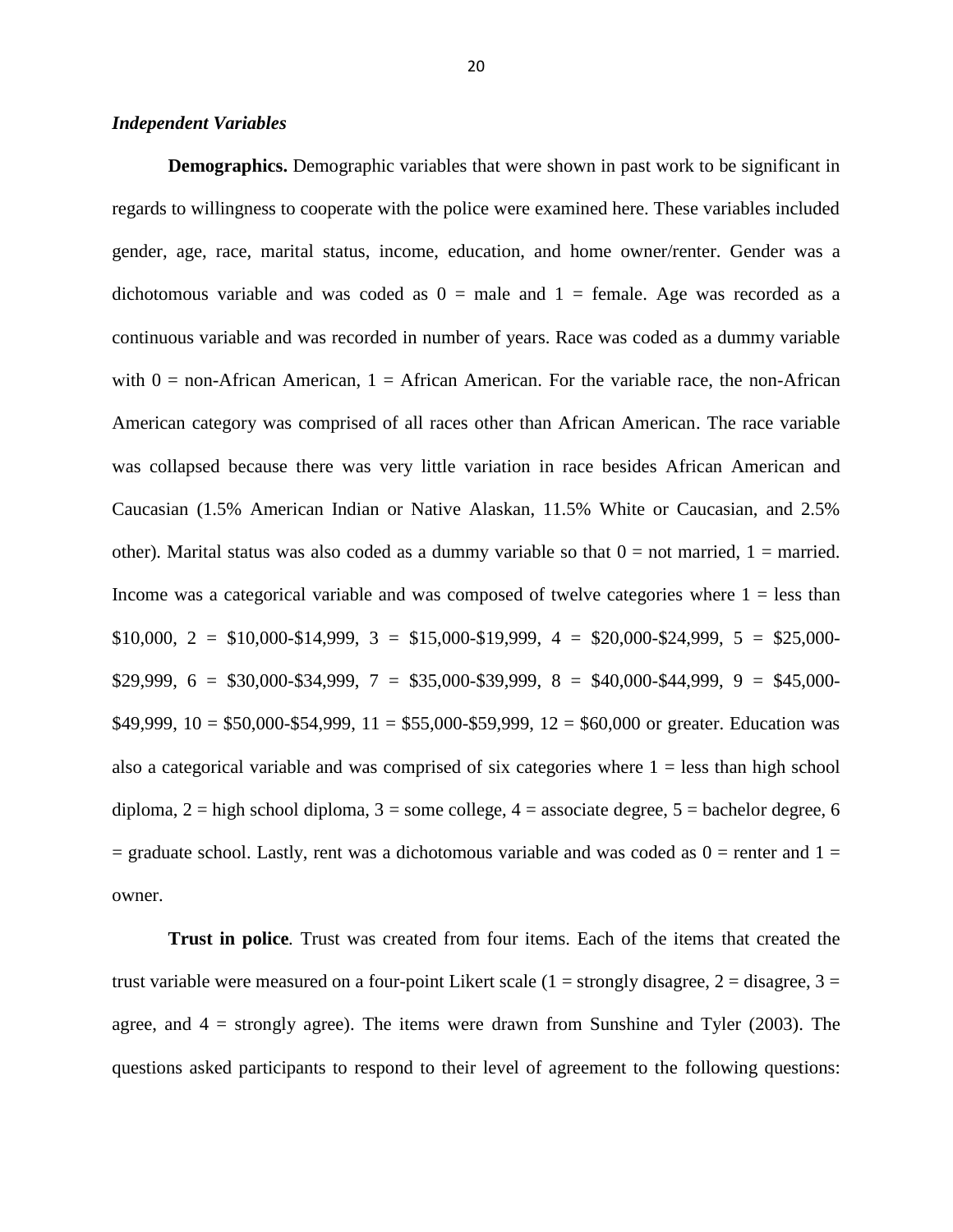"People's basic rights are well protected by the police in your neighborhood," "The police can be trusted to make decisions that are right for the people in your neighborhood," "The police in your neighborhood are generally honest," and "Most police officers in your neighborhood do their job well."

Cases that were missing responses to either one or two of the four items were replaced with the median of each individual variable. Cases that were missing responses for three or all of the items were excluded from the analysis ( $N = 393$ ). EFA indicated that the four items loaded onto one factor well and explained 68.66% of the variance. The factor loadings were high, ranging from 0.737 to 0.807 (Cronbach's α = 0.85). Factors were saved to create the measure of trust used in this study. High scores on the index indicate more trust in the police. Standardized loadings and eigen value can be seen in Table 2.

A fifth question that asked participants to respond to their level of agreement with "the police in your neighborhood have too much power" was anticipated to be included in the factor based on a previous analysis from a sample of New Yorkers conducted by Sunshine and Tyler (2003). However, the fifth item was excluded here because the EFA results indicated that it would not load onto the trust factor. This suggests that the item was not consistent with the concept of trust measured by the other four items.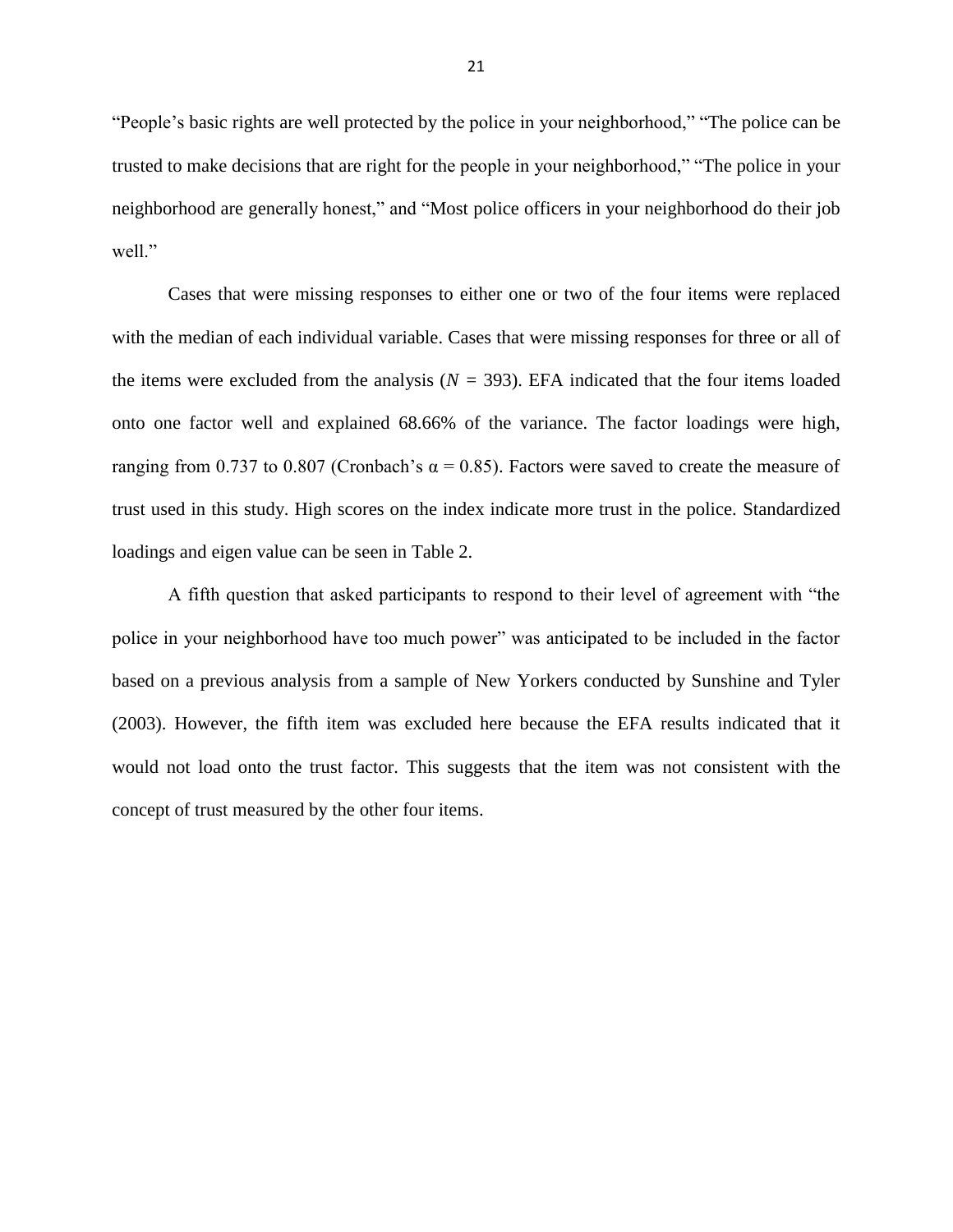## **Table 2 EFA of Trust in Police**

|                   |                 | Standardized |
|-------------------|-----------------|--------------|
|                   |                 | Loadings     |
| Trust             |                 |              |
| Rights protected  |                 | 0.737        |
| Police trusted    |                 | 0.807        |
| Police are honest |                 | 0.768        |
| Do good job       |                 | 0.744        |
|                   | Eigen value $=$ | 2.75         |
|                   | $Variance =$    | 68.66        |

**Obey police***.* The variable, obligation to obey the police, was created from a single item which was measured on a four-point Likert scale  $(1 =$  strongly disagree,  $2 =$  disagree,  $3 =$  agree, and  $4 =$  strongly agree). Participants were asked to report their level of agreement with "You" should do what police tell you to do, even when you disagree with their decision." This item, along with two other questions were taken from Sunshine and Tyler (2003), but unlike their study, the items would not load onto a single factor here. The two other two items that were not included in this analysis asked participants to respond to their level of agreement with: "You should accept the decisions made by the police, even if you think they are wrong," and "It would be difficult for you to break the law and keep your self-respect." The item that was kept to indicate obligation to obey police was chosen because it appeared substantively to be most related to what was being measured. Higher responses to the item indicate more willingness to obey the police.

**Perceived retaliation***.* The variable, perceived retaliation, was measured by a single item on a four-point Likert scale (1 = very unlikely, 2 = unlikely, 3 = likely, and 4 = very likely). The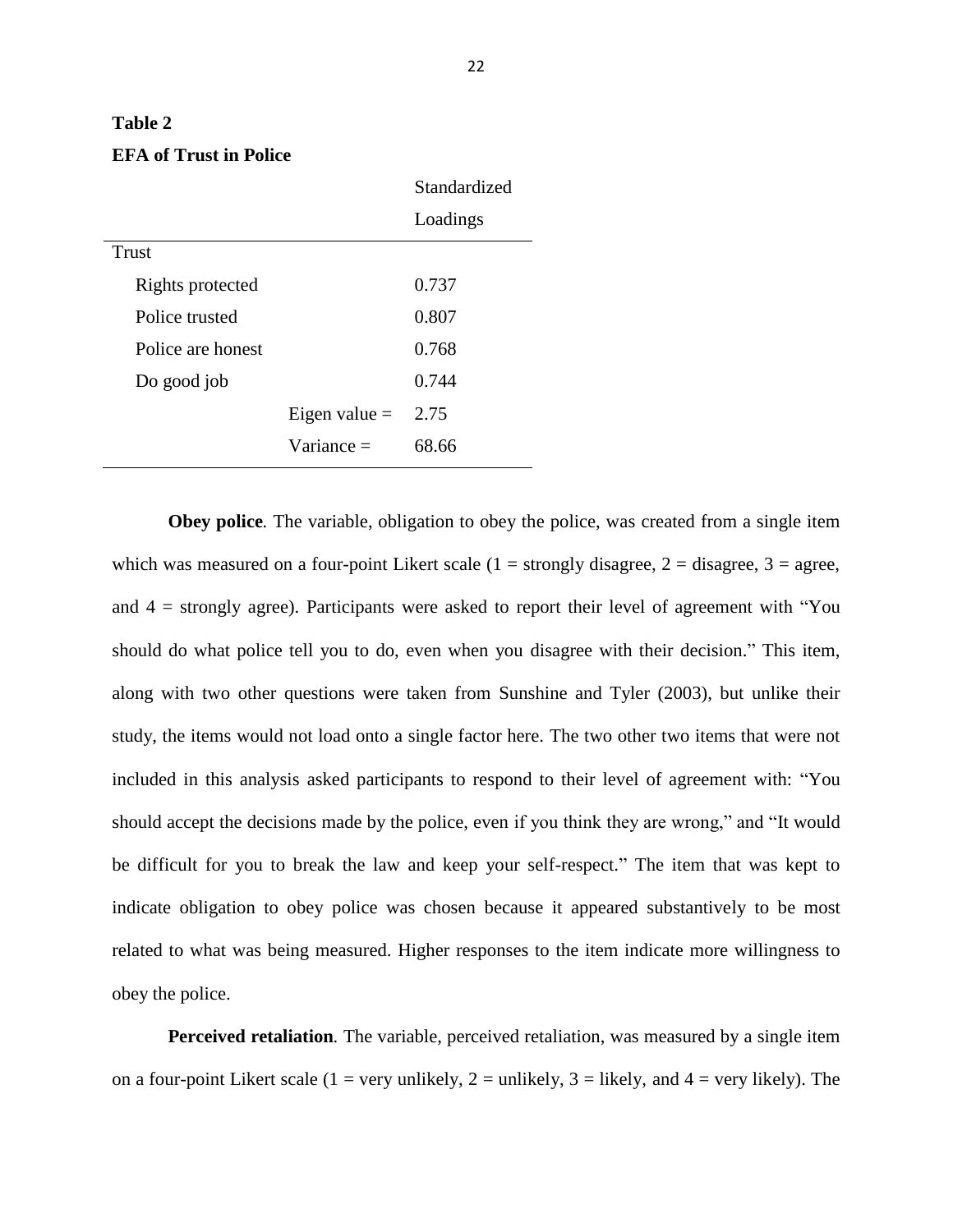question asked respondents to indicate the likelihood that "Someone who reports a crime to the police in your neighborhood will be treated badly by neighbors." Higher scores on this item indicate that an individual perceived a higher likelihood of negative consequences for reporting a crime.

**Known retaliation.** The variable, known retaliation, was a dichotomous variable coded 0  $=$  no and  $1 =$  yes. This item asked participants if they had ever heard of anyone from their neighborhood being harmed because that individual had reported a crime.

**Fairness of police***.* Distributive fairness was a summative index comprised of two variables that were modestly correlated. The items were measured on a Likert scale  $(1 = \text{strongly})$ disagree,  $2 =$  disagree,  $3 =$  agree, and  $4 =$  strongly agree). Participants were asked to respond to their level of agreement to "Police officers enforce the law consistently when dealing with all people" and "People receive the outcomes they deserve under the law when they deal with the police."

Cases that were missing responses to one of the two items were replaced with the median. Cases that had both responses missing for both items did not get missing replacement (*N=*396). Responses to these two items were significantly correlated (Spearman's rho =  $0.444$ ,  $p < 0.05$ ) and were internally consistent (Chronbach's  $\alpha = 0.62$ ). Four items were originally intended to comprise this variable because they created a single factor in Sunshine and Tyler (2003) but would not load onto one factor in this data set. The two most highly correlated items were used to create the index here because they were also the two most closely related items at face value. The two items that were not used were "The police do not provide the same quality of services to people living in all areas of the city" and "The police provide better services to the wealthy."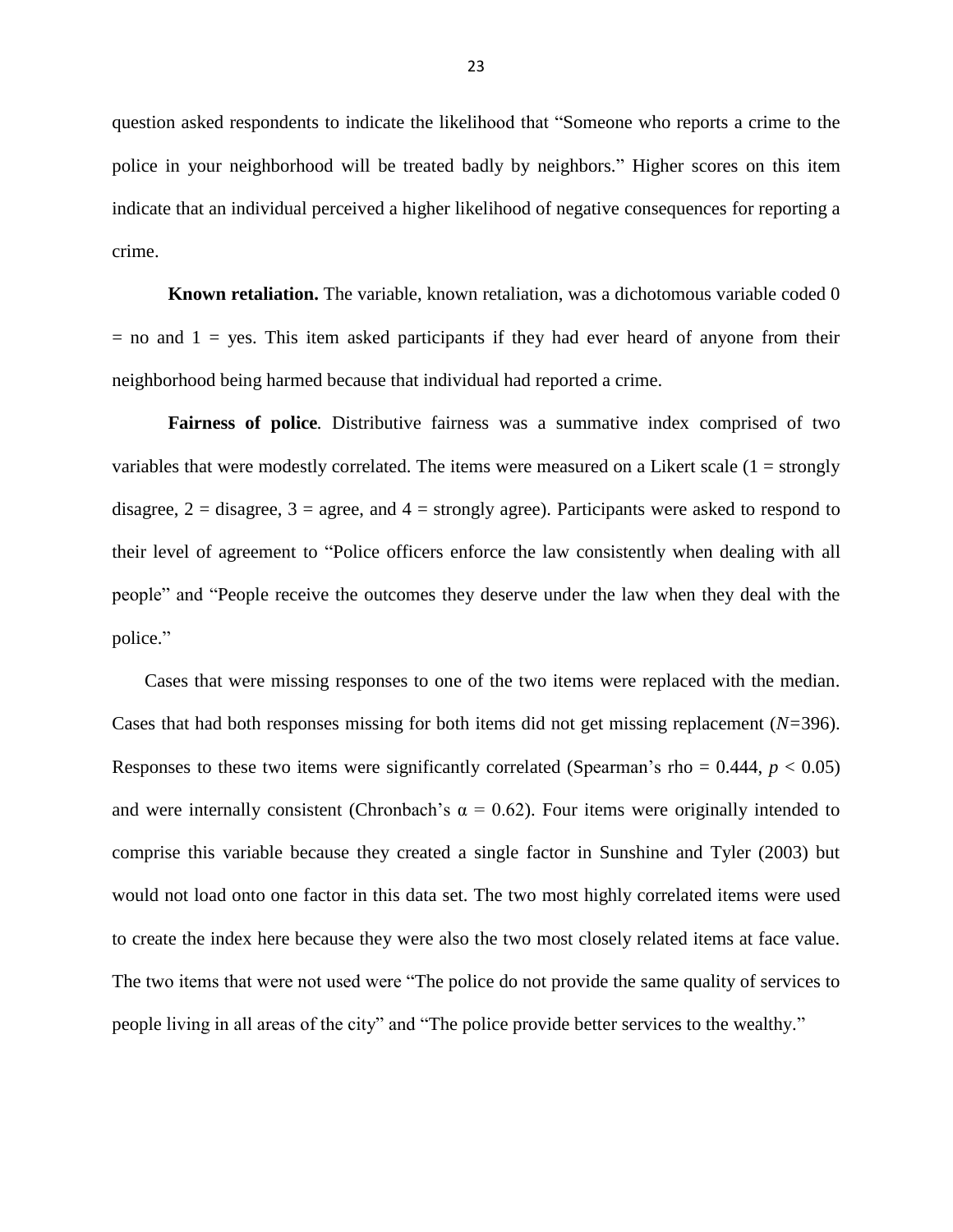**Effectiveness of the police***.* Police effectiveness was a summative index comprised of two variables that were moderately correlated (Spearman's rho =  $0.565$ ,  $p < 0.05$ ). The two items were measured on a Likert scale (1 = never, 2 = sometimes, 3 = often, and 4 = very frequently). These two items were pulled from Brunson (2007) and participants were asked if they felt that "The police respond quickly to calls" and "The police work hard to solve crimes in the neighborhood." Cases that were missing one of the responses were replaced using the median. Cases that were missing responses to both items were excluded from the analysis. The two items were internally consistent (Cronbach's  $\alpha = 0.70$ ).

**Quality of treatment from police***.* Perceived quality of treatment by the police was a summative index comprised of two variables that were moderately correlated (Spearman's rho = 0.596). The items were measured on a Likert scale (1 = strongly disagree, 2 = disagree, 3 = agree, and  $4 =$  strongly agree). The items were pulled from Sunshine and Tyler (2003) and participants were asked to respond to their level of agreement with "Police officers treat everyone in your neighborhood with dignity and respect" and "Police officers take the time to listen to people. Cases that were missing one of the responses were replaced using the median. Cases that were missing responses to both items were excluded from analysis (*N*=390). The two items were internally consistent (Cronbach's  $\alpha = 0.75$ ).

**Quality of decision making by police***.* Perceived quality of decision making by the police was also a summative index comprised of two variables that were moderately correlated (Spearman's rho = 0.572). The items were measured on a Likert scale (1 = strongly disagree, 2 = disagree,  $3 = \text{agree}$ , and  $4 = \text{strongly agree}$ ). The items were taken from Sunshine and Tyler (2003) and participants were asked to respond to their level of agreement with "Police officers make their decisions based upon facts, not their personal biases and opinions" and "Police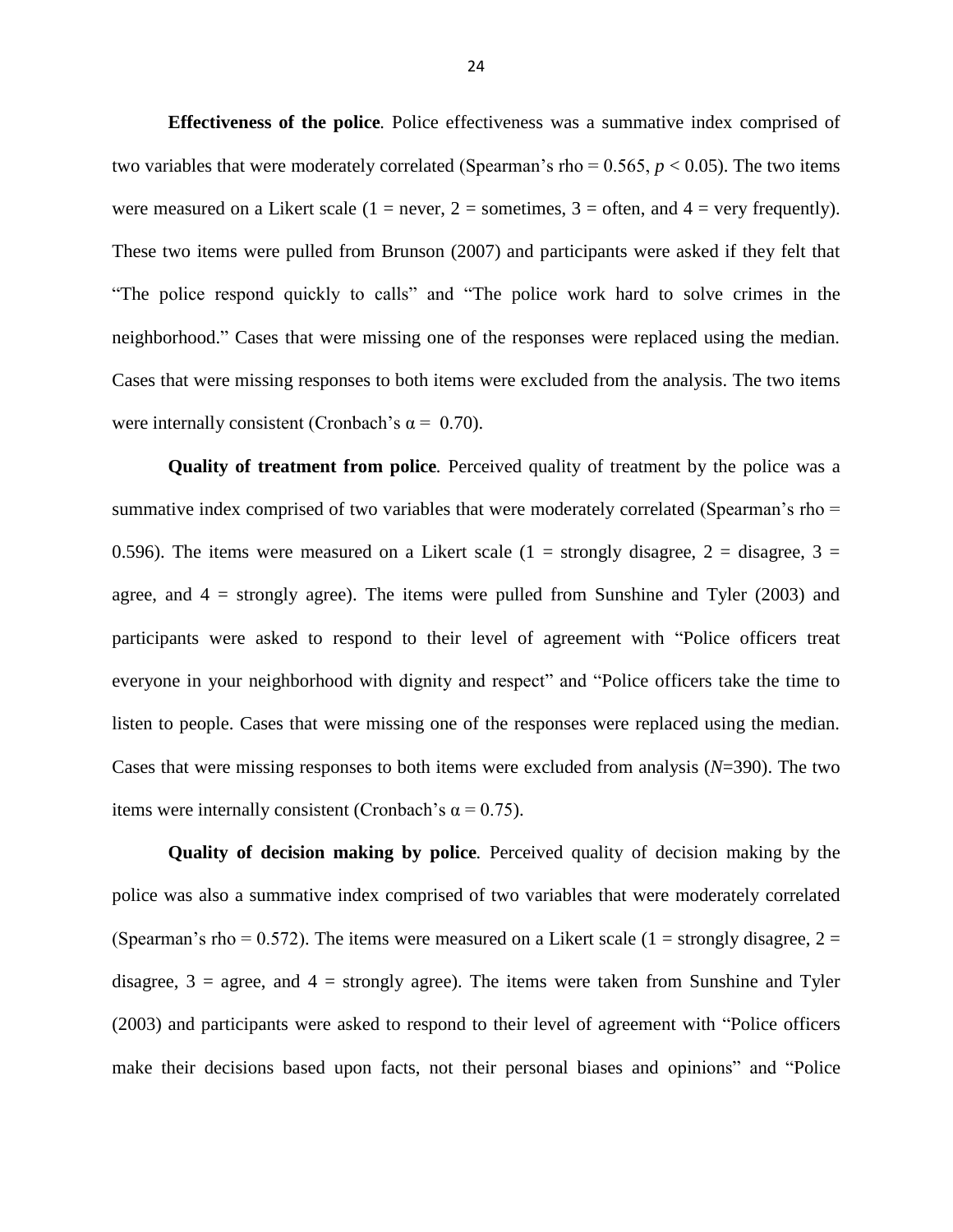officers give honest explanations for their actions to the people they deal with." Cases that were missing one of the responses were replaced using the median. Cases that were missing responses to both items were excluded from the analysis  $(N = 381)$ . The two items were internally consistent (Cronbach's  $\alpha$  = 0.75).

**Fear of crime***.* Fear of crime was an index created from three items. All questions were measured on a Likert scale. One question was measured using the responses (1 = very safe, 2 = safe,  $3 =$  unsafe, and  $4 =$  very unsafe) and asked participants "How safe is your neighborhood at night?" The other two questions were measured using responses (1 = never, 2 = rarely, 3 = often, and  $4 =$  very often) and asked participants "How much do you worry about getting physically attacked or assaulted in your neighborhood?" and "How much do you worry about someone breaking into your house while someone is home?"

Cases that had one missing response were replaced with the median and cases that had either two or all of the responses missing were excluded from the analysis ( $N = 408$ ). EFA indicated that the three variables loaded well onto one factor and explained 67.43% of the variance. Factors ranged from 0.645 to 0.795. Factor scores were saved to create the indicator for fear of crime. Higher scores on this scale indicated that participants were less fearful of crime in their neighborhood (Cronbach's  $\alpha = 0.76$ ). Standardized loadings and eigen value can be seen in Table 3.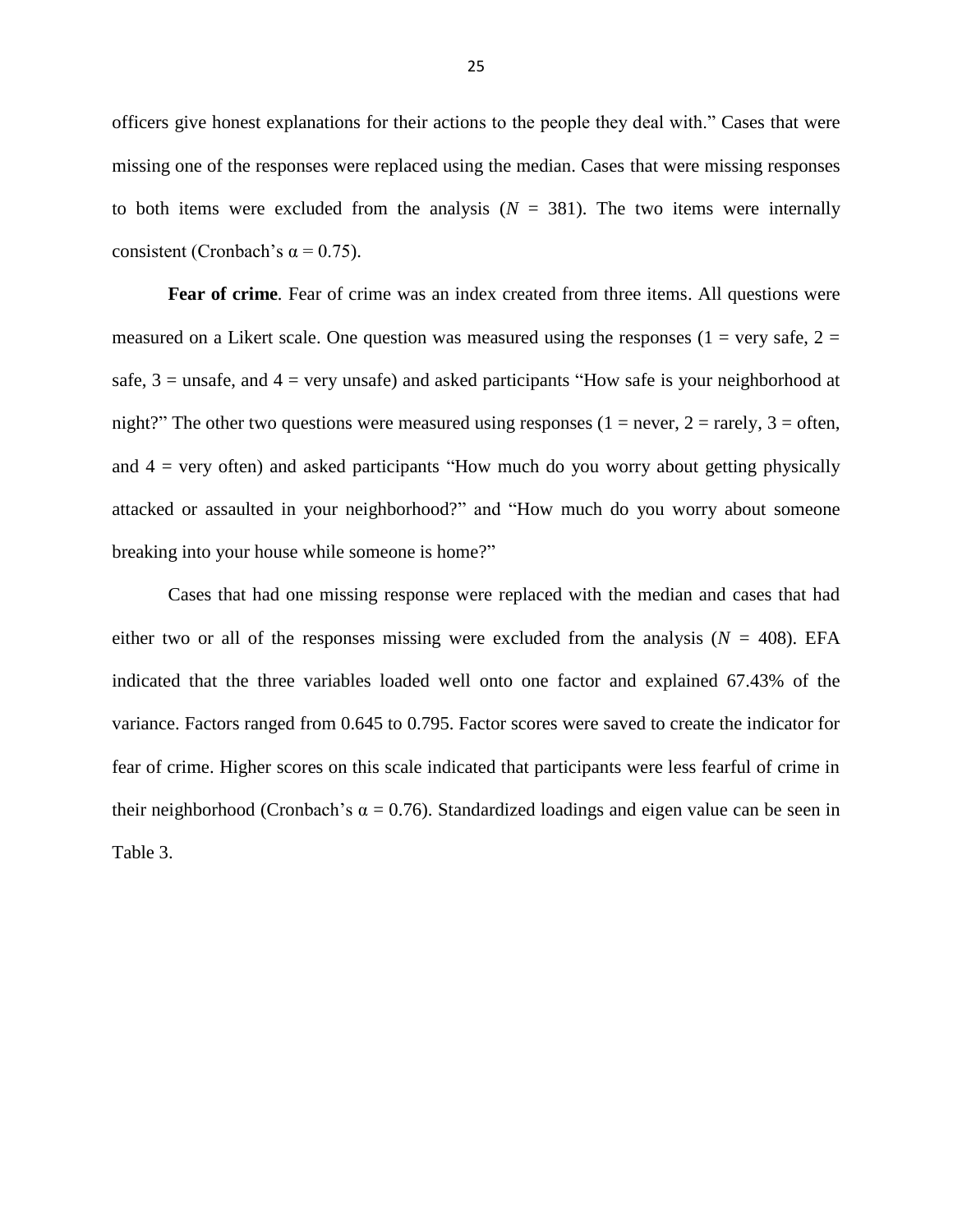## Standardized Loadings Fear of Crime Neighborhood safety 0.645 Physical attack 0.709 Burglary 0.795 Eigen value  $=$  2.02 Variance  $=$  67.43

**Victimization.** Lastly, victimization was measured as a dichotomous variable consisting of three different questions indicating whether the respondent had been a victim of crime. Respondents were asked whether in the past year they had been a victim of burglary, theft, or assault. Those who responded "yes" to one or more of the questions were coded 1. Participants who responded no to all three questions were coded 0.

## **EFA of Fear of Crime**

**Table 3**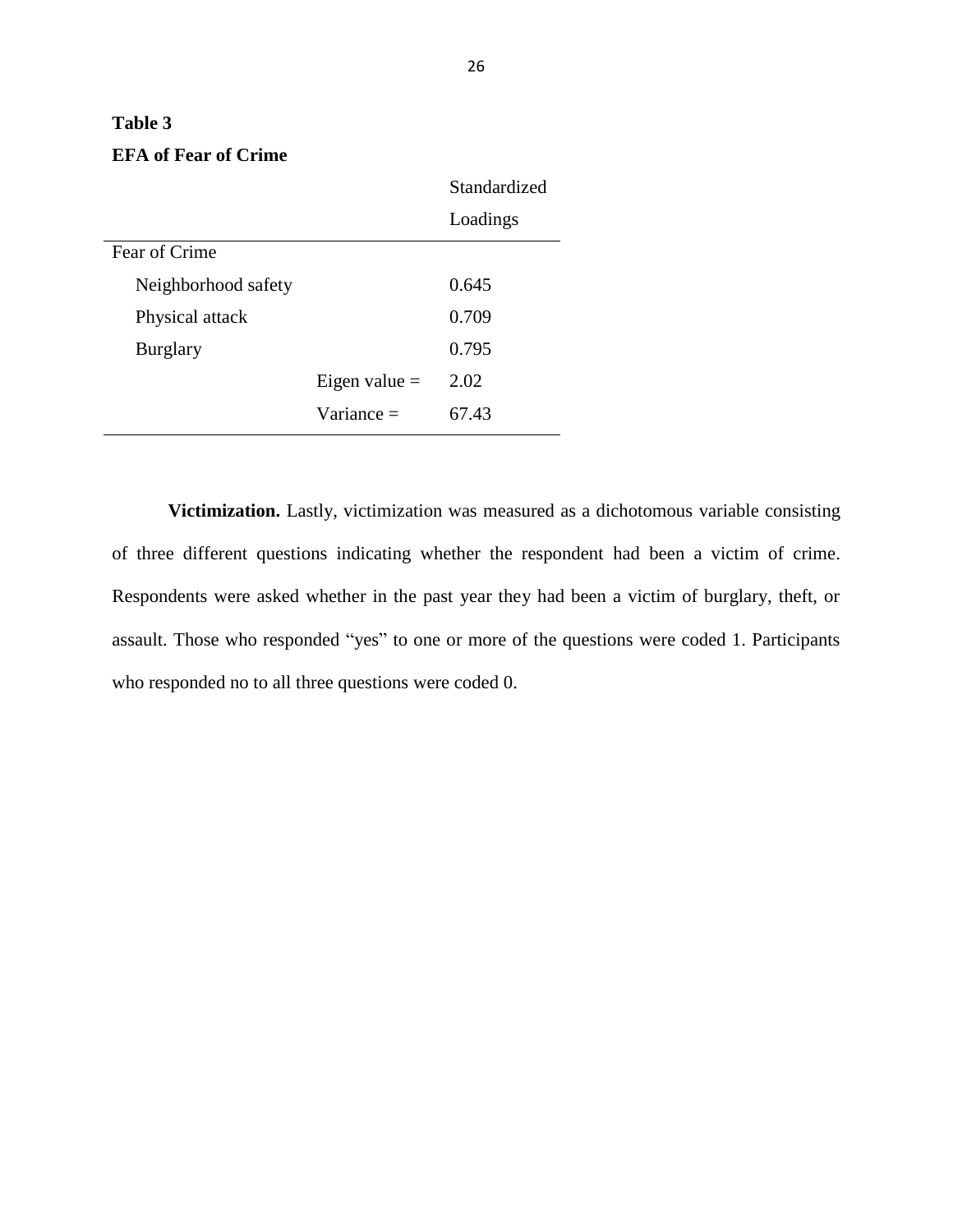#### **CHAPTER 5: Results**

From a sample of 408 participants, 53.9% of the participants were female. The average age of the respondent was 44.2 years old. Just over one-third of the sample was married (34.2%). The vast majority of the sample was African American (84.5%). Of the sample, 30.1% of participants had some sort of college education, even if they had not graduated from college. Of the sample, 30.8% of the population made over \$40,000 last year, however, just over a quarter of participants made less than \$10,000 last year. Table 4 reports the descriptive statistics from every variable in the study.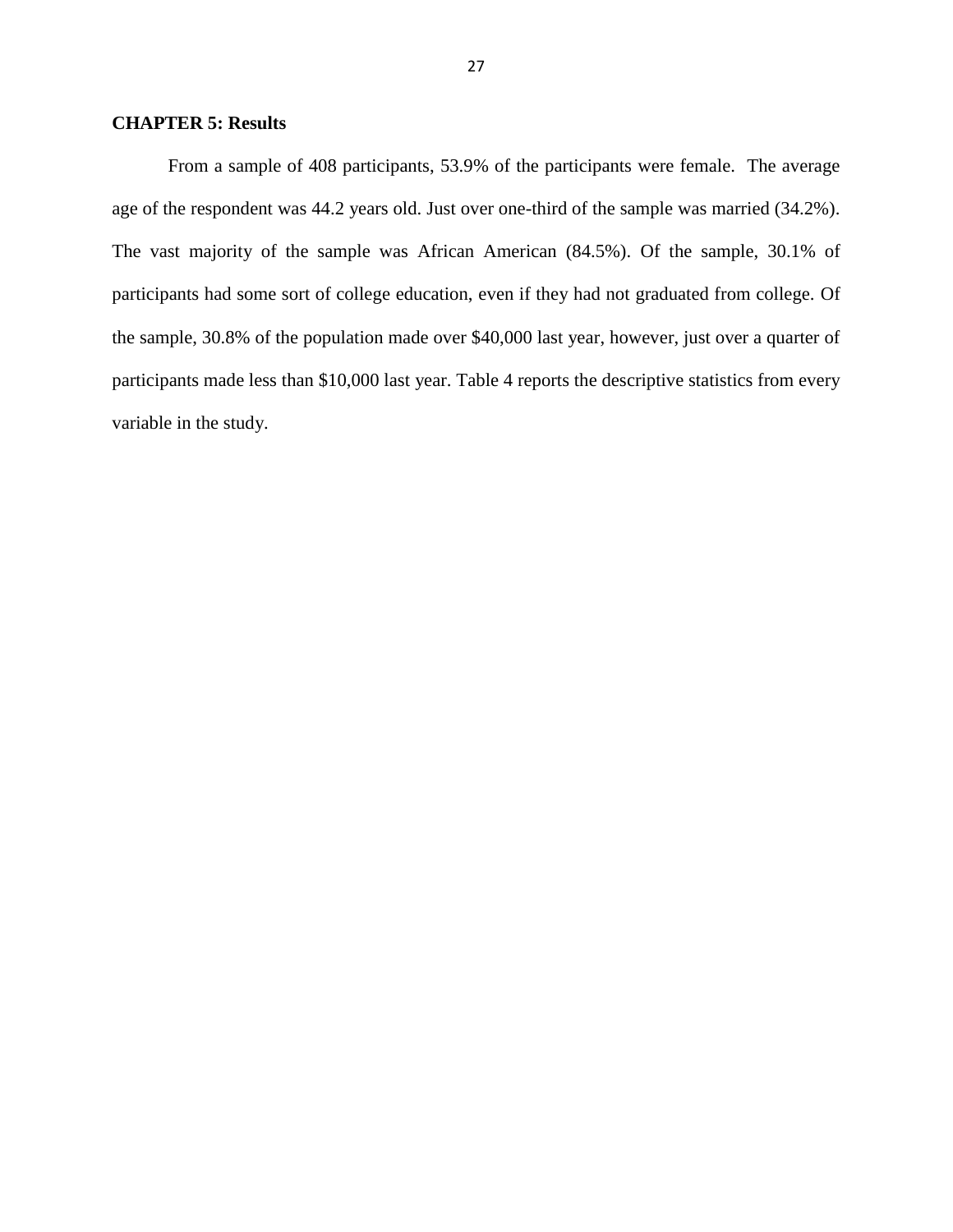| ۱۱<br>H<br>n<br>n |  |
|-------------------|--|
|-------------------|--|

|                              | Mean             | Minimum        | Maximum        | <b>SD</b> | N   |
|------------------------------|------------------|----------------|----------------|-----------|-----|
| Cooperation                  | $\boldsymbol{0}$ | $-2.58$        | $\mathbf{1}$   | 0.91      | 397 |
| Gender                       | 0.54             | $\overline{0}$ | $\mathbf{1}$   | 0.5       | 408 |
| Age                          | 44.15            | 18             | 88             | 17.06     | 400 |
| Race                         | 0.85             | $\overline{0}$ | $\mathbf{1}$   | 0.362     | 407 |
| Marriage                     | 0.34             | $\overline{0}$ | $\mathbf{1}$   | 0.475     | 406 |
| Education                    | 3.06             | $\mathbf{1}$   | 6              | 1.46      | 408 |
| income                       | 5.52             | $\mathbf{1}$   | 12             | 4.14      | 408 |
| Rent                         | 0.6              | $\overline{0}$ | $\mathbf{1}$   | 0.49      | 402 |
| <b>Trust</b>                 | $\overline{0}$   | $-2.65$        | 2.45           | 0.92      | 393 |
| Obey                         | 2.59             | $\mathbf{1}$   | $\overline{4}$ | 0.66      | 404 |
| <b>Perceived Retaliation</b> | 1.96             | $\mathbf{1}$   | $\overline{4}$ | 0.91      | 408 |
| Known Retaliation            | 0.1              | $\overline{0}$ | $\mathbf{1}$   | 0.31      | 404 |
| Fairness                     | 4.61             | $\overline{2}$ | 8              | 1.09      | 396 |
| Effectiveness                | 4.11             | $\overline{2}$ | 8              | 1.61      | 393 |
| Treatment                    | 5.03             | $\overline{2}$ | 8              | 1.19      | 390 |
| Decision                     | 4.83             | $\overline{2}$ | 8              | 1.18      | 381 |
| Fear                         | $\overline{0}$   | $-1.12$        | 1.98           | 0.88      | 408 |
| Victim                       | 0.35             | $\overline{0}$ | $\mathbf{1}$   | 0.48      | 408 |

#### **Descriptive Statistics**

Ordinary Least Squares Regression (OLS) was used to test the hypotheses in this study. OLS was used for two reasons. First, this technique allows for the determination of the relative effect that each independent variable has on the dependent variable. Second, this technique ensures that any influence that an independent variable has on another variable is not caused by any other variable in the model. One threat to the validity of the results from a regression model is the existence of multicollinearity (Hutcheson & Sofronniou, 1999). The existence of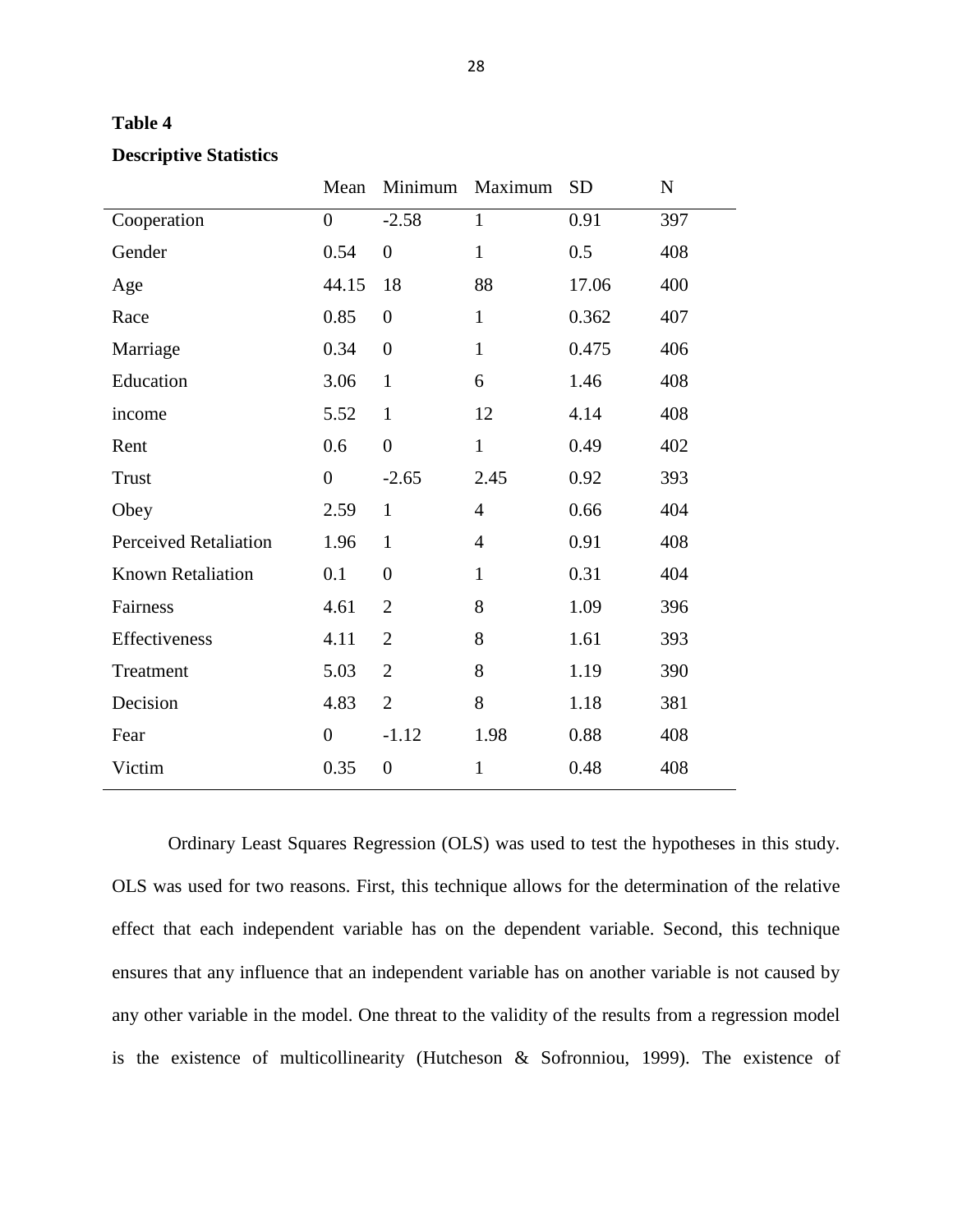multicollinearity is a threat to the reliability of the regression parameters and does not allow for accurate interpretation of results.

Table 5 presents the bivariate analysis for all the variables in the regression model. Researchers suggest that correlations greater than 0.70 are a cause for concern (Hutcheson  $\&$ Sofronniou, 1999). As can be seen from Table 5, the correlation between the variables quality of treatment by the police and trust in the police are correlated at 0.74 raising concern that multicollinearity exists. This issue will be revisited with regression diagnostic. As can been seen from table 5 the variables race, marriage, rent, willingness to obey the police, known retaliation, and quality of decision making by the police were all weakly correlated with willingness to cooperate with the police. These correlations suggest that non-African Americans, married people, home owners, those who are willing to obey the police, those who know that retaliation has happened, and those who have perceive that the police make good decisions are all more willing to cooperate with the police. Additionally, as can be seen in table 5 the variables education, age, income, trust in the police, perceived retaliation, and quality of treatment by the police all had a moderately weak correlation with willingness to cooperate with the police. These correlations suggest that the more education, the older, higher earners, those who trust the police, those who do not fear retaliation, and those who perceive that the police treat citizens well are all more likely to cooperate with the police.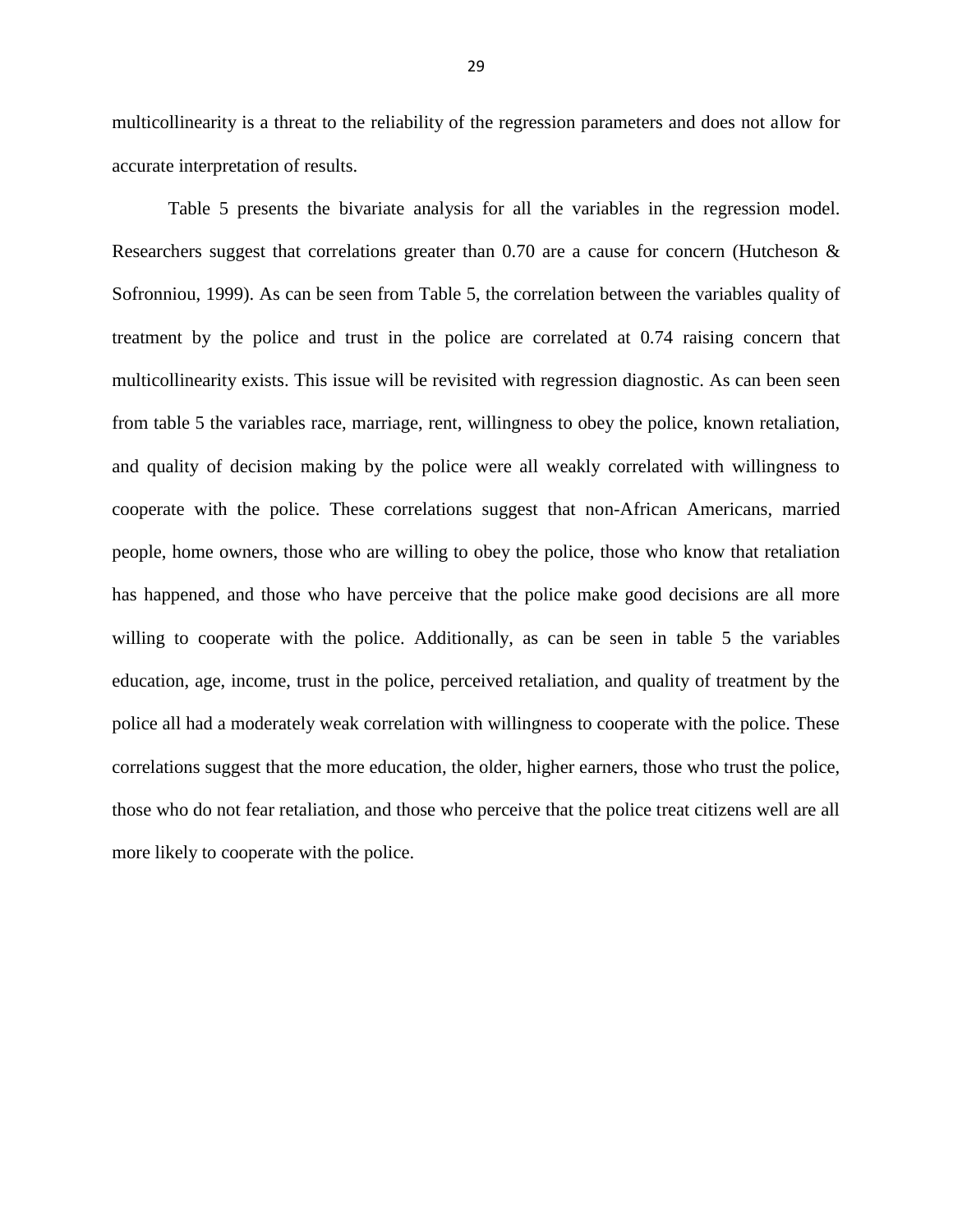| m<br>16<br>H<br>н |  |
|-------------------|--|
|-------------------|--|

## **Bivariate Correlation Matrix**

|                           | $\mathbf{1}$ | $\overline{2}$ | 3            | $\overline{4}$ | 5            | 6            |
|---------------------------|--------------|----------------|--------------|----------------|--------------|--------------|
| 1. Cooperation            | $\mathbf{1}$ |                |              |                |              |              |
| 2. Gender                 | 0.05         | $\,1$          |              |                |              |              |
| 3. Age                    | $0.34*$      | 0.01           | $\mathbf{1}$ |                |              |              |
| 4. Race                   | $-0.17*$     | $-0.02$        | $-0.25*$     | $\mathbf{1}$   |              |              |
| 5. Marriage               | $0.18*$      | $-0.07$        | $0.23*$      | $-0.11*$       | $\mathbf{1}$ |              |
| 6. Education              | $0.37*$      | 0.06           | $0.15*$      | $-0.01$        | $0.26*$      | $\mathbf{1}$ |
| 7. Income                 | $0.29*$      | $-0.07$        | $0.15*$      | 0.01           | $0.36*$      | $0.52*$      |
| 8. Rent                   | $0.22*$      | $-0.09$        | $0.21*$      | $-0.13*$       | $0.14*$      | $0.25*$      |
| 9. Trust                  | $0.36*$      | $-0.06$        | $0.33*$      | $-0.09$        | $0.23*$      | $0.20*$      |
| 10. Obey                  | $0.11*$      | $-0.05$        | 0.07         | $-0.08$        | 0.01         | 0.04         |
| 11. Perceived Retaliation | $-0.26*$     | 0.04           | $-0.18*$     | 0.04           | $-0.11*$     | $-0.27*$     |
| 12. Known Retaliation     | $-0.12*$     | $-0.06$        | $-0.19*$     | $-0.01$        | 0.01         | $-0.12*$     |
| 13. Fairness              | 0.01         | 0.07           | 0.01         | 0.04           | $-0.03$      | $-0.18*$     |
| 14. Effectiveness         | $0.11*$      | $-0.01$        | $0.14*$      | 0.03           | $0.15*$      | 0.09         |
| 15. Treatment             | $0.32*$      | $-0.06$        | $0.33*$      | $-0.01$        | $0.19*$      | $0.24*$      |
| 16. Decision              | $0.20*$      | $-0.36*$       | $0.29*$      | $-0.08$        | $0.11*$      | 0.05         |
| 17. Fear                  | 0.04         | 0.03           | $-0.01$      | $-0.05$        | $-0.01$      | 0.01         |
| 18. Victim                | 0.04         | $-0.06$        | $-0.03$      | $-0.02$        | $0.02\,$     | $-0.01$      |

*Note \*p<0.05*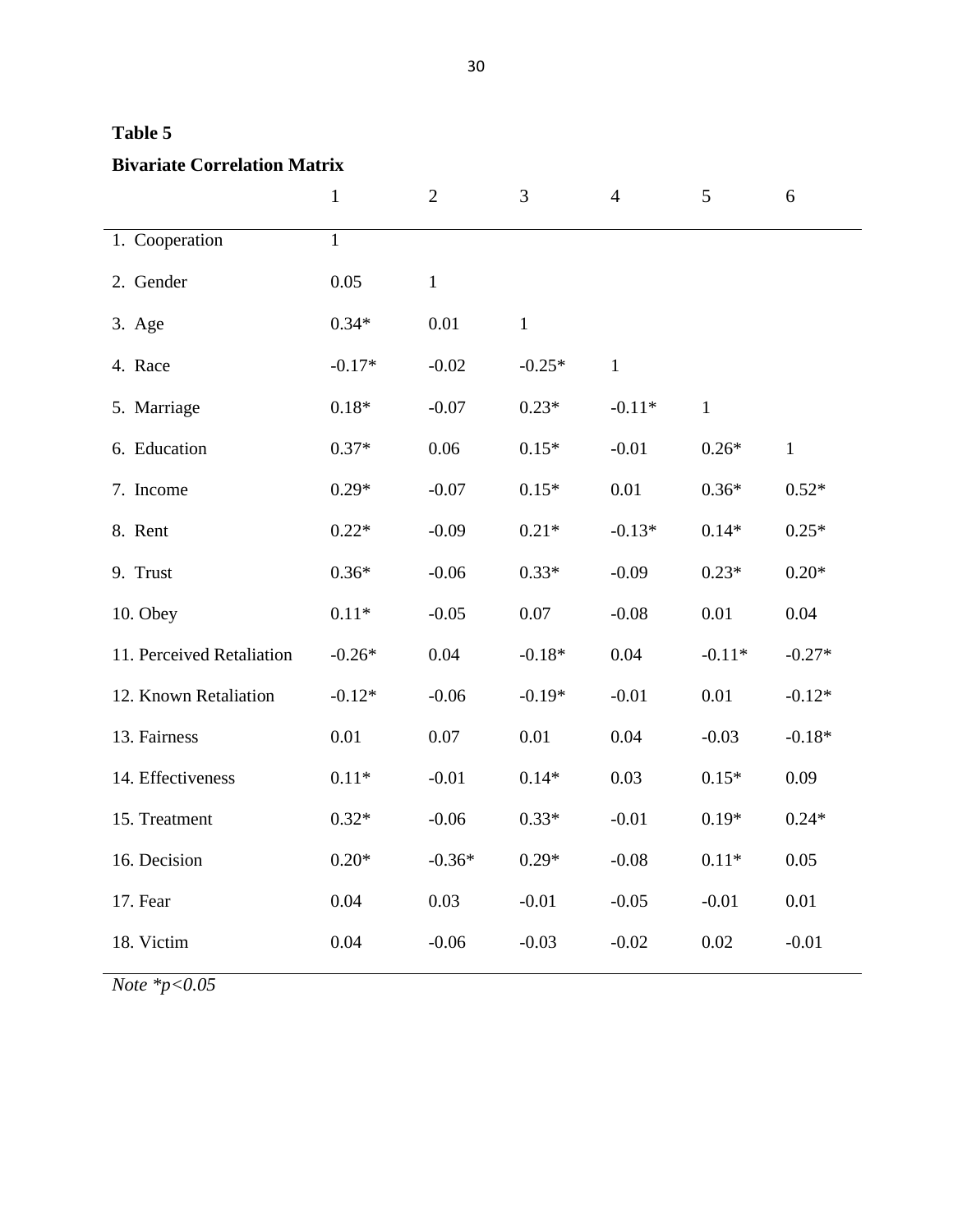| Table 5 Cont.             | $\overline{7}$ | 8            | 9            | 10               | 11           | 12          |
|---------------------------|----------------|--------------|--------------|------------------|--------------|-------------|
| 1. Cooperation            |                |              |              |                  |              |             |
| 2. Gender                 |                |              |              |                  |              |             |
| 3. Age                    |                |              |              |                  |              |             |
| 4. Race                   |                |              |              |                  |              |             |
| 5. Marriage               |                |              |              |                  |              |             |
| 6. Education              |                |              |              |                  |              |             |
| 7. Income                 | $\mathbf{1}$   |              |              |                  |              |             |
| 8. Rent                   | $0.42*$        | $\mathbf{1}$ |              |                  |              |             |
| 9. Trust                  | $0.24*$        | $0.24*$      | $\mathbf{1}$ |                  |              |             |
| 10. Obey                  | $0.11\,{*}$    | $0.07\,$     | $0.22*$      | $\mathbf 1$      |              |             |
| 11. Perceived Retaliation | $-0.29*$       | $-0.20*$     | $-0.22*$     | $-0.08$          | $\mathbf{1}$ |             |
| 12. Known Retaliation     | $-0.14*$       | $-0.11*$     | $-0.22*$     | $-0.06$          | $0.28*$      | $\mathbf 1$ |
| 13. Fairness              | $-0.15*$       | $-0.01$      | $0.40*$      | $0.18*$          | 0.05         | $-0.10*$    |
| 14. Effectiveness         | 0.01           | 0.06         | $0.46*$      | $0.14*$          | $-0.09$      | $-0.11*$    |
| 15. Treatment             | $0.22*$        | $0.19*$      | $0.74*$      | $0.16*$          | $-0.22*$     | $-0.23*$    |
| 16. Decision              | $0.11*$        | $0.11*$      | $0.65*$      | $-0.19*$         | $-0.09$      | $-0.22*$    |
| 17. Fear                  | 0.03           | $-0.04$      | $-0.15*$     | $0.10\mathrm{*}$ | 0.07         | $0.13*$     |
| 18. Victim                | 0.04           | 0.05         | $-0.01$      | $-0.08$          | 0.05         | $-0.11*$    |

*Note \*p<0.05*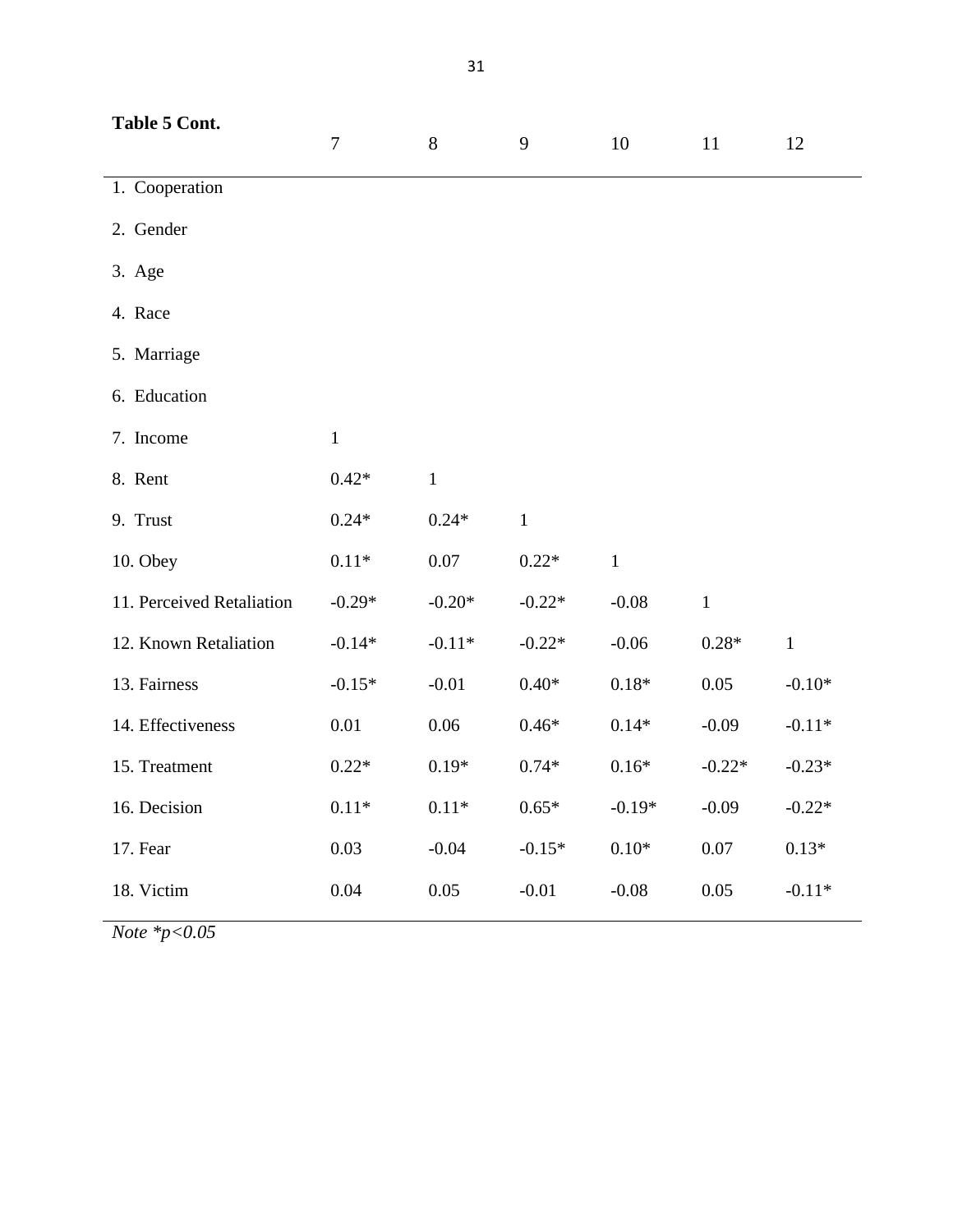| Table 5 Cont.             | 13           | 14           | 15       | 16      | 17          | 18           |
|---------------------------|--------------|--------------|----------|---------|-------------|--------------|
| 1. Cooperation            |              |              |          |         |             |              |
| 2. Gender                 |              |              |          |         |             |              |
| 3. Age                    |              |              |          |         |             |              |
| 4. Race                   |              |              |          |         |             |              |
| 5. Marriage               |              |              |          |         |             |              |
| 6. Education              |              |              |          |         |             |              |
| 7. Income                 |              |              |          |         |             |              |
| 8. Rent                   |              |              |          |         |             |              |
| 9. Trust                  |              |              |          |         |             |              |
| 10. Obey                  |              |              |          |         |             |              |
| 11. Perceived Retaliation |              |              |          |         |             |              |
| 12. Known Retaliation     |              |              |          |         |             |              |
| 13. Fairness              | $\mathbf{1}$ |              |          |         |             |              |
| 14. Effectiveness         | $0.25*$      | $\mathbf{1}$ |          |         |             |              |
| 15. Treatment             | $0.39*$      | $0.42*$      | $\,1$    |         |             |              |
| 16. Decision              | $0.52*$      | $0.38*$      | $0.68*$  | $\,1\,$ |             |              |
| 17. Fear                  | $-0.08$      | $-0.14*$     | $-0.13*$ | $-0.08$ | $\mathbf 1$ |              |
| 18. Victim                | $-0.05$      | $-0.11*$     | $-0.04$  | $-0.03$ | $0.25*$     | $\mathbf{1}$ |

*Note \*p<0.05*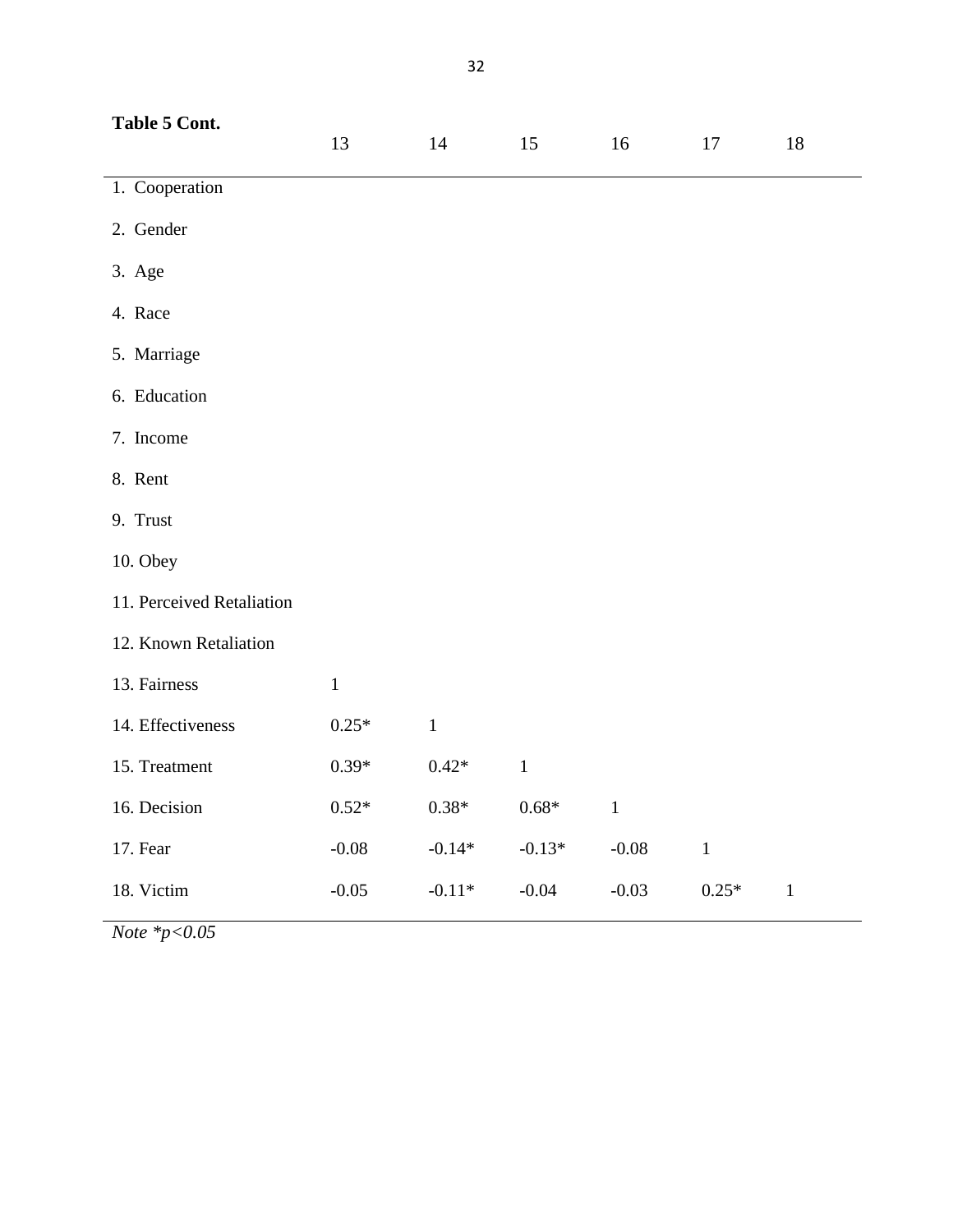## **Table 6**

## **OLS Regressions Results**

|                              | b(SE)          | $\beta$    |
|------------------------------|----------------|------------|
| Gender                       | 0.138(0.46)    | 0.076      |
| Age                          | 0.009(0.09)    | $0.173***$ |
| Race                         | $-0.141(0.01)$ | $-0.053$   |
| Marriage                     | $-0.077(0.13)$ | $-0.04$    |
| Education                    | 0.134(0.04)    | $0.216***$ |
| Income                       | 0.012(0.02)    | 0.057      |
| Rent                         | $-0.094(0.10)$ | $-0.05$    |
| <b>Trust</b>                 | 0.274(0.08)    | $0.276***$ |
| Obey                         | 0.067(0.07)    | 0.048      |
| <b>Perceived Retaliation</b> | $-0.145(0.05)$ | $-0.145**$ |
| <b>Known Retaliation</b>     | 0.028(0.15)    | $-0.01$    |
| Fairness                     | $-0.038(0.05)$ | $-0.045$   |
| Effectiveness                | $-0.047(0.03)$ | $-0.082$   |
| Treatment                    | 0.061(0.06)    | 0.081      |
| Decision                     | $-0.026(0.06)$ | $-0.034$   |
| Fear                         | 0.041(0.05)    | 0.039      |
| Victim                       | 0.175(0.09)    | 0.091      |
| (constant)                   | $-0.527(0.46)$ |            |
| $R^2 = 0.320$                |                |            |
| $N = 357$                    |                |            |

*Note \*p<0.05; \*\*p<0.01; \*\*\*p<0.001*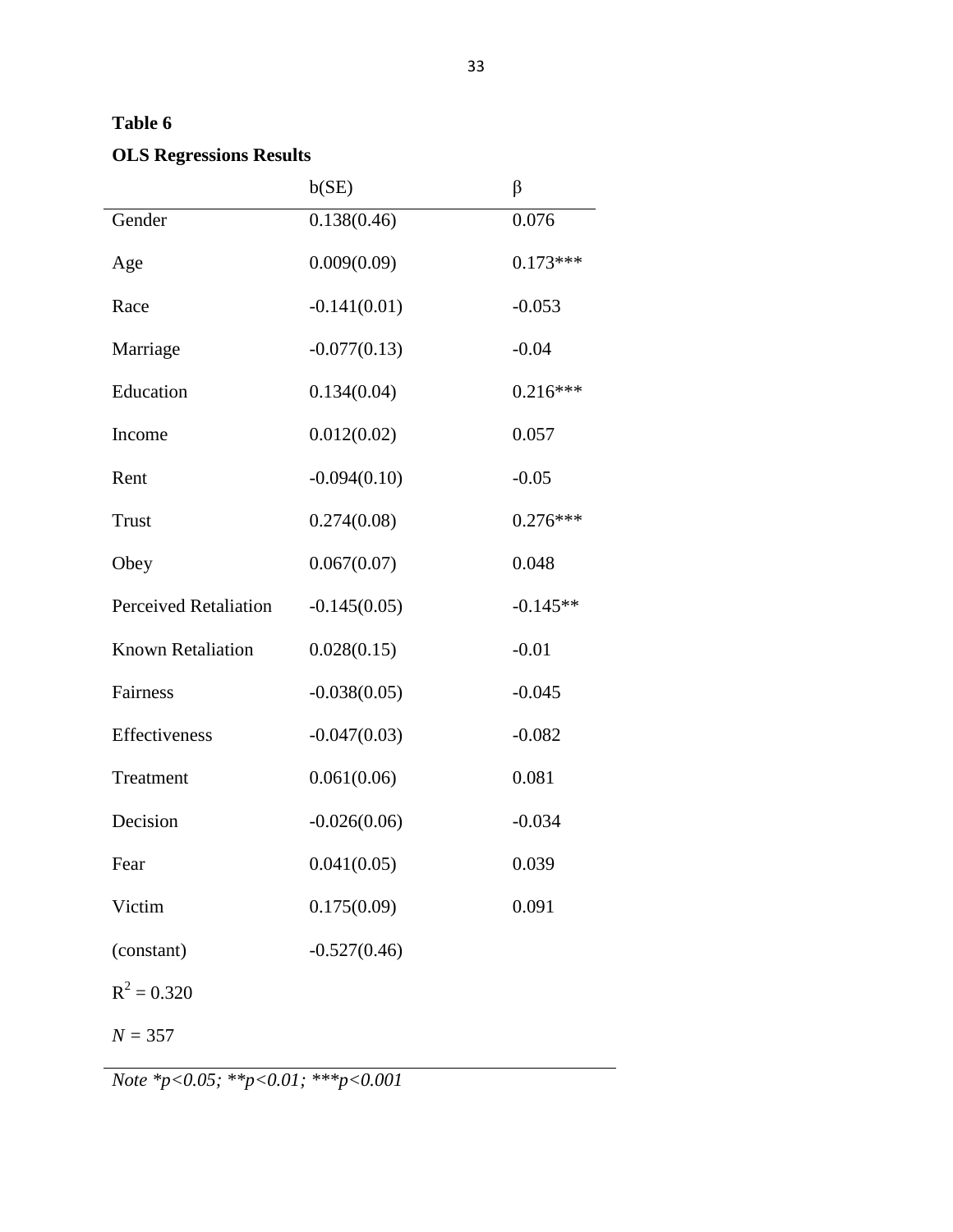According to Chatterjee, Hadi, and Price (2000), multicollinearity is not an issue so long as variance inflation factors are not greater than ten. Upon examination of the collinearity diagnostics, the concern regarding multicollinearity from a high correlation in the bivariate correlation matrix between quality of treatment (VIF = 2.91) by the police and trust (VIF = 3.05) in the police is under the threshold of ten suggesting multicollinearity is not an issue.

Table 6 presents the results from the OLS regression of the hypothesized model. As is consistent with prior research, age ( $\beta$  = 0.173) was found to have a significant impact on willingness to cooperate with the police, controlling for all other variables. Those who are younger show less willingness to cooperate with the police. Additionally, education  $(β=0.216)$ was found to have a statistically significant influence on cooperation with police. As education increased, so did willingness to cooperate with the police. None of the other demographic variables were significantly related to cooperation in the regression analyses.

Next, as is consistent with Tyler's normative model, trust in the police ( $\beta = 0.276$ ) shows the most significant relationship with willingness to cooperate with the police. Interestingly, because the concept of police legitimacy was broken up into its two subscales, trust and obligation to obey, the results from this study show that obligation to obey the police is not significant but trust is. This finding is consistent with previous research that has separated these two concepts (Dirikx & Ven den Bulck, 2013, Tankebe, 2013).

Inconsistent with prior research, the instrumental motivation, police effectiveness, did not significantly ( $\beta$  = -0.145) influence cooperation with the police. However, an individual's perceived fear of retaliation significantly influenced their willingness to cooperate with the police. If residents believed retaliation was likely for cooperating with the police, they were less likely to cooperate. Interestingly, whether or not an individual had actually heard of someone

34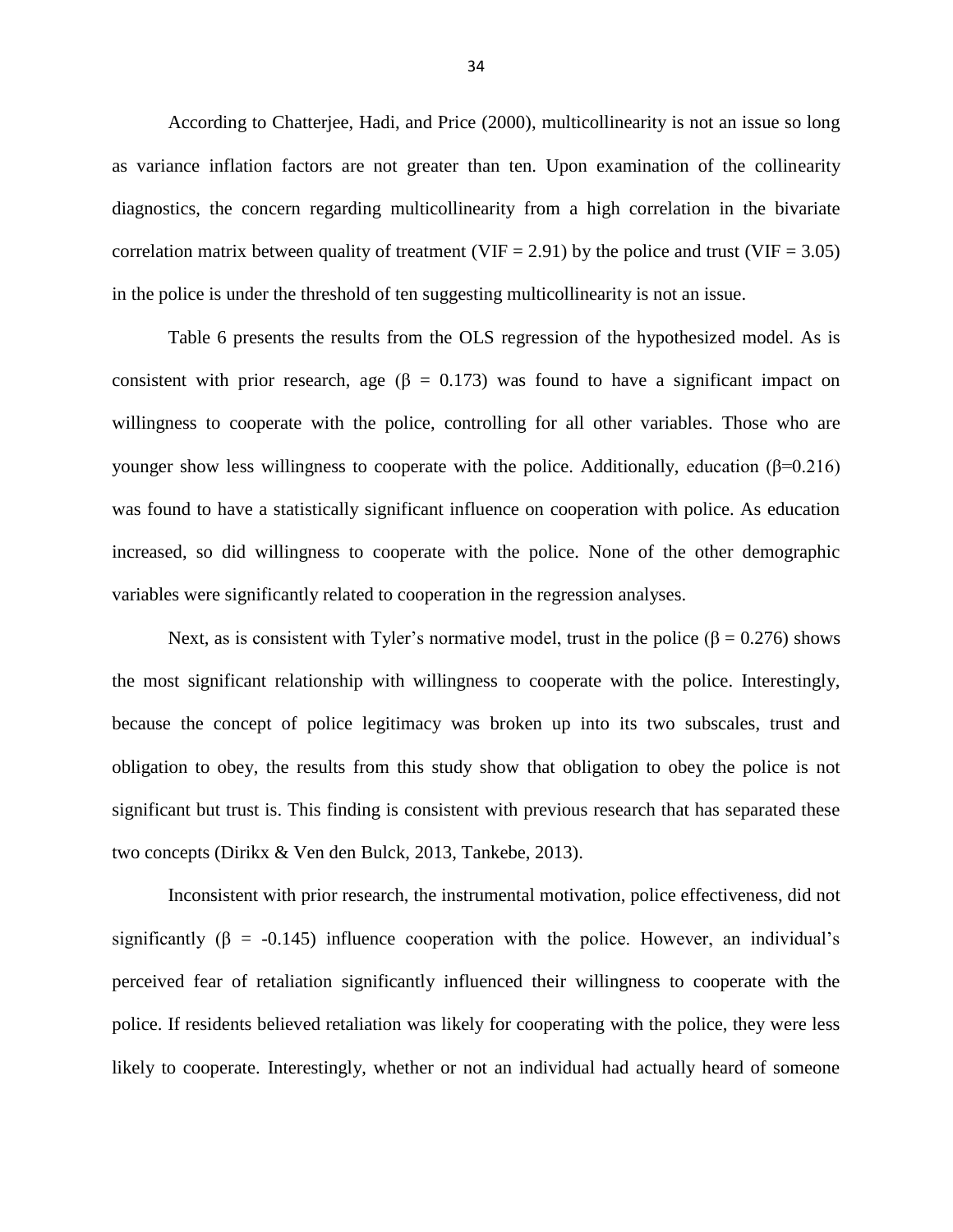who had been harmed for cooperating with the police did not influence their own willingness to cooperate with the police. Contrary to previous work, procedural justice factors, fear of crime, and victimization did not significantly influence cooperation.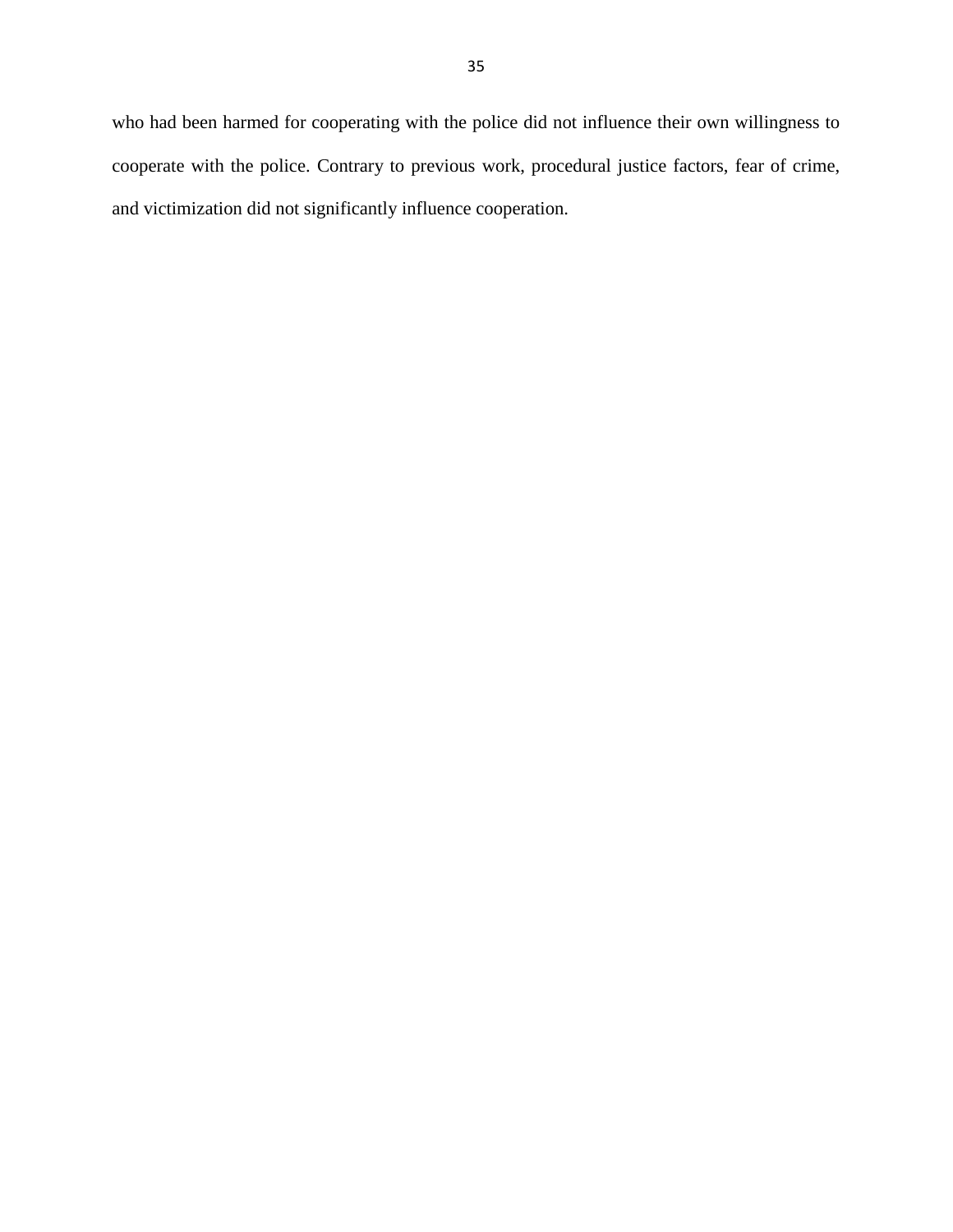#### **CHAPTER 6: Discussion and Conclusion**

The purpose of this study was to examine the influences on an individuals' willingness to cooperate with the police. This study tested the normative and instrumental explanations for cooperation with the police, with a particular focus on the influence that fear of retaliation has on willingness to cooperate with the police.

The findings suggest that age, education, trust in the police, and fear of retaliation are all significantly related to willingness to cooperate with the police. The findings suggest that as age increases, willingness to cooperate with the police also increases. These findings are consistent with other study's findings on age (Hinds, 2009; Huq, Tyler, & Schulhofer, 2011; Murphy  $\&$ Cherney, 2011a; Murphy & Cherney 2011b; Sargeant, Murphy, & Cherney, 2013; Sunshine & Tyler, 2003; Tankebe, 2013; Tyler & Jackson, 2014). Also, the findings here suggest that the more formally educated an individual, the more willing she will be to cooperate with the police. This finding is also consistent with past work (Sargeant, Murphy, & Cherney, 2013).

Originally, Sunshine and Tyler (2003) conceptualized legitimacy of the police as being comprised of two subscales, trust in the police and obligation to obey the police. Their work and others have repeatedly created one index of legitimacy using items that pertain to both subscales of legitimacy. However, recent work in the cooperation literature has broken legitimacy up into its two subscales to examine the relative effect of trust in the police and obligation to obey the police. As was done in Dirikx and Ven den Bulck (2013), this study examined trust in the police and obligation to obey the police separately in the regression model. The normative motivation, trust in the police, was shown here to influence willingness to cooperate with the police. The more an individual trusted the police, the more willing they were to cooperate with the police. Interestingly, obligation to obey the police did not significantly predict willingness to cooperate.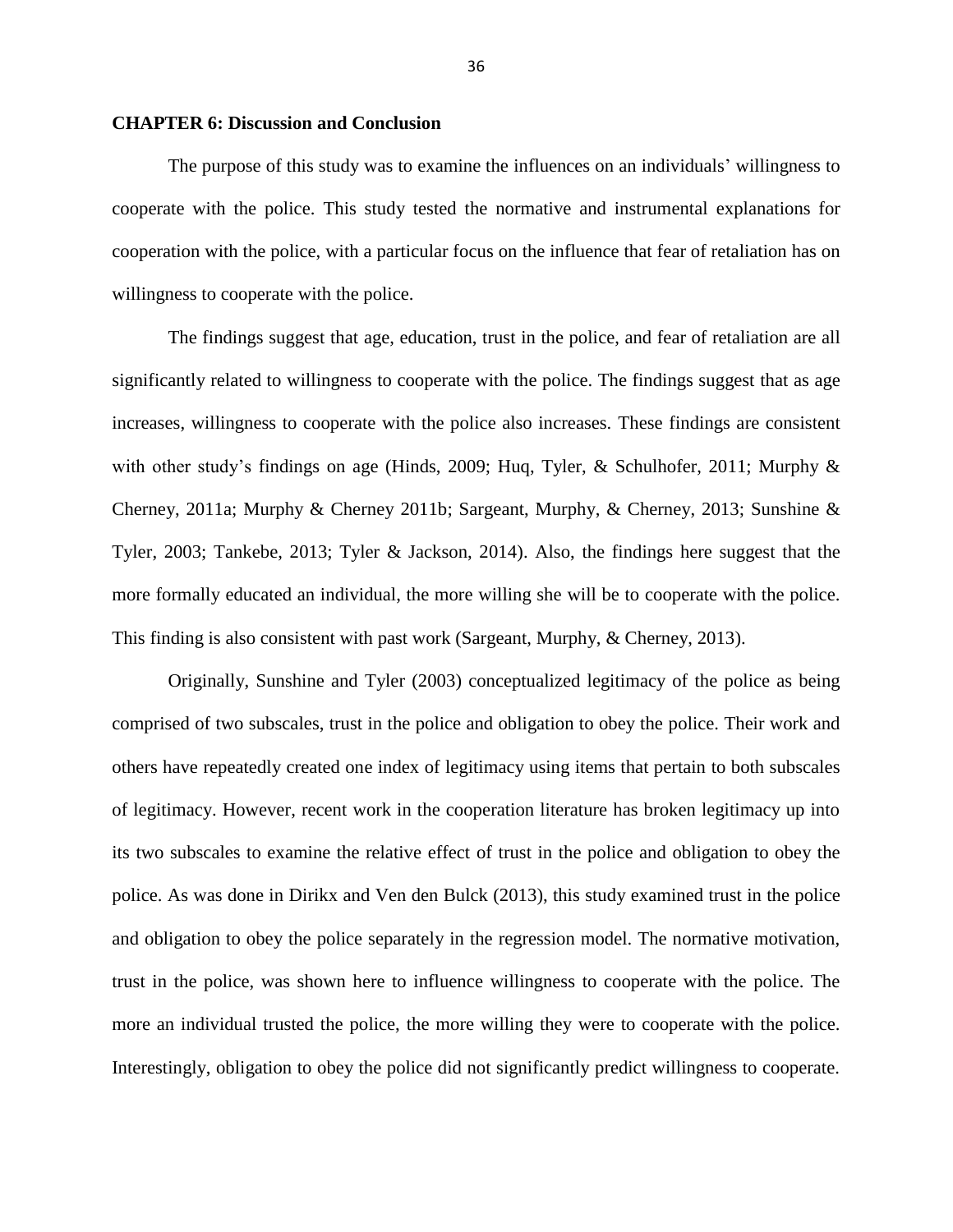This is consistent with past work that has only found trust in the police to be significant (Dirikx & Ven den Bulck, 2013). This may suggest that in previous research it is actually trust in the police that influences cooperation and not the concept legitimacy.

Procedural justice was not significantly related to cooperation. Past work has suggested that the influence of procedural justice flows through legitimacy (Bradford, 2014; Tankebe, 2009). They have shown this by creating multiple models of cooperation and adding variables in each subsequent model, in a path analysis fashion. These two studies found that when procedural justice was added to their models before legitimacy, it was significant, but once legitimacy was subsequently added, procedural justice would lose its significance. This suggests that the influence of procedural justice on cooperation flows through legitimacy (or trust in this model).

In addition to trust being the only normative motivation found to be significant, fear of retaliation was the only instrumental motivation to significantly influence cooperation. Those who were more fearful of retaliation for cooperating with the police were less willing to do so, supporting the main hypothesis of this study. This lends further support to the qualitative research showing that an individual's willingness to cooperate with the police is influenced, in part, by their fear of retaliation. Unfortunately, this study does not tell us anything about what sort of retaliation citizens fear. Rosenfeld, Jacobs, and Wright (2003) found that citizens fear both physical harm and harm to their reputation. In their interviews, the researchers found that citizens were fearful of what would happen to their reputation if they were to cooperate with the police. They also found that there was fear about physical harm that they would put themselves at risk for if they cooperated with the police. Further research is necessary to better understand what sorts of harm it is that citizens fear the most.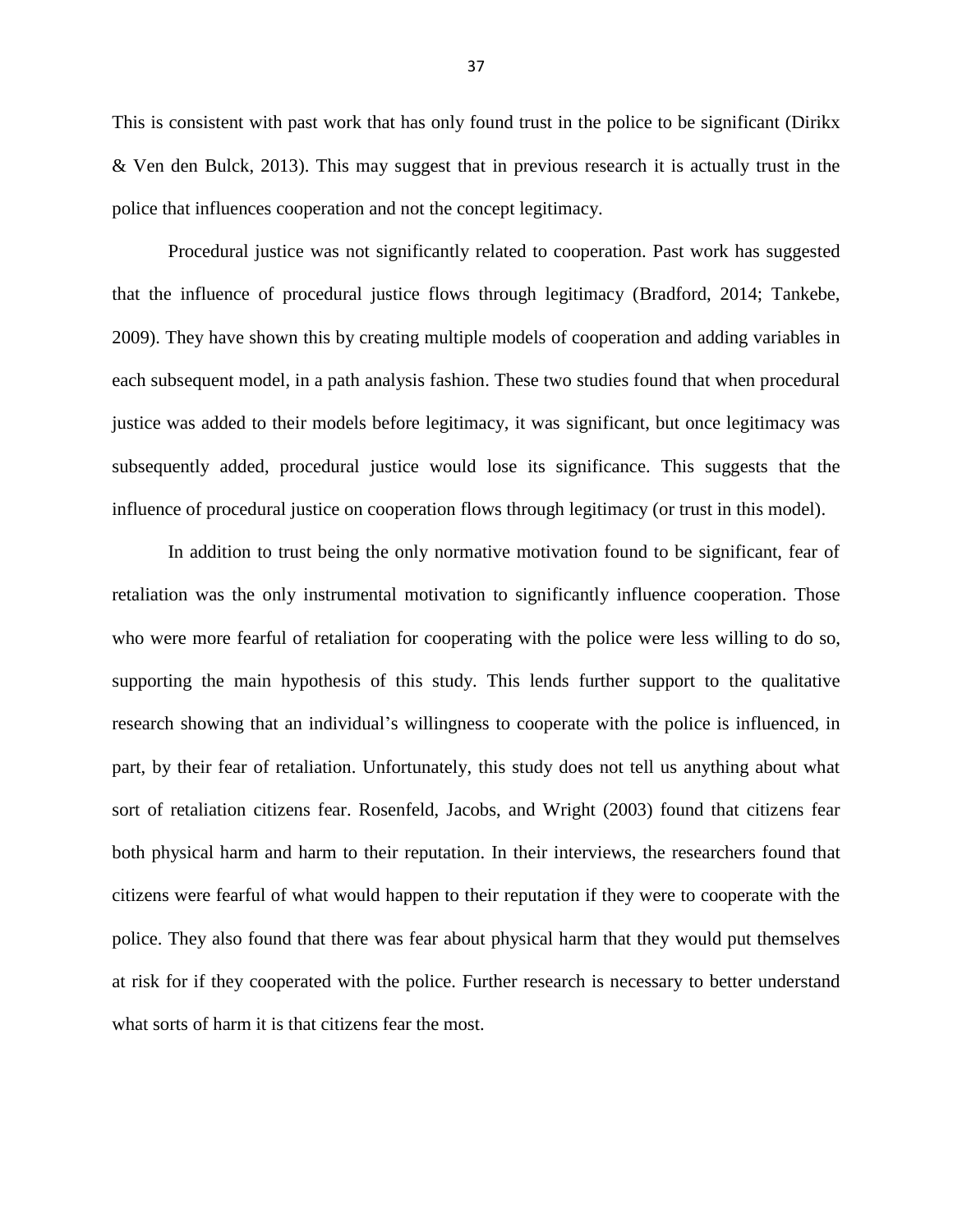Surprisingly, knowing of instances where retaliation was carried out on an individual that a respondent knew did not influence a respondent's willingness to cooperate with the police. This suggests that it is actually an individual's perceived risk that shapes their behavior, rather than their actual experiences. This suggests that to improve cooperation with the police it would be most beneficial to reduce citizen's perceived risk of retaliation rather than attempting to reduce actual retaliatory events, which may be more perceived than real because only 10.4% of the respondents indicated that they knew of an actual retaliatory event.

Lastly, the normative motivation, trust, continued to be most significantly related to cooperation, supporting the hypothesis that normative motivations are more important than instrumental motivations. Thus, the most effective way to improve cooperation rates is to make citizens more trustful of the police. The procedural justice literature suggests that this can be done through fair policing practices (Tyler & Huo, 2002). Even though normative motivations were found to be more salient at explaining cooperation, fear of retaliation also significantly predicted willingness to cooperate. Clayman and Skinns (2012) found that some citizens would cooperate with the police if complete anonymity could be promised. In cases where there is only one witness to a crime it may be obvious who cooperated with police, but in cases where the person who cooperated cannot be identified, police can benefit from promises of complete anonymity. Because the data were collected in Detroit, where a "code of the streets" likely influences citizens' behavior, the significance of fear of retaliation may be inflated compared to other communities. This may be because the code of the streets pervades the normative values of these individuals. Their normative values support a lack of cooperation with the police and outcasts those who work with the police. The police are vilified in these communities, which is unlike feelings about the police in other areas, which is why fear of retaliation is likely more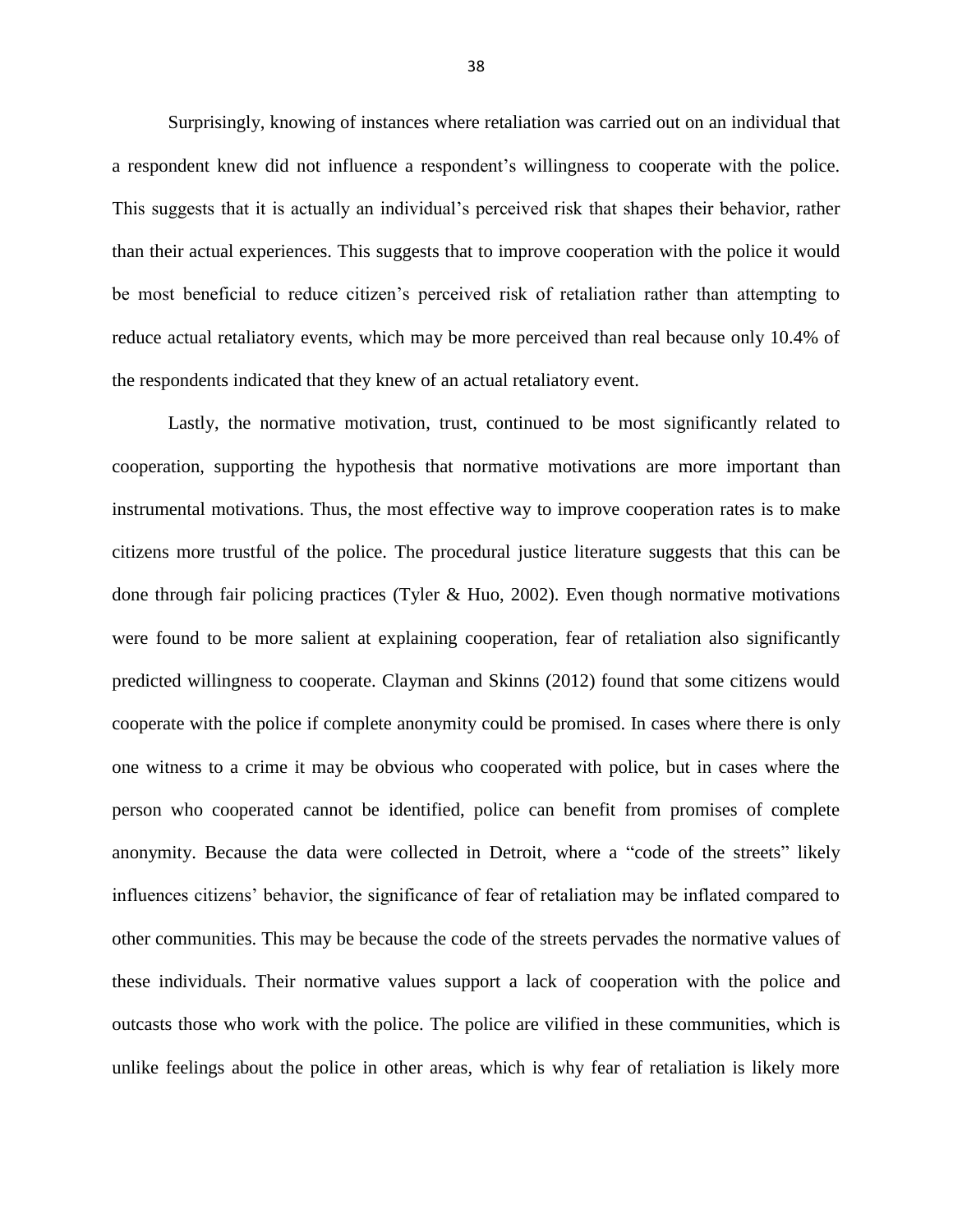significant in Detroit than other suburban and rural areas where a "code of the streets" does not exist. Further research is needed to better understand the significance of fear of retaliation in non-urban environments where a code of the streets is less prevalent or non-existent. This is necessary too, because the qualitative work done on this topic has also been conducted mostly in urban settings.

Interestingly, research suggests that during times of strife and difficulty, citizens may concern themselves more with instrumental motivations such as police performance and effectiveness, and less with normative motivations like citizens' rights and process (Deutsch, 1990; Nagata, 1993; Sullivan, Piereson, & Marcus, 1982). In an area like Detroit, with high crime and difficult living situations, one may assume that Detroit citizens may concerns themselves more with instrumental motivation for cooperating with the police. Even in a city with slow or no police response (Bialik, 2013), this study suggests that this is not the case. This may be because American ideals about procedural processes and citizens' rights are so pervasive that citizens are more concerned about this and less about actual outcomes.

#### *Limitations*

The findings of this study should be approached with some caution. First, the data are cross-sectional. One could suggest that attitudes measured in this study may not predict behavior at a later time. It cannot be assumed that attitudes represented in this survey will shape an individual's actual behavior and predict her willingness to cooperate with the police. However, Tyler and Fagan (2008) found through the examination of panel data that attitudes about cooperation in the first wave of their survey did predict behavior in the second wave of data collection. This would suggest that the attitudes examined in this study may shape actual behavior.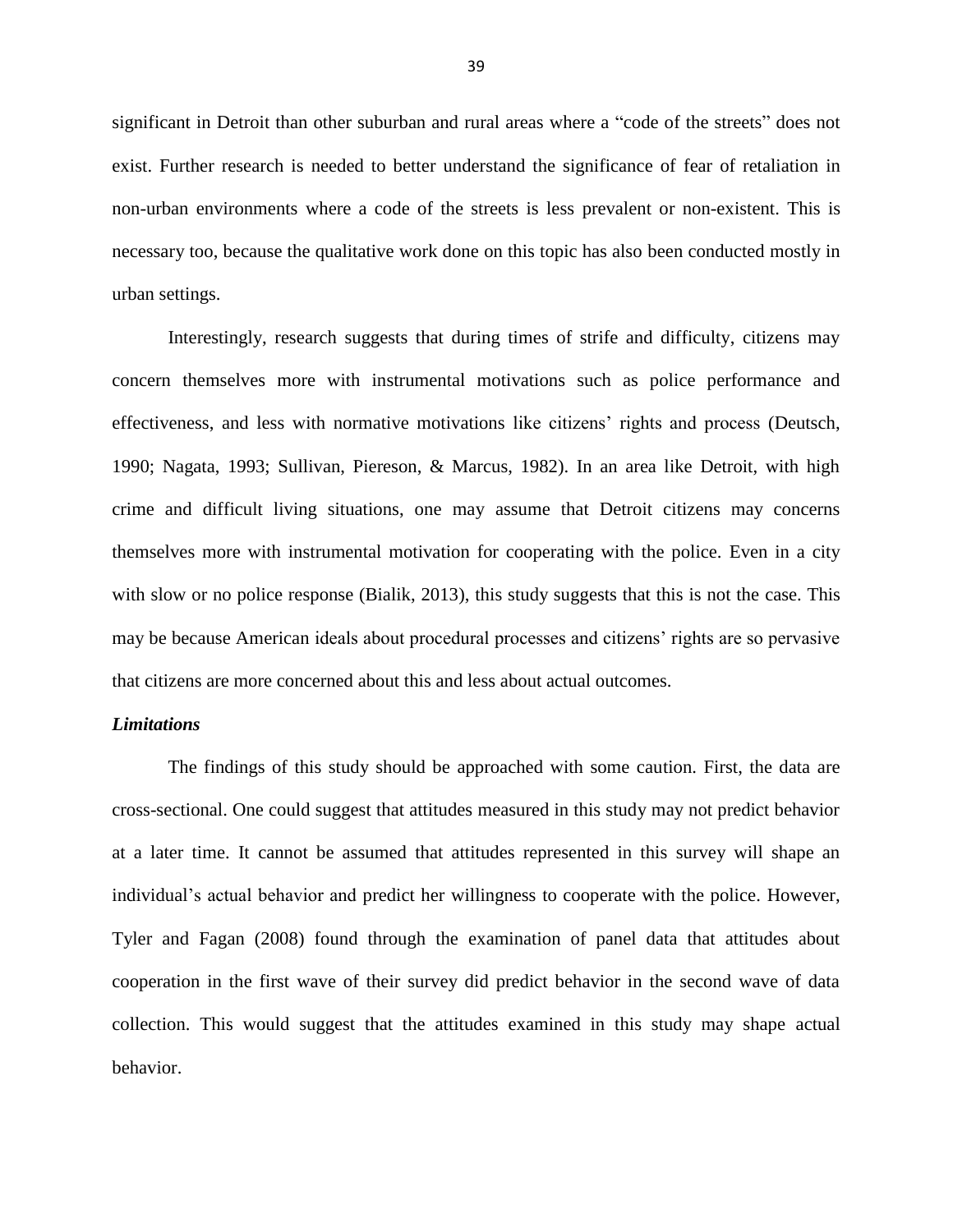Also, because the data were only collected from Detroit residents, the study lacks generalizability to the country as a whole. In addition, differences in culture norms between cities or even neighborhoods may shape behavior in Detroit differently than it does in other large urban cities or neighborhoods within those cities, making it non-generalizable to other large urban areas. Also, it is likely that studies in suburban and rural cities would show different findings. Fear of retaliation may not influence willingness to cooperate with the police in suburban and rural areas because culture norms and police responses/protection vary in those areas, so citizens do not fear retaliation for cooperating with the police. More research is needed to better understand how fear of retaliation influences cooperation with the police in these areas.

The method used for data collection also limited the data. The sampling design was a convenience sample of residents in three selected neighborhoods. Therefore, the results may not be generalizable to the entire population of Detroit residents, nor may it even be generalizable to residents in the three communities. While attempts were made to monitor sample selection as it was in progress to allow for a geographically distributed "representation" of the community, the sampling design is not a representative sample. Hence it suffers from the typical weaknesses of convenience samples. Further, data were only collected from homes, leaving out the homeless who are important in understanding of willingness to cooperate with the police because it is likely that they witness crime that occurs on the streets which they may not be able to report. Also, the sampling instrument may have limited the validity of the data. Some variables in the model were created from single survey items. It is more ideal to construct variables out of multiple items on a questionnaire to create more valid and reliable variable.

Another limitation is the results of this study cannot be applied to youth, only adults. Unfortunately, data were only collected from individuals over the age of eighteen. This left out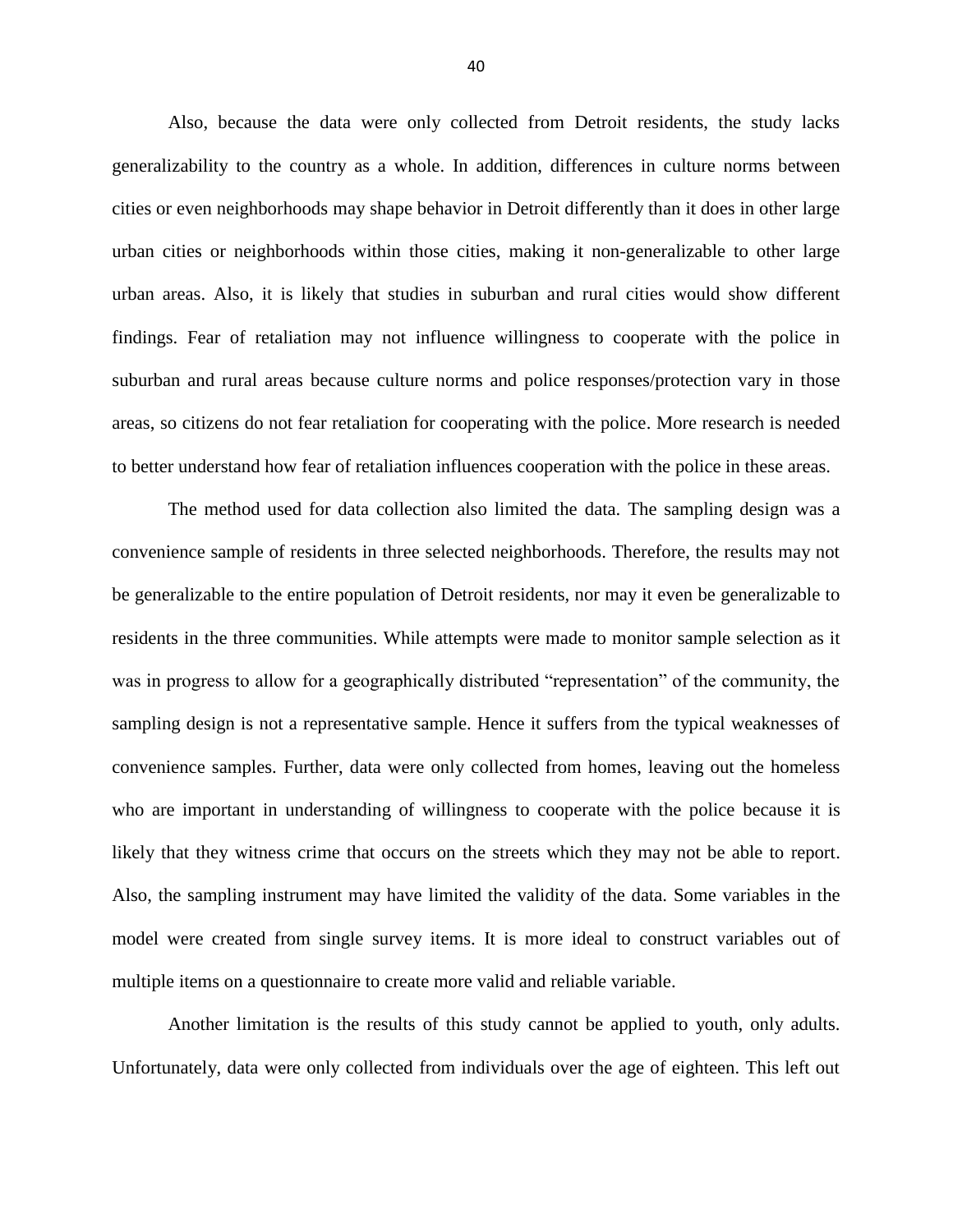youth, who are the most likely to come into contact with the police (Murphy, 2015). Also, youth may be the age group most entwined with the code of the streets which can negatively influence their willingness to cooperate with the police. Thus, youth may be the most important age group to understand what influences their willingness to cooperate with the police if we want to improve rates of cooperation. Practitioners could benefit from research that examines what influences youth's willingness to cooperate with the police.

Lastly, variables that may influence an individual's normative feelings about the police were missing from this study. Dirikx and Van den Bulck (2014) found in a sample of Flemish youth that media exposure to programming about the police influences their willingness to cooperate with the police both directly and indirectly. They suggested that the indirect influence is through the impact that these programs have on a youth's perception of legitimacy of the policy. No known studies have replicated these findings in the United States, but, it is an important variable worthy of study in the United States context.

#### *Conclusion*

For the police to be effective, they must be able to gain cooperation from citizens so that citizens actively report crime and provide information that they have about crime. Without active cooperation from the citizenry, police will be much less effective. This is especially true in a society that curtails the powers of the police to ensure that they do not infringe upon the rights of citizens. Police have the ability to discover very little crime through active patrol, so they must rely on citizens to report the rest. Thus, to improve the rates of cooperation with the police we must fully understand what influences an individual to cooperate with the police or what deters them from cooperating.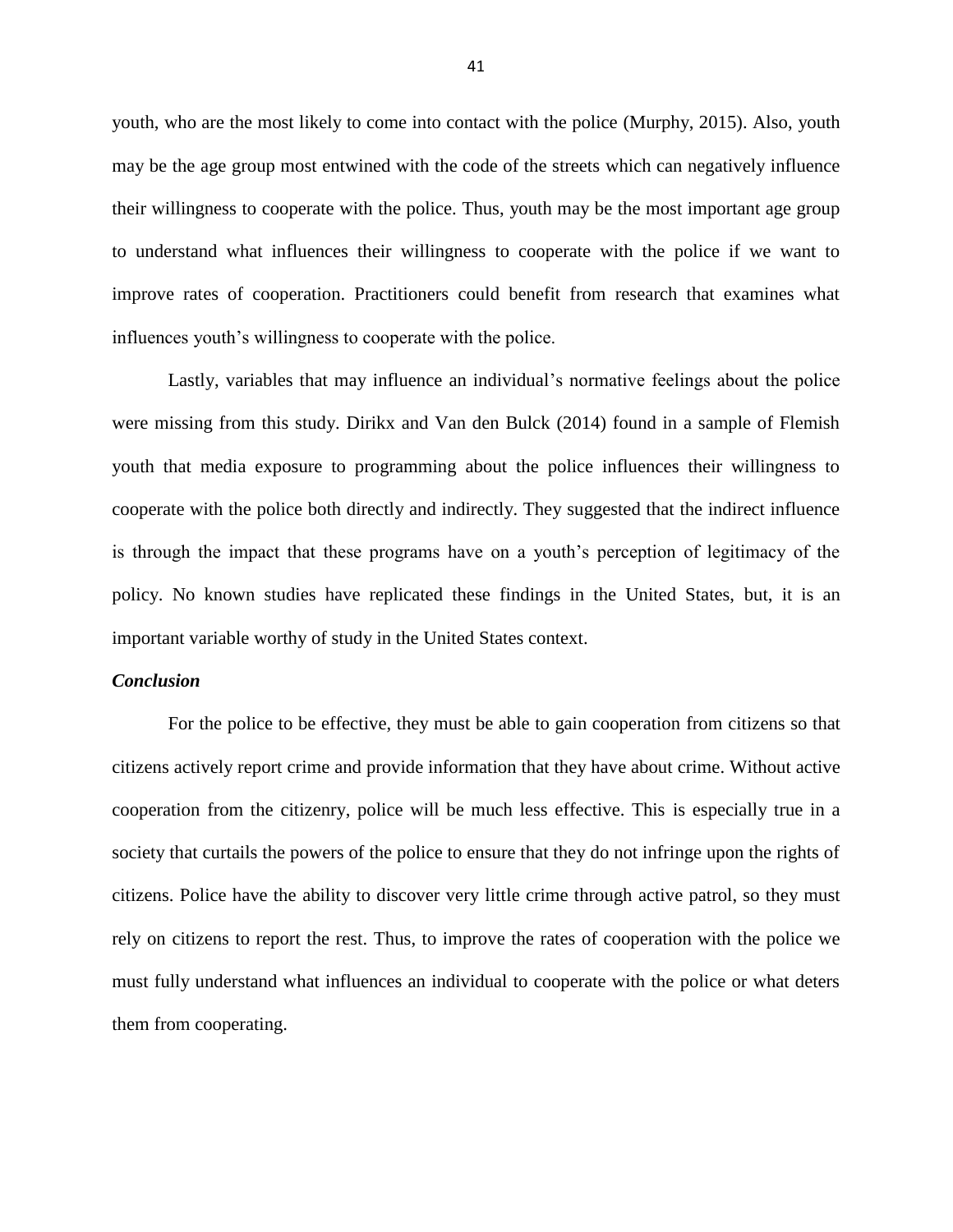This study has shown that fear of retaliation negatively influences citizens' reporting behavior. Only with the promise of complete anonymity will some citizens be willing to cooperate with the police. So, to improve cooperation, the police must be able to convincingly protect the identity of those who work with them. Also, citizens that trust the police will be more willing to cooperate with them. To this point, research suggests that procedural justice and distributive fairness are the most effective means of bolstering trust in the police. The findings of this study suggest that these are the two methods through which police in Detroit can increase cooperation from citizens.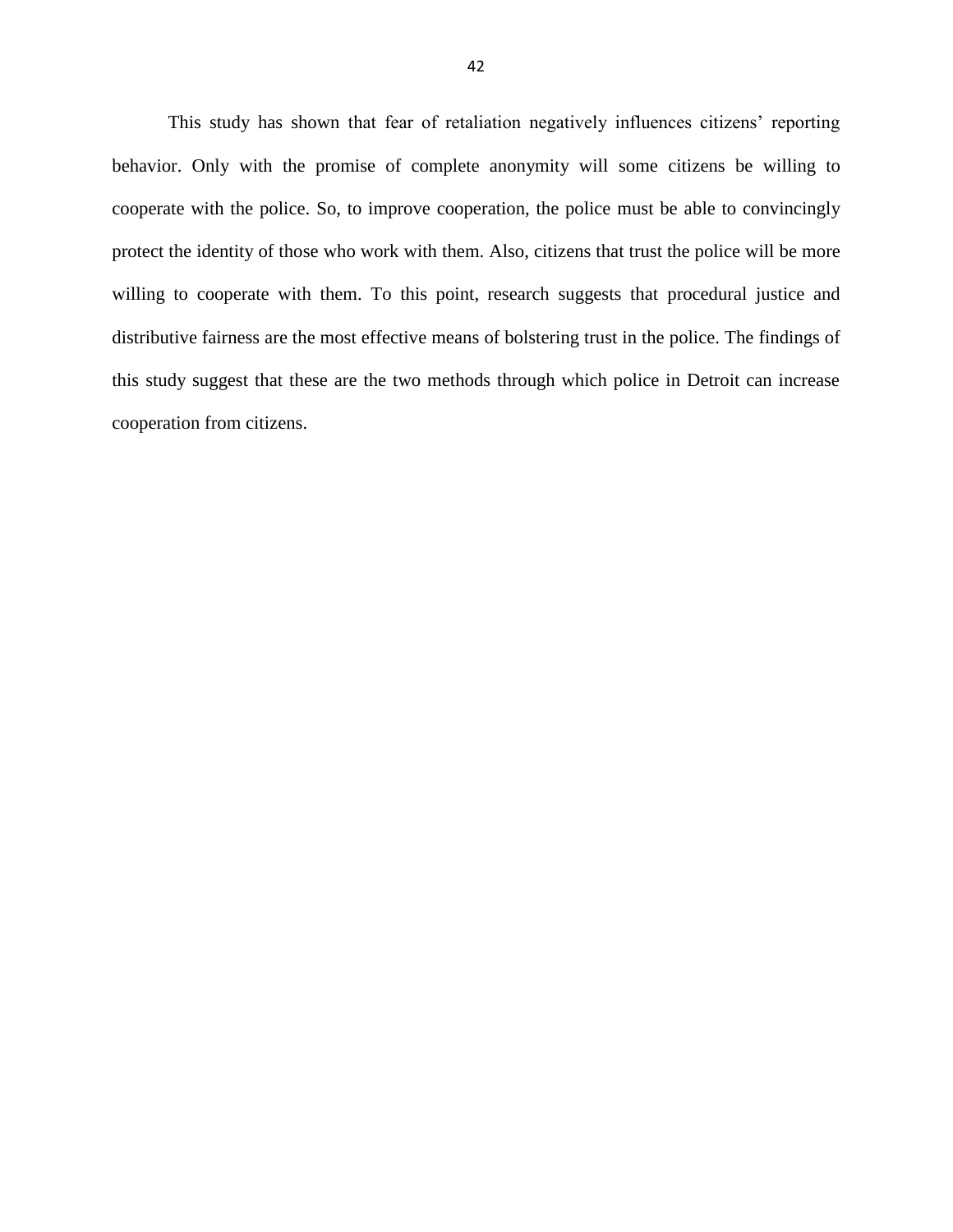#### **REFERENCES**

Anderson, E. (1999) *Code of the Street*. New York: Norton.

- Bialik, C. (2013) Detroit police response times no guide to effectiveness. *The Wall Street Journal.* p. A1, A4.
- Bradford, B. (2014) Policing and social identity: procedural justice, inclusion and cooperation between police and public, *Policing and Society: An International Journal of Research and Policy*, 24, 22-43.
- Brunson, R. (2007) "Police don't like black people": African-American young men's accumulated experiences. *Criminology & Public Policy*, 6(1), 71-101.
- Carr, P. (2003) The new parochialism: The implications of the beltway case for arguments concerning informal social control. *American Journal of Sociology*, 108(6), 1249-1291.
- Chatterjee, S., Hadi, A., & Price, B. (2000) *Regression Analysis by Example*. 3<sup>rd</sup> ed. New York: Wiley.
- Clayman, C., & Skinns L. (2012) To snitch or not to snitch? An exploratory study of the factors influencing whether young people actively cooperate with the police. *Policing and Society: An International Journal of Research and Policy*, 22(4), 460-480.

Deutsch, M. (1990) Psychological roots of moral exclusion. *Journal of Social Issues,* 46, 6-21.

- Dirikx, A., & Van den Bulck, V. (2013) Media use and the process based model for police cooperation. *British Journal of Criminology*, 54, 344-365.
- Goldsmith, A. (2005) Police reform and the problem of trust. *Theoretical Criminology*, 9(4), 443-470.
- Hawdon, J., & Ryan, J. (2011) Neighborhood Organizations and Resident Assistance to Police. *Sociological Forum*, 26(4), 897-920.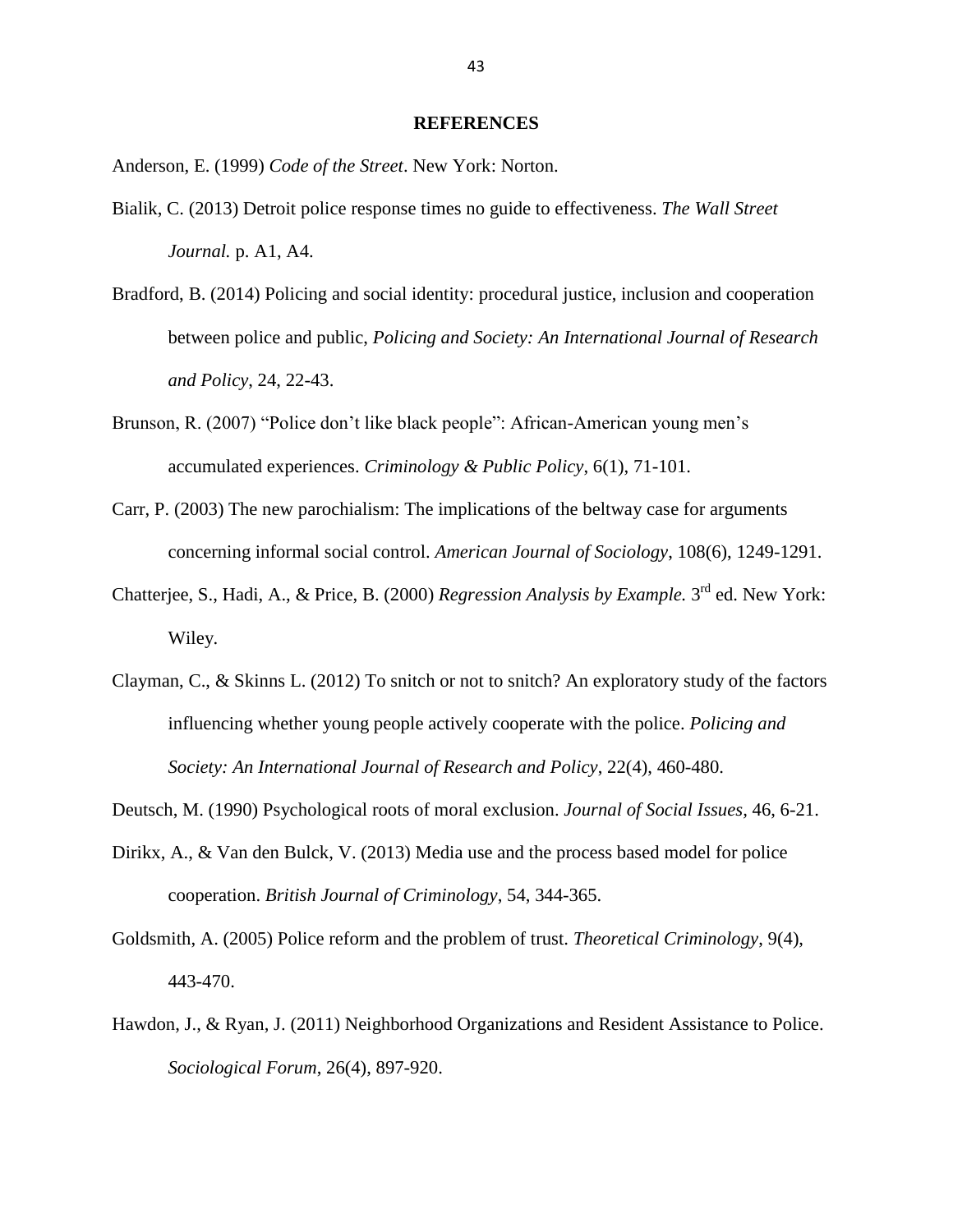- Hinds, L. (2009) Youth, Police Legitimacy and Informal Contact. *Journal of Police and Criminal Psychology*, 24, 10-21.
- Huq, A., Tyler, T., & Schulhofer, S. (2011) Why does the public cooperate with law enforcement? The influence of the purposes and targets of policing. *Psychology, Public Policy, and Law*, 17(3), 419-450.
- Hutcheson, G., & Sofroniou, N. (1999) *The Multivariate Social Scientist: Introductory Statistics Using Generalized Linear Models.* London: SAGE.
- Jarrett, R., & Jeffersson, S. (2004) Women's danger management strategies in an inner-city housing project. *Family Relations,* 53, 138-147.
- Jonathan-Zamir, T., & Weisburd, D. (2013) The effects of security threats on antecedents of police legitimacy: Findings from a quasi-experiment in Israel. *Journal of Research in Crime and Delinquency*, 50, 3-32.
- Kochel, T., Parks, R., & Mastrofski, S. (2011) Examining police effectiveness as a precursor to legitimacy and cooperation with police. *Justice Quarterly*, 30:5, 895-925.
- Latané, B., & Darley, J. (1970) *The Unresponsive Bystander: Why doesn't he help?* New York: Meredith Corporation.
- MacCormick, N. (2007) *Institutions of Law: An Essay in Legal Theory*. New York: Oxford University Press.
- Mazerolle, M., Antrobus, E., Bennet, S., & Tyler, T. (2013) Shaping citizens perceptions of police legitimacy: a randomized trial of procedural justice. *Criminology*, 51, 33-64.
- Murphy, K. (2015) Does procedural justice matter to youth? Comparing adults' and youths' willingness to collaborate with police. *Police & Society*, 25, 53-76.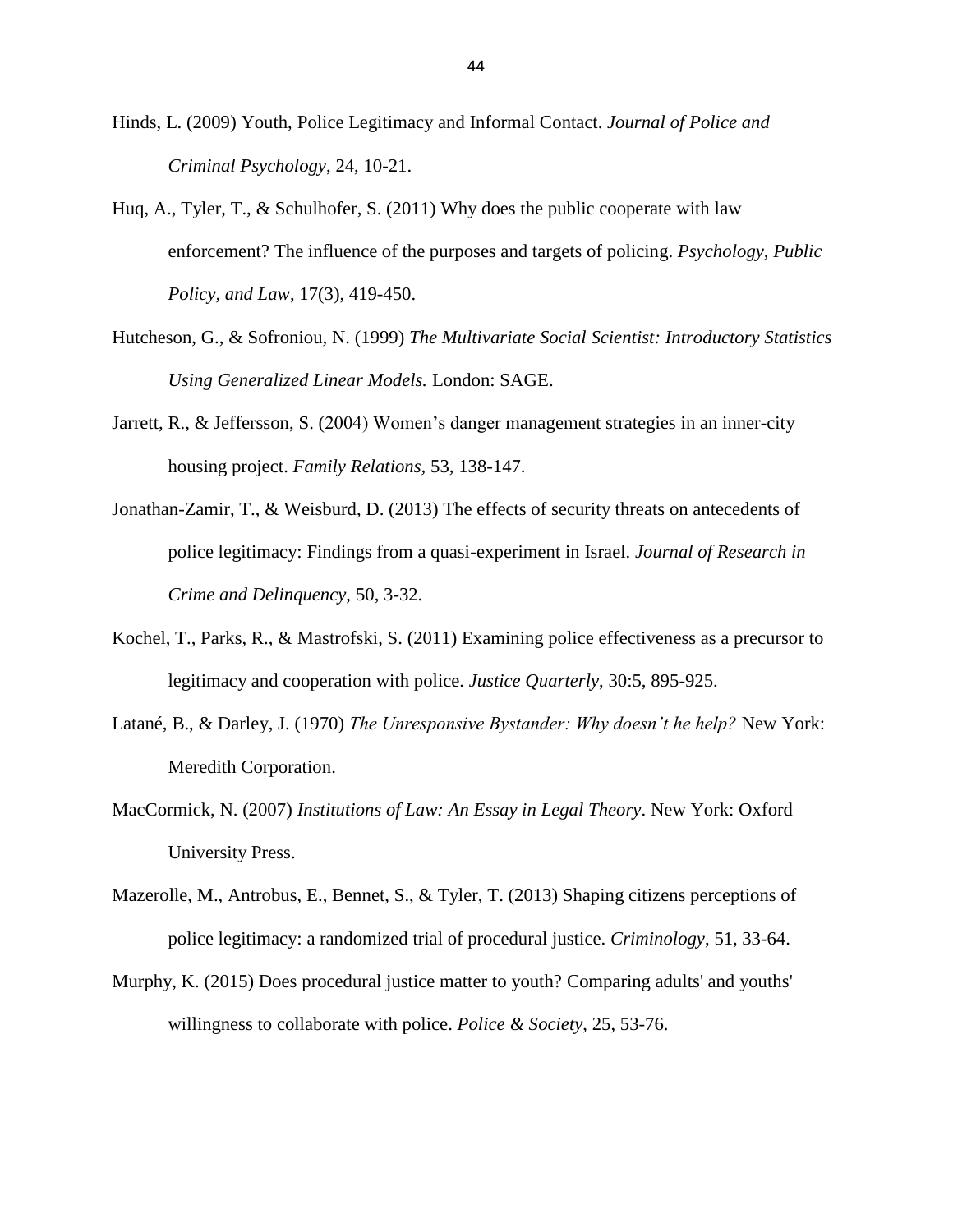- Murphy, K., & Cherney, A. (2011a) Understanding cooperation with the police in a diverse society. *British Journal of Criminology*, 52, 181-201.
- Muphy, K., & Cherney, A. (2011b) Fostering cooperation with the police: How do ethnic minorities in Australia respond to procedural justice-based policing? *Australian and New Zeeland Journal of Criminology*, 44(2), 235-257.

Nagata, D. (1993) *Legacy of Injustice*. New York: Plenum.

- Reisig, M., Bratton, J., & Gertz, M. (2007) The construct validity and refinement of processbased policing measures. *Criminal Justice and Behavior*, 34, 1005-1028.
- Reisig, M. Tankebe, J., & Mesko, G. (2014) Procedural justice, police legitimacy, and public cooperation with the police among young Slovenes adults. *Journal of Criminal Justice and Security*, 2, 147-164.
- Rosenfeld, R., Jacobs, B., & Wright R. (2003) Snitching and the code of the street. *British Journal of Criminology*, 43, 291-309.
- Sargeant, E., Murphy, K., & Cherney, A. (2013) Ethnicity, trust and cooperation with police: Testing the dominance of the process-based model. *European Journal of Criminology*, 11(4), 500-524.
- Skogan, W. (1984) Reporting crimes to the police: The status of world research. *Journal of Research in Crime and Delinquency*, 21(2), 113-137.
- Sullivan, J., Piereson, J., & Marcus, G. (1982) *Political Tolerance and American Democracy*. Chicago: Univ. of Chicago Press
- Sunshine, J., & Tyler, T. (2003) The role of procedural justice and legitimacy in shaping publi support for police. *Law & Society Review*, 37(3), 513-548.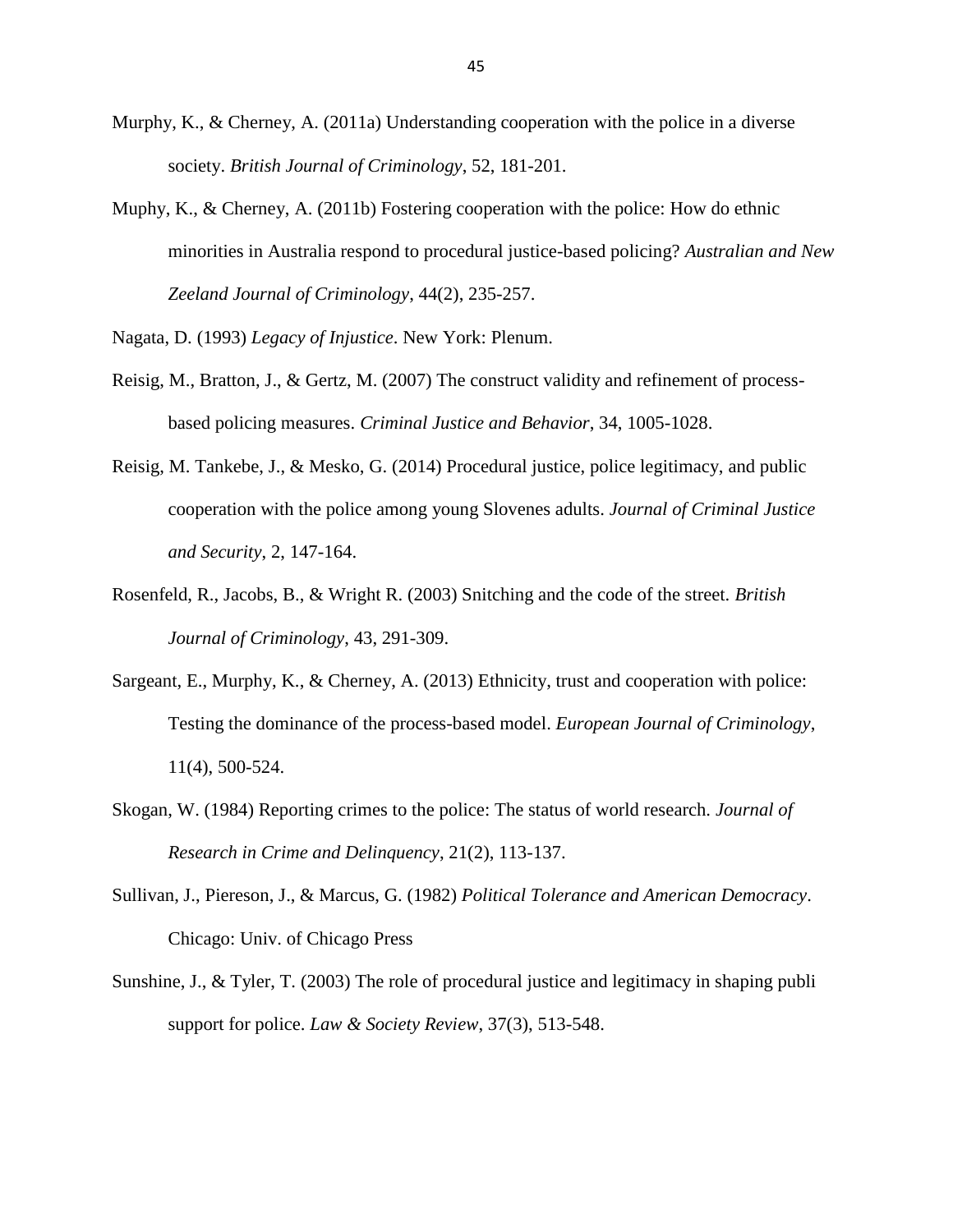- Tankebe, J. (2009) Public cooperation with the police in Ghana: Does procedural fairness matter? *Criminology*, 47(4), 1265-1293.
- Tankebe, J. (2013) Viewing things differently: The dimensions of public perceptions of police legitimacy. *Criminology*, 51, 103-135.

Tyler, Tom R. 1990. *Why People Obey the Law*. New Haven, CT: Yale University Press.

- Tyler, T. (2000). Social justice: Outcome and procedure. *International Journal of Psychology*, 35, 117-125.
- Tyler, T. (2006). Restorative justice and procedural justice. *Journal of Social Issues*, 62, 305- 323.
- Tyler, T., & Fagan, J. (2008) Legitimacy and cooperation: Why do people help the police fight crime in their communities? *Ohio State Journal of Criminal Law*, 6, 231-275.
- Tyler, T., Fagan., & Geller, A. (2014) Street stops and police legitimacy: Teachable moments in young urban men's legal socialization. *Journal of Empirical Legal Studies*, 4, 751-785.
- Tyler, T., & Jackson, J. (2014) Popular legitimacy and the exercise of legal authority: Motivating compliance, cooperation, and engagement. *Psychology, Public Policy, and Law*, 20, 78- 95.
- Tyler, Tom R., & Yuen J. Huo (2002) *Trust in the Law: Encouraging Public Cooperation With the Police and Courts.* New York: Russell-Sage.
- Tyler, T., Schulhofer, S., & Huq, A. (2010) Legitimacy and deterrence effects in counterterrorism policing: A study of Muslim Americans. *Law & Society Review*, 44(2), 365-402.
- Sarat, A. (1977) Studying American legal culture. *Law & Society Review*, 11, 427-88.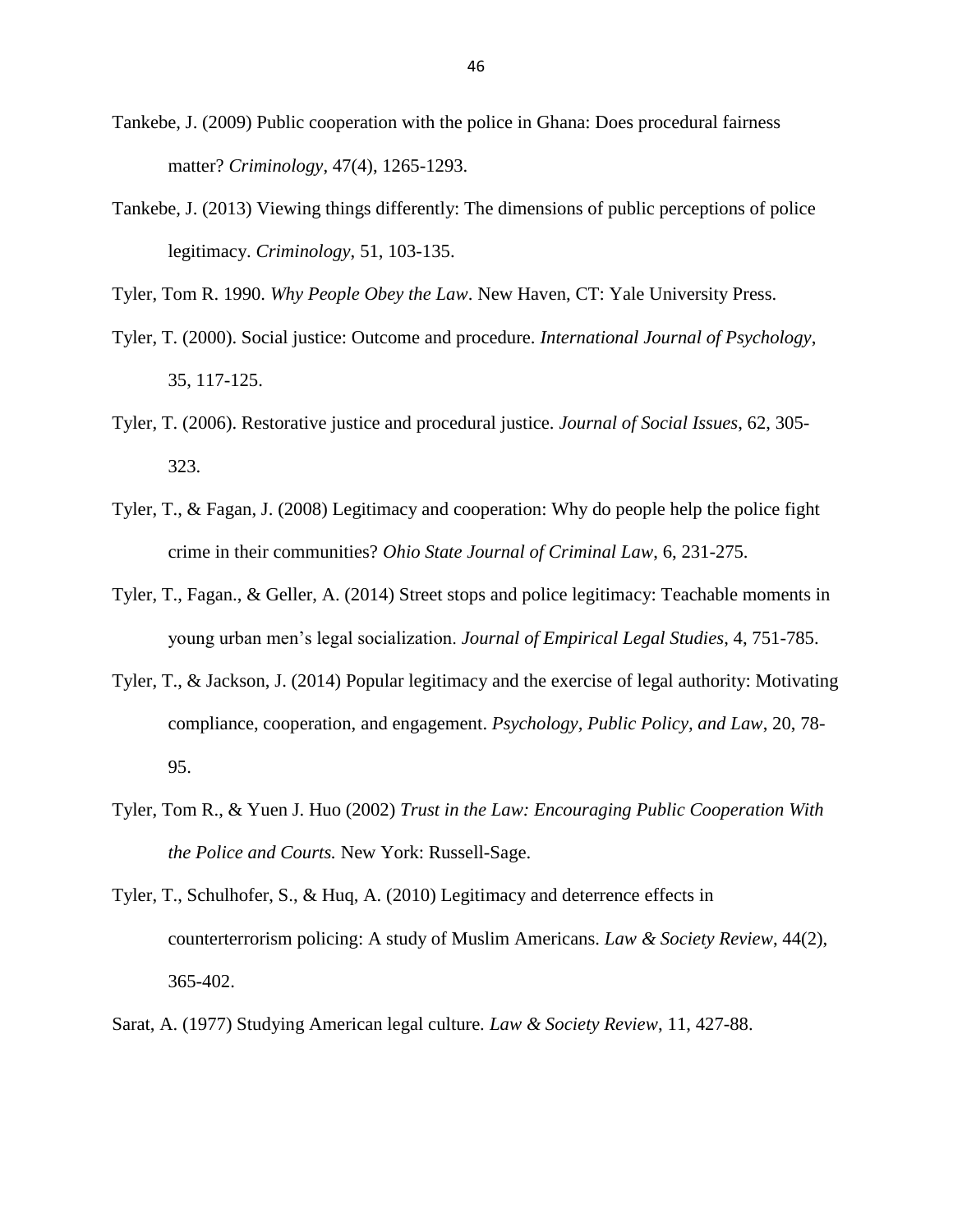- Weber, Max (1968) *Economy and Society: An Outline of Interpretive Sociology*, New York: Bedminster Press.
- Witman, J., & Davis, R. (2007) Snitches get snitches: Youth, gangs, and witness intimidation i Massachusetts. *National Center for Victims of Crime*, Washington, DC.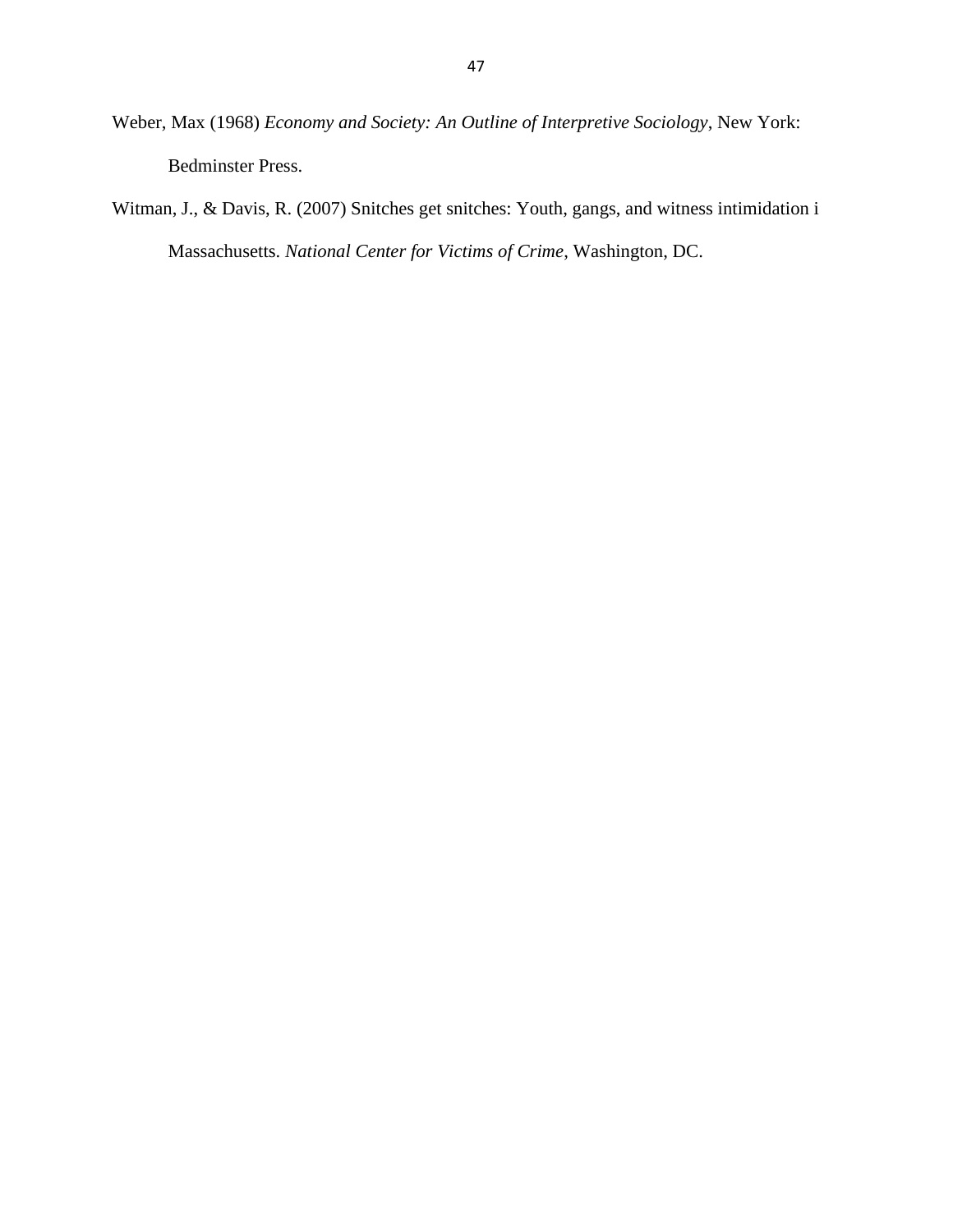#### **ABSTRACT**

### **A QUANTITATIVE ANALYSIS OF FEAR OF RETALIATION IN A COOPERATION MODEL**

by

#### **JORDAN PAPP**

#### **May 2015**

**Advisor:** Dr. Brad Smith

**Major:** Criminal Justice

**Degree:** Master of Science

Past qualitative research has shown that fear of retaliation influences an individual's willingness to cooperate with the police. The purpose of this study was to quantitatively examine the influence that fear of retaliation has on a citizen's willingness to cooperate with the police. This study also examined both normative and instrumental motivations for cooperating with the police to understand which motivations are more salient at explaining willingness to cooperate with the police. Data for this study were collected from 408 Detroit homes in 2009 from three different neighborhoods where homes were selected randomly from those neighborhoods. Results indicate that the instrumental motivation, fear of retaliation, influences an individual's willingness to cooperate with the police. However, even more salient was the normative motivation, trust in the police, which showed that citizens who are more trustful of the police will be more willing to cooperate with them.